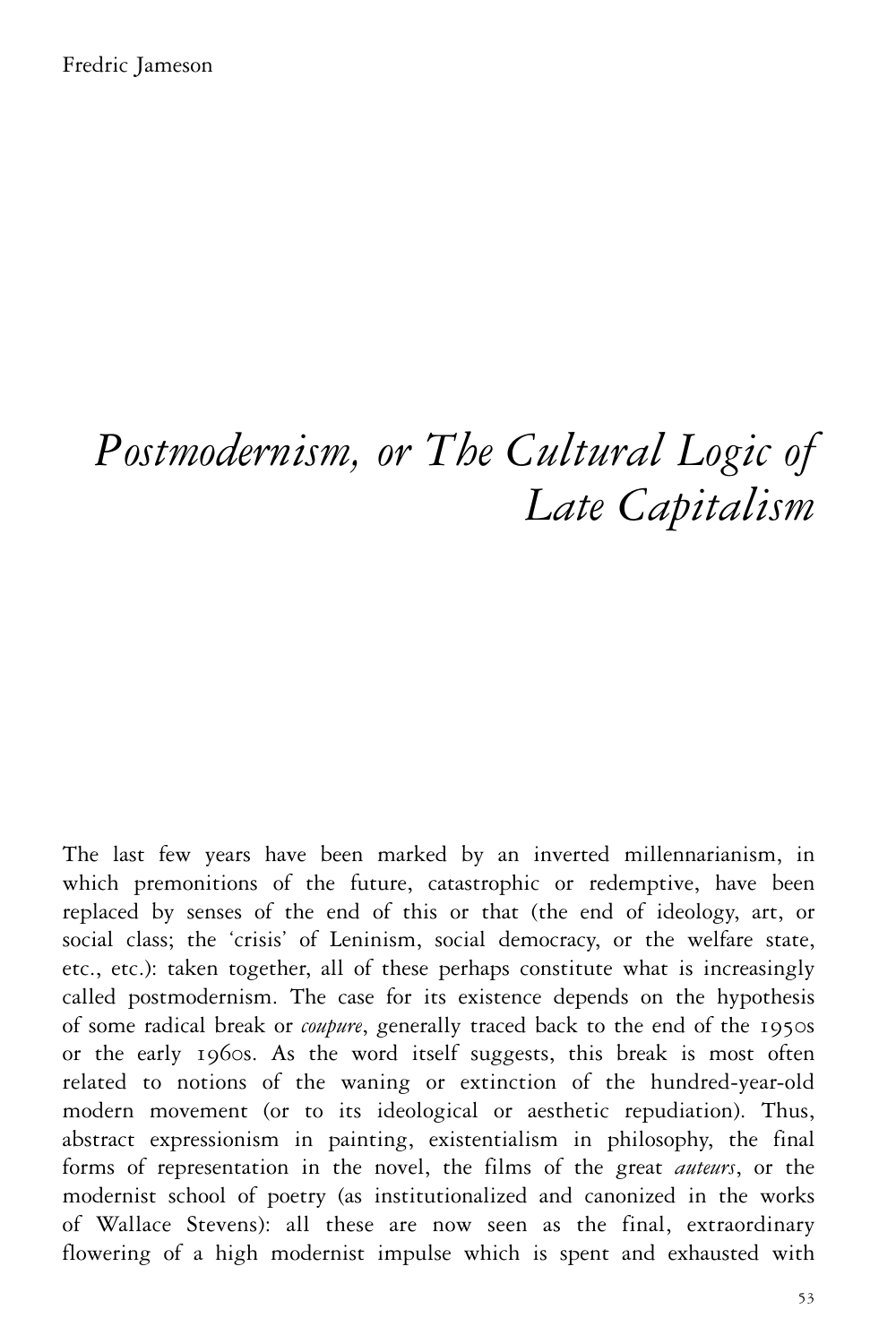them. The enumeration of what follows then at once becomes empirical, chaotic, and heterogeneous: Andy Warhol and pop art, but also photorealism, and beyond it, the 'new expressionism'; the moment, in music, of John Cage, but also the synthesis of classical and 'popular' styles found in composers like Phil Glass and Terry Riley, and also punk and new wave rock (the Beatles and the Stones now standing as the high-modernist moment of that more recent and rapidly evolving tradition); in film, Godard, post-Godard and experimental cinema and video, but also a whole new type of commercial film (about which more below); Burroughs, Pynchon, or Ishmael Reed, on the one hand, and the French *nouveau roman* and its succession on the other, along with alarming new kinds of literary criticism, based on some new aesthetic of textuality or *écriture* . . . The list might be extended indefinitely; but does it imply any more fundamental change or break than the periodic style- and fashion-changes determined by an older high-modernist imperative of stylistic innovation?\*.

## **The Rise of Aesthetic Populism**

It is in the realm of architecture, however, that modifications in aesthetic production are most dramatically visible, and that their theoretical problems have been most centrally raised and articulated; it was indeed from architectural debates that my own conception of postmodernism as it will be outlined in the following pages—initially began to emerge. More decisively than in the other arts or media, postmodernist positions in architecture have been inseparable from an implacable critique of architectural high modernism and of the so-called International Style (Frank Lloyd Wright, Le Corbusier, Mies), where formal criticism and analysis (of the high-modernist transformation of the building into a virtual sculpture, or monumental 'duck', as Robert Venturi puts it) are at one with reconsiderations on the level of urbanism and of the aesthetic institution. High modernism is thus credited with the destruction of the fabric of the traditional city and of its older neighbourhood culture (by way of the radical disjunction of the new Utopian highmodernist building from its surrounding context); while the prophetic elitism and authoritarianism of the modern movement are remorselessly denounced in the imperious gesture of the charismatic Master.

Postmodernism in architecture will then logically enough stage itself as a kind of aesthetic populism, as the very title of Venturi's influential manifesto, *Learning from Las Vegas*, suggests. However we may ultimately wish to evaluate this populist rhetoric, it has at least the merit of drawing our attention to one fundamental feature of all the postmodernisms enumerated above: namely, the effacement in them of the older (essentially high-modernist) frontier between high culture and so-called mass or commercial culture, and the emergence of new kinds of texts infused with the forms, categories and contents of that very Culture Industry so passionately denounced by all the ideologues of the modern, from Leavis and the American New Criticism all the way to Adorno

<sup>\*</sup> The present essay draws on lectures and on material previously published in *The Anti-Aesthetic*, edited by Hal Foster, (Port Townsend, Washington: Bay Press 1983) and in *Amerika Studien/American Studies* 29/1 (1984).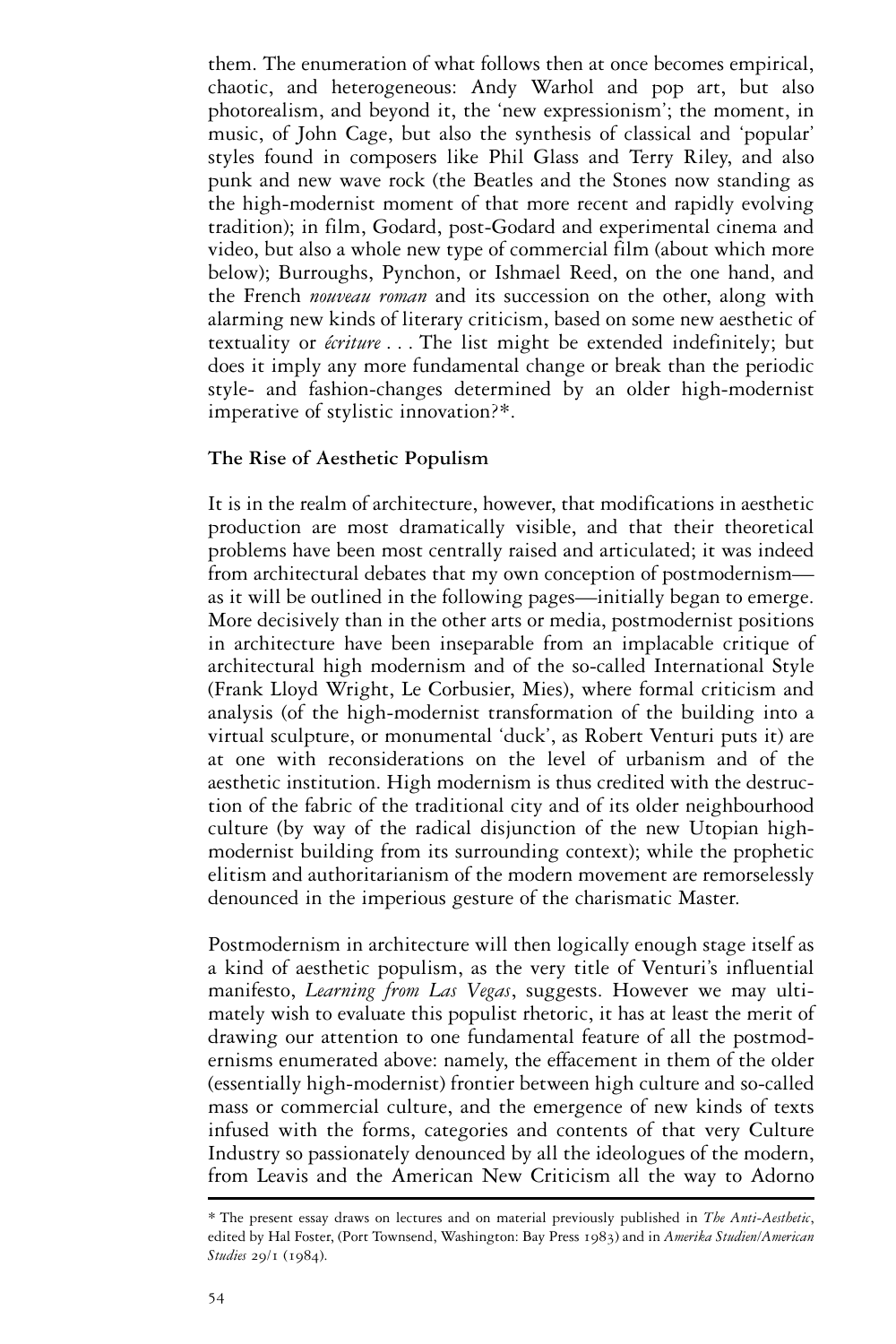and the Frankfurt School. The postmodernisms have in fact been fascinated precisely by this whole 'degraded' landscape of schlock and kitsch, of TV series and Readers' Digest culture, of advertising and motels, of the late show and the grade-B Hollywood film, of so-called paraliterature with its airport paperback categories of the gothic and the romance, the popular biography, the murder mystery and sciencefiction or fantasy novel: materials they no longer simply 'quote', as a Joyce or a Mahler might have done, but incorporate into their very substance.

Nor should the break in question be thought of as a purely cultural affair: indeed, theories of the postmodern—whether celebratory or couched in the language of moral revulsion and denunciation—bear a strong family resemblance to all those more ambitious sociological generalizations which, at much the same time, bring us the news of the arrival and inauguration of a whole new type of society, most famously baptized 'post-industrial society' (Daniel Bell), but often also designated consumer society, media society, information society, electronic society or 'high tech', and the like. Such theories have the obvious ideological mission of demonstrating, to their own relief, that the new social formation in question no longer obeys the laws of classical capitalism, namely the primacy of industrial production and the omnipresence of class struggle. The Marxist tradition has therefore resisted them with vehemence, with the signal exception of the economist Ernest Mandel, whose book *Late Capitalism* sets out not merely to anatomize the historic originality of this new society (which he sees as a third stage or moment in the evolution of capital), but also to demonstrate that it is, if anything, a *purer* stage of capitalism than any of the moments that preceded it. I will return to this argument later; suffice it for the moment to emphasize a point I have defended in greater detail elsewhere\*, namely that every position on postmodernism in culture whether apologia or stigmatization—is also at one and the same time, and *necessarily*, an implicitly or explicitly political stance on the nature of multinational capitalism today.

# **Postmodernism as Cultural Dominant**

A last preliminary word on method: what follows is not to be read as stylistic description, as the account of one cultural style or movement among others. I have rather meant to offer a periodizing hypothesis, and that at a moment in which the very conception of historical periodization has come to seem most problematical indeed. I have argued elsewhere that all isolated or discrete cultural analysis always involves a buried or repressed theory of historical periodization; in any case, the conception of the 'genealogy' largely lays to rest traditional theoretical worries about so-called linear history, theories of 'stages', and teleological historiography. In the present context, however, lengthier theoretical discussion of such (very real) issues can perhaps be replaced by a few substantive remarks.

One of the concerns frequently aroused by periodizing hypotheses is

<sup>\*</sup> In 'The Politics of Theory', *New German Critique*, 32, Spring/Summer 1984.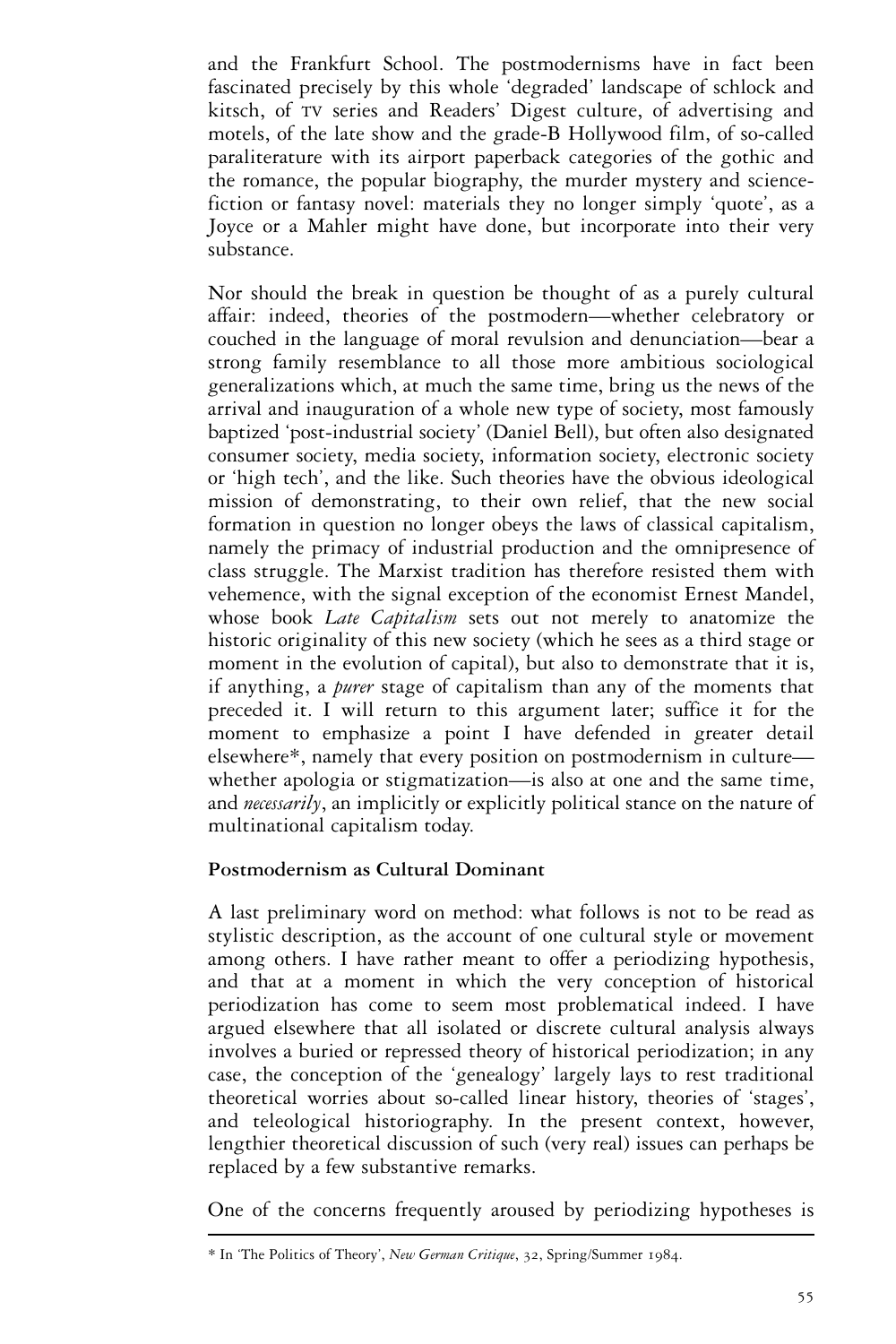that these tend to obliterate difference, and to project an idea of the historical period as massive homogeneity (bounded on either side by inexplicable 'chronological' metamorphoses and punctuation marks). This is, however, precisely why it seems to me essential to grasp 'postmodernism' not as a style, but rather as a cultural dominant: a conception which allows for the presence and coexistence of a range of very different, yet subordinate features.

Consider, for example, the powerful alternative position that postmodernism is itself little more than one more stage of modernism proper (if not, indeed, of the even older romanticism); it may indeed be conceded that all of the features of postmodernism I am about to enumerate can be detected, full-blown, in this or that preceding modernism (including such astonishing genealogical precursors as Gertrude Stein, Raymond Roussel, or Marcel Duchamp, who may be considered outright postmodernists, *avant la lettre*). What has not been taken into account by this view is, however, the social position of the older modernism, or better still, its passionate repudiation by an older Victorian and post-Victorian bourgeoisie, for whom its forms and ethos are received as being variously ugly, dissonant, obscure, scandalous, immoral, subversive and generally 'anti-social'. It will be argued here that a mutation in the sphere of culture has rendered such attitudes archaic. Not only are Picasso and Joyce no longer ugly; they now strike us, on the whole, as rather 'realistic'; and this is the result of a canonization and an academic institutionalization of the modern movement generally, which can be traced to the late 1950s. This is indeed surely one of the most plausible explanations for the emergence of postmodernism itself, since the younger generation of the 1960s will now confront the formerly oppositional modern movement as a set of dead classics, which 'weigh like a nightmare on the brains of the living', as Marx once said in a different context.

As for the postmodern revolt against all that, however, it must equally be stressed that its own offensive features—from obscurity and sexually explicit material to psychological squalor and overt expressions of social and political defiance, which transcend anything that might have been imagined at the most extreme moments of high modernism—no longer scandalize anyone and are not only received with the greatest complacency but have themselves become institutionalized and are at one with the official culture of Western society.

What has happened is that aesthetic production today has become integrated into commodity production generally: the frantic economic urgency of producing fresh waves of ever more novel-seeming goods (from clothing to airplanes), at ever greater rates of turnover, now assigns an increasingly essential structural function and position to aesthetic innovation and experimentation. Such economic necessities then find recognition in the institutional support of all kinds available for the newer art, from foundations and grants to museums and other forms of patronage. Architecture is, however, of all the arts that closest constitutively to the economic, with which, in the form of commissions and land values, it has a virtually unmediated relationship: it will therefore not be surprising to find the extraordinary flowering of the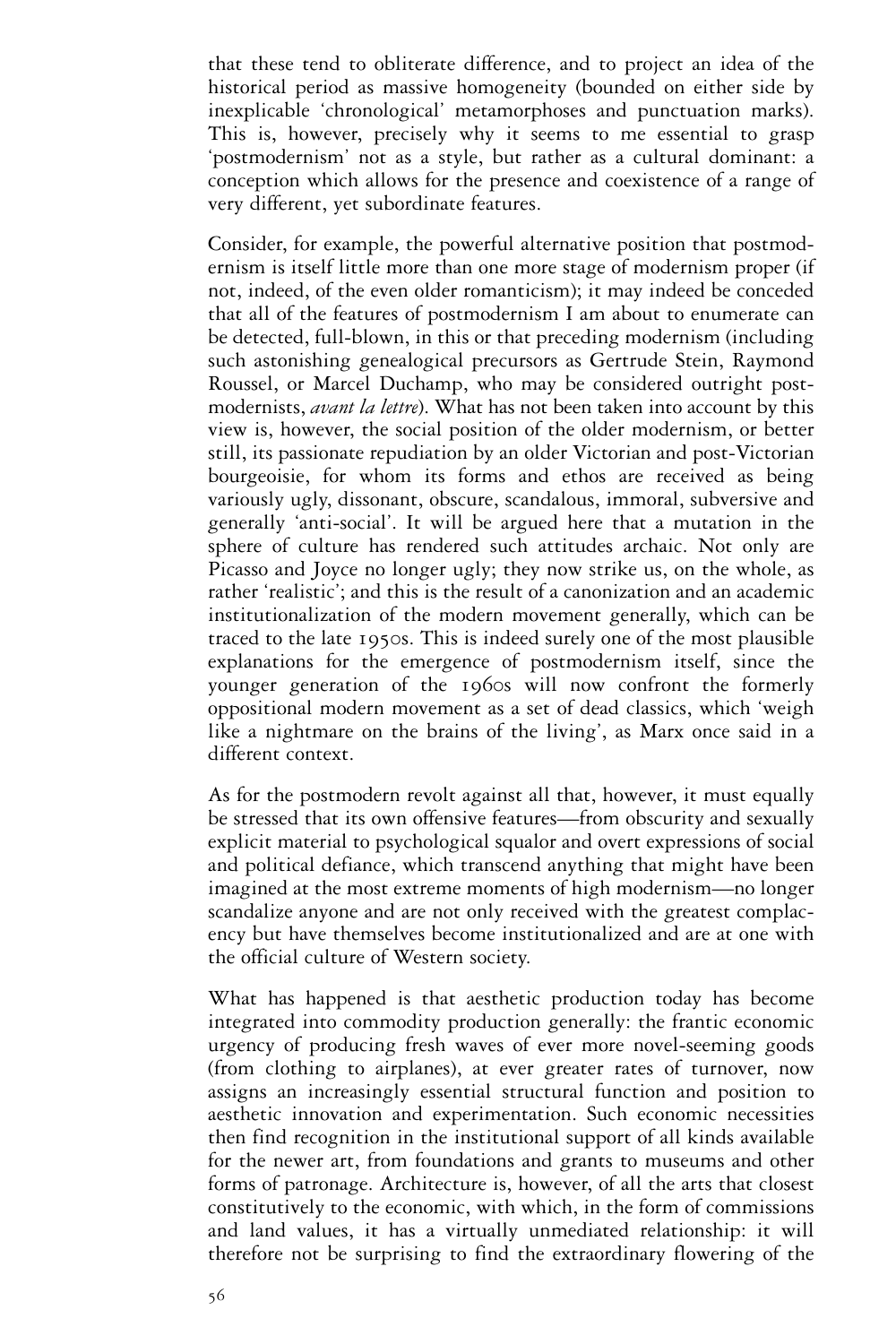new postmodern architecture grounded in the patronage of multinational business, whose expansion and development is strictly contemporaneous with it. That these two new phenomena have an even deeper dialectical interrelationship than the simple one-to-one financing of this or that individual project we will try to suggest later on. Yet this is the point at which we must remind the reader of the obvious, namely that this whole global, yet American, postmodern culture is the internal and superstructural expression of a whole new wave of American military and economic domination throughout the world: in this sense, as throughout class history, the underside of culture is blood, torture, death and horror.

The first point to be made about the conception of periodization in dominance, therefore, is that even if all the constitutive features of postmodernism were identical and continuous with those of an older modernism—a position I feel to be demonstrably erroneous but which only an even lengthier analysis of modernism proper could dispel—the two phenomena would still remain utterly distinct in their meaning and social function, owing to the very different positioning of postmodernism in the economic system of late capital, and beyond that, to the transformation of the very sphere of culture in contemporary society.

More on this point at the conclusion of the present essay. I must now briefly address a different kind of objection to periodization, a different kind of concern about its possible obliteration of heterogeneity, which one finds most often on the Left. And it is certain that there is a strange quasi-Sartrean irony a 'winner loses' logic—which tends to surround any effort to describe—a 'system', a totalizing dynamic, as these are detected in the movement of contemporary society. What happens is that the more powerful the vision of some increasingly total system or logic—the Foucault of the prisons book is the obvious example—the more powerless the reader comes to feel. Insofar as the theorist wins, therefore, by constructing an increasingly closed and terrifying machine, to that very degree he loses, since the critical capacity of his work is thereby paralysed, and the impulses of negation and revolt, not to speak of those of social transformation, are increasingly perceived as vain and trivial in the face of the model itself.

I have felt, however, that it was only in the light of some conception of a dominant cultural logic or hegemonic norm that genuine difference could be measured and assessed. I am very far from feeling that all cultural production today is 'postmodern' in the broad sense I will be conferring on this term. The postmodern is however the force field in which very different kinds of cultural impulses—what Raymond Williams has usefully termed 'residual' and 'emergent' forms of cultural production—must make their way. If we do not achieve some general sense of a cultural dominant, then we fall back into a view of present history as sheer heterogeneity, random difference, a coexistence of a host of distinct forces whose effectivity is undecidable. This has been at any rate the political spirit in which the following analysis was devised: to project some conception of a new systemic cultural norm and its reproduction, in order to reflect more adequately on the most effective forms of any radical cultural politics today.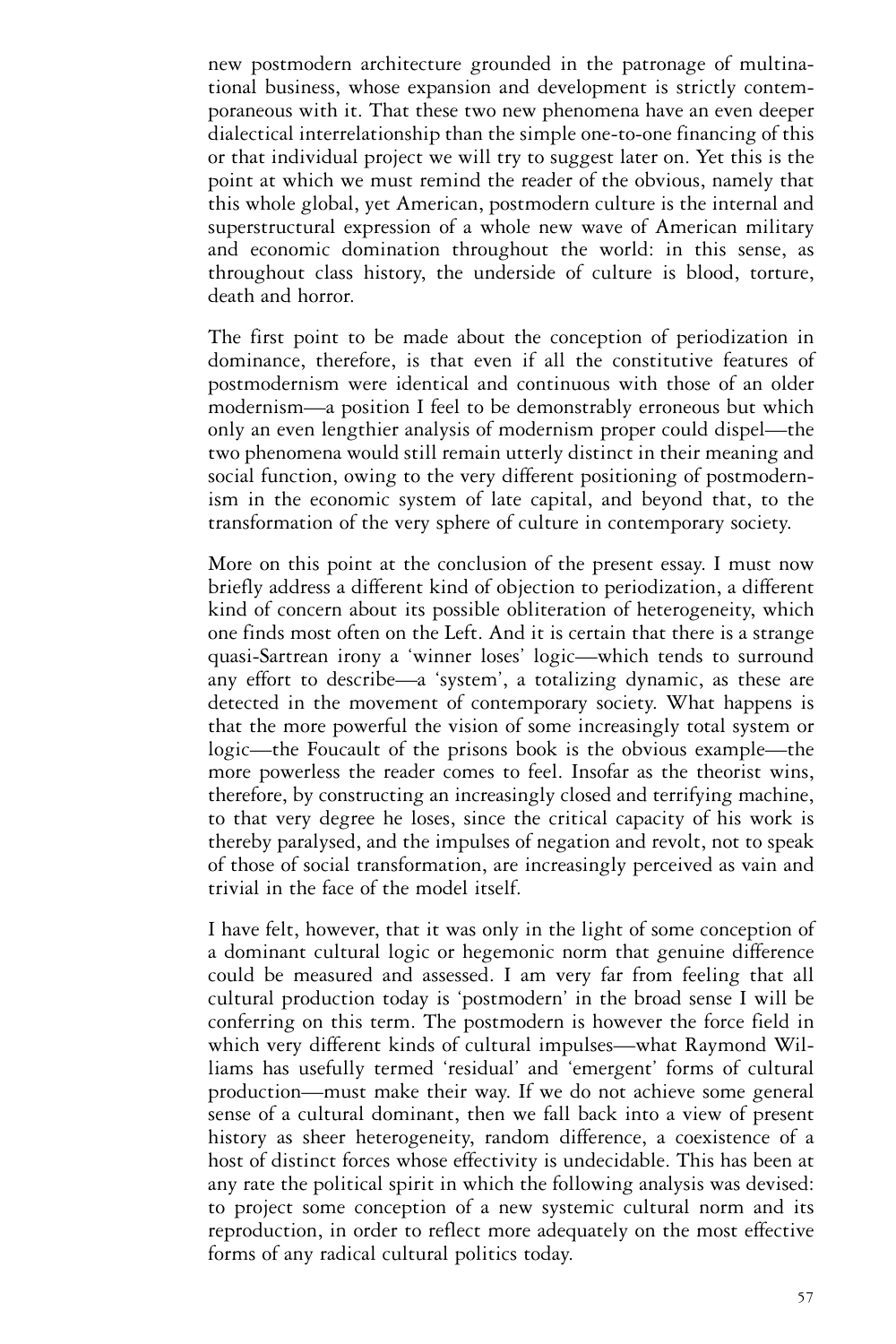The exposition will take up in turn the following constitutive features of the postmodern: a new depthlessness, which finds its prolongation both in contemporary 'theory' and in a whole new culture of the image or the simulacrum; a consequent weakening of historicity, both in our relationship to public History and in the new forms of our private temporality, whose 'schizophrenic' structure (following Lacan) will determine new types of syntax or syntagmatic relationships in the more temporal arts; a whole new type of emotional ground tone—what I will call 'intensities'—which can best be grasped by a return to older theories of the sublime; the deep constitutive relationships of all this to a whole new technology, which is itself a figure for a whole new economic world system; and, after a brief account of postmodernist mutations in the lived experience of built space itself, some reflections on the mission of political art in the bewildering new world space of late multinational capital.

# **I. The Deconstruction of Expression**

#### **'Peasant Shoes'**

We will begin with one of the canonical works of high modernism in visual art, Van Gogh's well-known painting of the peasant shoes, an example which as you can imagine has not been innocently or randomly chosen. I want to propose two ways of reading this painting, both of which in some fashion reconstruct the reception of the work in a twostage or double-level process.

I first want to suggest that if this copiously reproduced image is not to sink to the level of sheer decoration, it requires us to reconstruct some initial situation out of which the finished work emerges. Unless that situation—which has vanished into the past—is somehow mentally restored, the painting will remain an inert object, a reified end-product, and be unable to be grasped as a symbolic act in its own right, as praxis and as production.

This last term suggests that one way of reconstructing the initial situation to which the work is somehow a response is by stressing the raw materials, the initial content, which it confronts and which it reworks, transforms, and appropriates. In Van Gogh, that content, those initial raw materials, are, I will suggest, to be grasped simply as the whole object world of agricultural misery, of stark rural poverty, and the whole rudimentary human world of backbreaking peasant toil, a world reduced to its most brutal and menaced, primitive and marginalized state.

Fruit trees in this world are ancient and exhausted sticks coming out of poor soil; the people of the village are worn down to their skulls, caricatures of some ultimate grotesque typology of basic human feature types. How is it then that in Van Gogh such things as apple trees explode into a hallucinatory surface of colour, while his village stereotypes are suddenly and garishly overlaid with hues of red and green? I will briefly suggest, in this first interpretative option, that the willed and violent transformation of a drab peasant object world into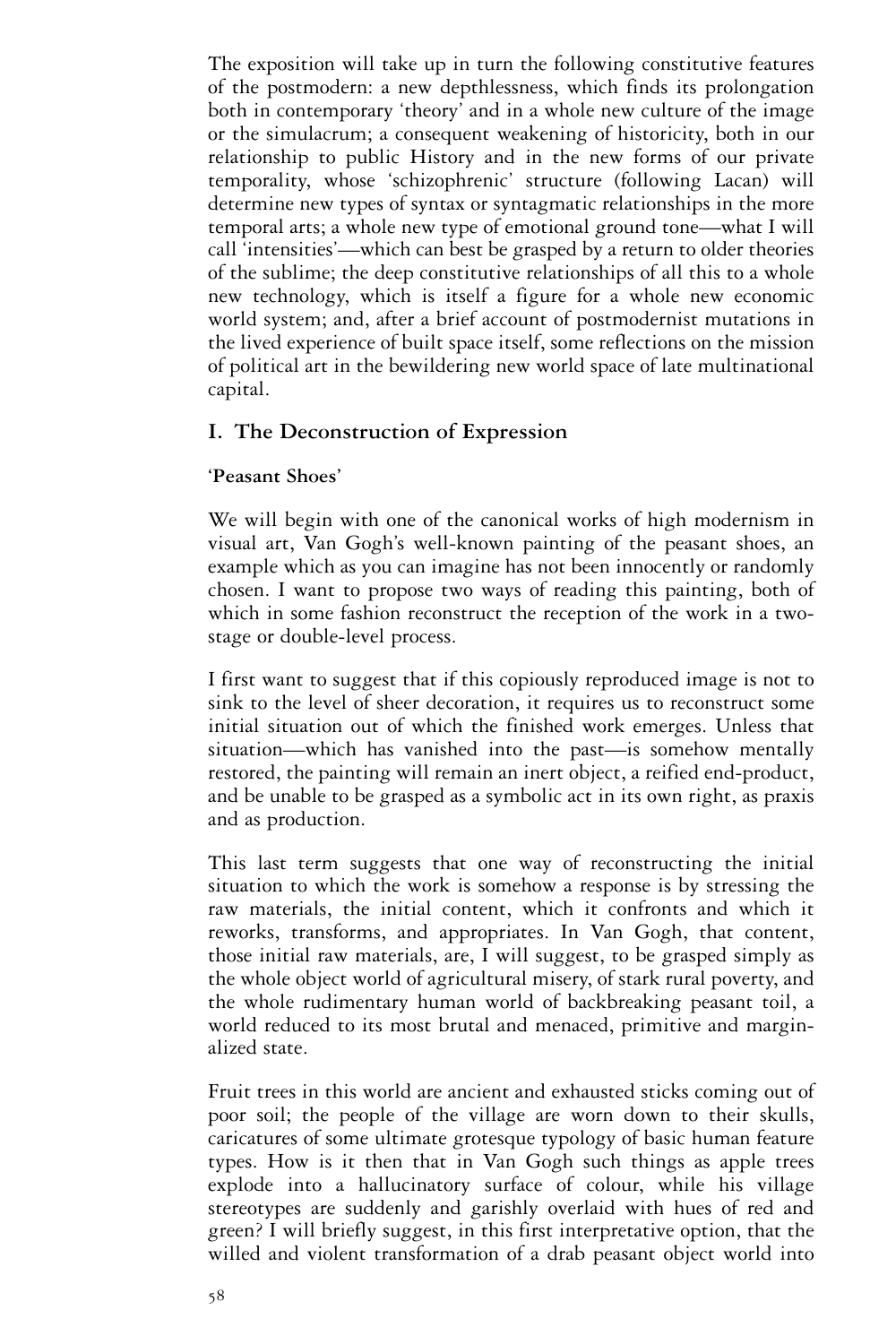the most glorious materialization of pure colour in oil paint is to be seen as a Utopian gesture: as an act of compensation which ends up producing a whole new Utopian realm of the senses, or at least of that supreme sense—sight, the visual, the eye—which it now reconstitutes for us as a semi-autonomous space in its own right—part of some new division of labour in the body of capital, some new fragmentation of the emergent sensorium which replicates the specializations and divisions of capitalist life at the same time that it seeks in precisely such fragmentation a desperate Utopian compensation for them.

There is, to be sure, a second reading of Van Gogh which can hardly be ignored when we gaze at this particular painting, and that is Heidegger's central analysis in *Der Ursprung des Kunstwerkes*, which is organized around the idea that the work of art emerges within the gap between Earth and World, or what I would prefer to translate as the meaningless materiality of the body and nature and the meaning-endowment of history and of the social. We will return to that particular gap or rift later on; suffice it here to recall some of the famous phrases, which model the process whereby these henceforth illustrious peasant shoes slowly recreate about themselves the whole missing object-world which was once their lived context. 'In them,' says Heidegger, 'there vibrates the silent call of the earth, its quiet gift of ripening corn and its enigmatic self-refusal in the fallow desolation of the wintry field.' 'This equipment,' he goes on, 'belongs to the *earth* and it is protected in the *world* of the peasant woman . . . Van Gogh's painting is the disclosure of what the equipment, the pair of peasant shoes, *is* in truth... This entity emerges into the unconcealment of its being', by way of the mediation of the work of art, which draws the whole absent world and earth into revelation around itself, along with the heavy tread of the peasant woman, the loneliness of the field path, the hut in the clearing, the worn and broken instruments of labour in the furrows and at the hearth. Heidegger's account needs to be completed by insistence on the renewed materiality of the work, on the transformation of one form of materiality—the earth itself and its paths and physical objects—into that other materiality of oil paint affirmed and foregrounded in its own right and for its own visual pleasures; but has nonetheless a satisfying plausibility.

# **'Diamond Dust Shoes'**

At any rate, both of these readings may be described as *hermeneutical*, in the sense in which the work in its inert, objectal form, is taken as a clue or a symptom for some vaster reality which replaces it as its ultimate truth. Now we need to look at some shoes of a different kind, and it is pleasant to be able to draw for such an image on the recent work of the central figure in contemporary visual art. Andy Warhol's *Diamond Dust Shoes* evidently no longer speaks to us with any of the immediacy of Van Gogh's footgear: indeed, I am tempted to say that it does not really speak to us at all. Nothing in this painting organizes even a minimal place for the viewer, who confronts it at the turning of a museum corridor or gallery with all the contingency of some inexplicable natural object. On the level of the content, we have to do with what are now far more clearly fetishes, both in the Freudian and in the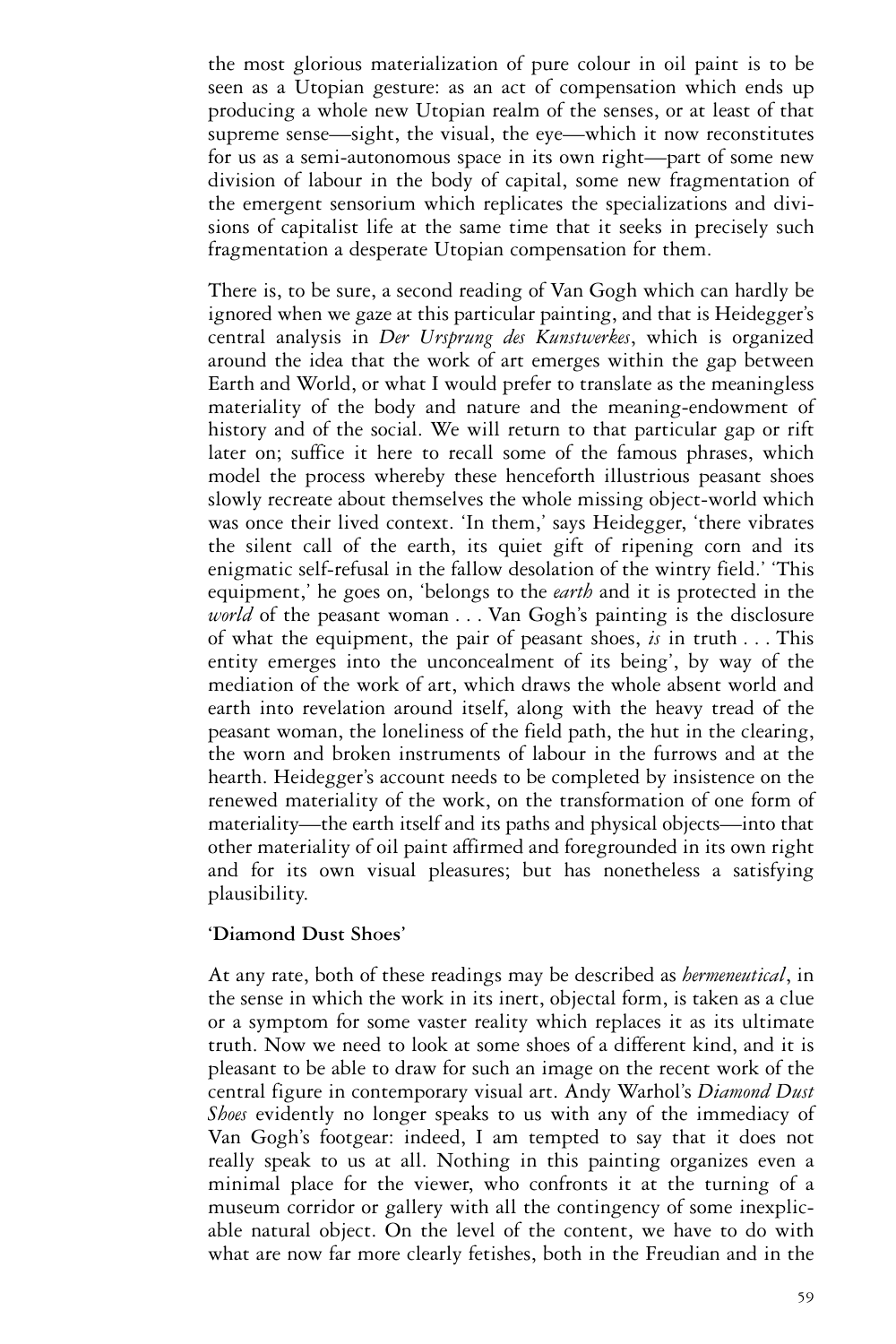Marxian sense (Derrida remarks, somewhere, about the Heideggerian *Paar Bauernschuhe*, that the Van Gogh footgear are a heterosexual pair, which allows neither for perversion nor for fetishization). Here, however, we have a random collection of dead objects, hanging together on the canvas like so many turnips, as shorn of their earlier life-world as the pile of shoes left over from Auschwitz, or the remainders and tokens of some incomprehensible and tragic fire in a packed dancehall. There is therefore in Warhol no way to complete the hermeneutic gesture, and to restore to these oddments that whole larger lived context of the dance hall or the ball, the world of jetset fashion or of glamour magazines. Yet this is even more paradoxical in the light of biographical information: Warhol began his artistic career as a commercial illustrator for shoe fashions and a designer of display windows in which various pumps and slippers figured prominently. Indeed, one is tempted to raise here—far too prematurely—one of the central issues about postmodernism itself and its possible political dimensions: Andy Warhol's work in fact turns centrally around commodification, and the great billboard images of the Coca-cola bottle or the Campbell's Soup Can, which explicitly foreground the commodity fetishism of a transition to late capital, *ought* to be powerful and critical political statements. If they are not that, then one would surely want to know why, and one would want to begin to wonder a little more seriously about the possibilities of political or critical art in the postmodern period of late capital.

But there are some other significant differences between the high modernist and the postmodernist moment, between the shoes of Van Gogh and the shoes of Andy Warhol, on which we must now very briefly dwell. The first and most evident is the emergence of a new kind of flatness or depthlessness, a new kind of superficiality in the most literal sense—perhaps the supreme formal feature of all the postmodernisms to which we will have occasion to return in a number of other contexts.

Then we must surely come to terms with the role of photography and the photographic/negative in contemporary art of this kind: and it is this indeed which confers its deathly quality on the Warhol image, whose glacéd x-ray elegance mortifies the reified eye of the viewer in a way that would seem to have nothing to do with death or the death obsession or the death anxiety on the level of content. It is indeed as though we had here to do with the inversion of Van Gogh's Utopian gesture: in the earlier work, a stricken world is by some Nietzschean fiat and act of the will transformed into the stridency of Utopian colour. Here, on the contrary, it is as though the external and coloured surface of things—debased and contaminated in advance by their assimilation to glossy advertising images—has been stripped away to reveal the deathly black-and-white substratum of the photographic negative which subtends them. Although this kind of death of the world of appearance becomes thematized in certain of Warhol's pieces—most notably, the traffic accidents or the electric chair series—this is not, I think, a matter of content any longer but of some more fundamental mutation both in the object world itself—now become a set of texts or simulacra—and in the disposition of the subject.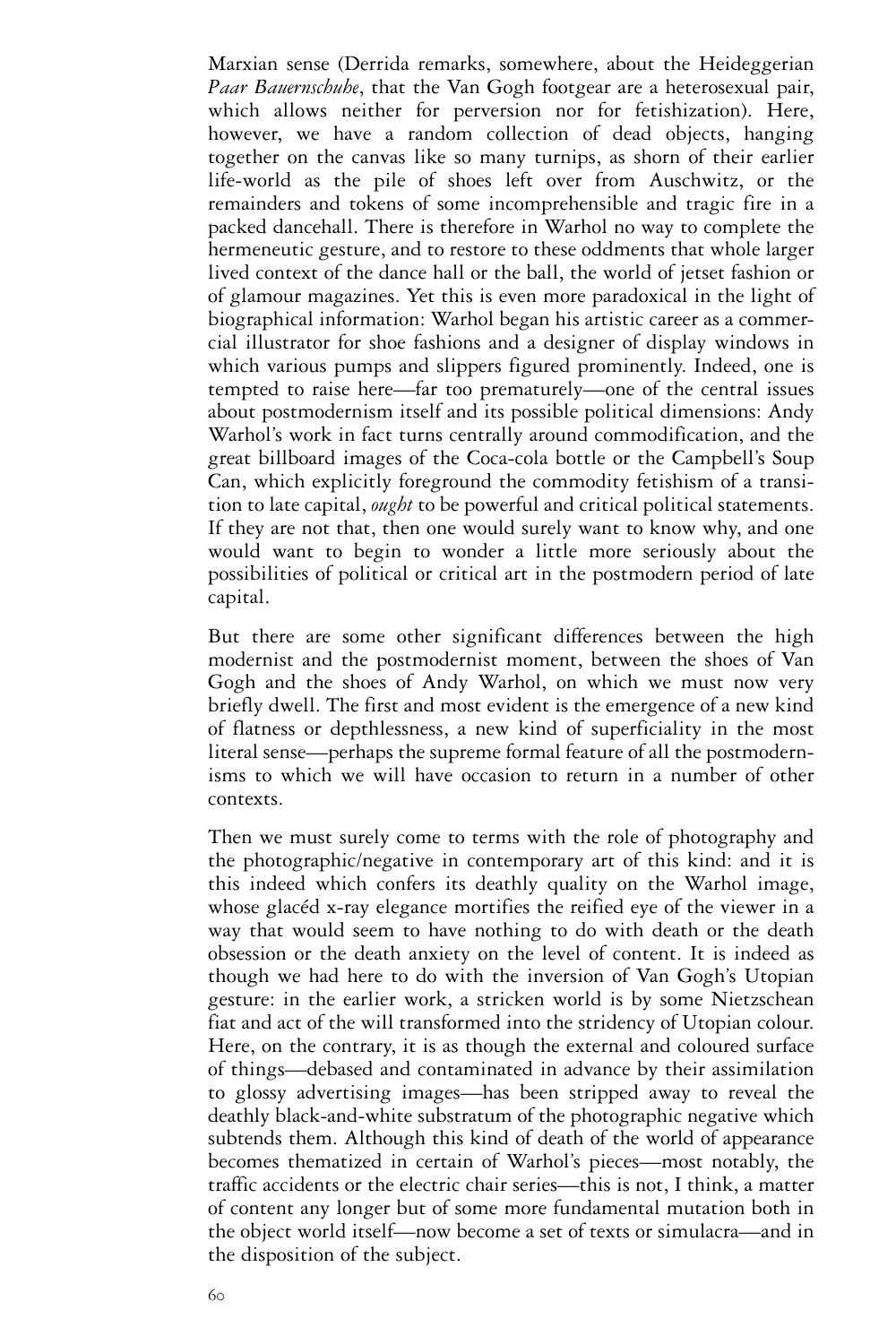# **The Waning of Affect**

All of which brings me to the third feature I had in mind to develop here briefly, namely what I will call the waning of affect in postmodern culture. Of course, it would be inaccurate to suggest that all affect, all feeling or emotion, all subjectivity, has vanished from the newer image. Indeed, there is a kind of return of the repressed in *Diamond Dust Shoes*, a strange compensatory decorative exhilaration, explicitly designated by the title itself although perhaps more difficult to observe in the reproduction. This is the glitter of gold dust, the spangling of gilt sand, which seals the surface of the painting and yet continues to glint at us. Think, however, of Rimbaud's magical flowers 'that look back at you', or of the august premonitory eye-flashes of Rilke's archaic Greek torso which warn the bourgeois subject to change his life: nothing of that sort here, in the gratuitous frivolity of this final decorative overlay.

The waning of affect is, however, perhaps best initially approached by way of the human figure, and it is obvious that what we have said about the commodification of objects holds as strongly for Warhol's human subjects, stars—like Marilyn Monroe—who are themselves commodified and transformed into their own images. And here too a certain brutal return to the older period of high modernism offers a dramatic shorthand parable of the transformation in question. Edvard Munch's painting *The Scream* is of course a canonical expression of the great modernist thematics of alienation, anomie, solitude and social fragmentation and isolation, a virtually programmatic emblem of what used to be called the age of anxiety. It will here be read not merely as an embodiment of the expression of that kind of affect, but even more as a virtual deconstruction of the very aesthetic of expression itself, which seems to have dominated much of what we call high modernism, but to have vanished away—for both practical and theoretical reasons—in the world of the postmodern. The very concept of expression presupposes indeed some separation within the subject, and along with that a whole metaphysics of the inside and the outside, of the wordless pain within the monad and the moment in which, often cathartically, that 'emotion' is then projected out and externalized, as gesture or cry, as desperate communication and the outward dramatization of inward feeling. And this is perhaps the moment to say something about contemporary theory, which has among other things been committed to the mission of criticizing and discrediting this very hermeneutic model of the inside and the outside and of stigmatizing such models as ideological and metaphysical. But what is today called contemporary theory—or better still, theoretical discourse—is also, I would want to argue, itself very precisely a postmodernist phenomenon. It would therefore be inconsistent to defend the truth of its theoretical insights in a situation in which the very concept of 'truth' itself is part of the metaphysical baggage which poststructuralism seeks to abandon. What we can at least suggest is that the poststructuralist critique of the hermeneutic, of what I will shortly call the depth model, is useful for us as a very significant symptom of the very postmodernist culture which is our subject here.

Overhastily, we can say that besides the hermeneutic model of inside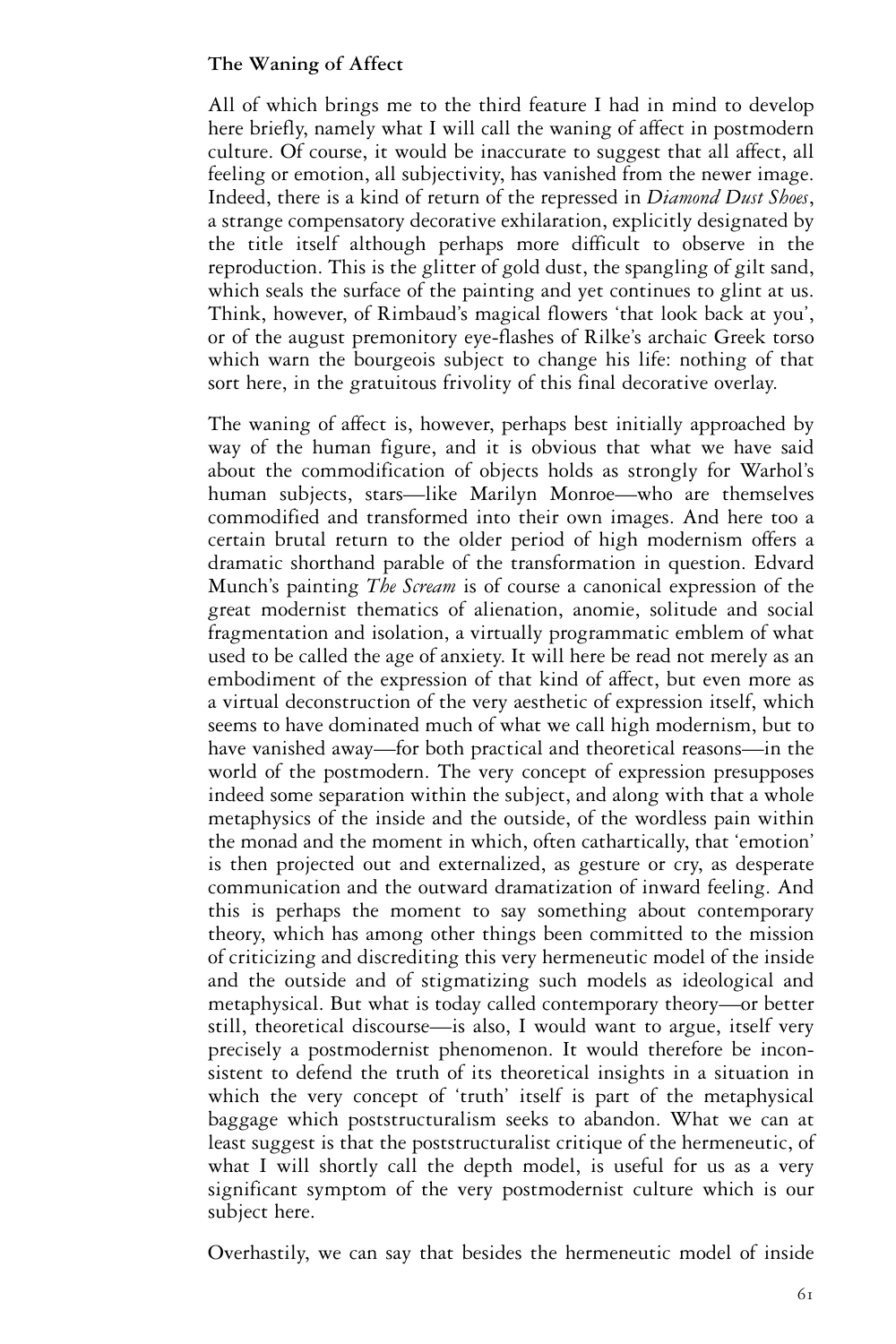and outside which Munch's painting develops, there are at least four other fundamental depth models which have generally been repudiated in contemporary theory: the dialectical one of essence and appearance (along with a whole range of concepts of ideology or false consciousness which tend to accompany it); the Freudian model of latent and manifest, or of repression (which is of course the target of Michel Foucault's programmatic and symptomatic pamphlet *La Volonté de savoir*); the existential model of authenticity and inauthenticity, whose heroic or tragic thematics are closely related to that other great opposition between alienation and disalienation, itself equally a casualty of the poststructural or postmodern period; and finally, latest in time, the great semiotic opposition between signifier and signified, which was itself rapidly unravelled and deconstructed during its brief heyday in the 1960s and 70s. What replaces these various depth models is for the most part a conception of practices, discourses and textual play, whose new syntagmatic structures we will examine later on: suffice it merely to observe that here too depth is replaced by surface, or by multiple surfaces (what is often called intertextuality is in that sense no longer a matter of depth).

Nor is this depthlessness merely metaphorical: it can be experienced physically and literally by anyone who, mounting what used to be Raymond Chandler's Beacon Hill from the great Chicano markets on Broadway and 4th St. in downtown Los Angeles, suddenly confronts the great free-standing wall of the Crocker Bank Center (Skidmore, Owings and Merrill)—a surface which seems to be unsupported by any volume, or whose putative volume (rectangular, trapezoidal?) is ocularly quite undecidable. This great sheet of windows, with its gravity-defying two-dimensionality, momentarily transforms the solid ground on which we climb into the contents of a stereopticon, pasteboard shapes profiling themselves here and there around us. From all sides, the visual effect is the same: as fateful as the great monolith in Kubrick's *2001* which confronts its viewers like an enigmatic destiny, a call to evolutionary mutation. If this new multinational downtown (to which we will return later in another context) effectively abolished the older ruined city fabric which it violently replaced, cannot something similar be said about the way in which this strange new surface in its own peremptory way renders our older systems of perception of the city somehow archaic and aimless, without offering another in their place?

## **Euphoria and Self-Annihilation**

Returning now for one last moment to Munch's painting, it seems evident that *The Scream* subtly but elaborately deconstructs its own aesthetic of expression, all the while remaining imprisoned within it. Its gestural content already underscores its own failure, since the realm of the sonorous, the cry, the raw vibrations of the human throat, are incompatible with its medium (something underscored within the work by the homunculus' lack of ears). Yet the absent scream returns more closely towards that even more absent experience of atrocious solitude and anxiety which the scream was itself to 'express'. Such loops inscribe themselves on the painted surface in the form of those great concentric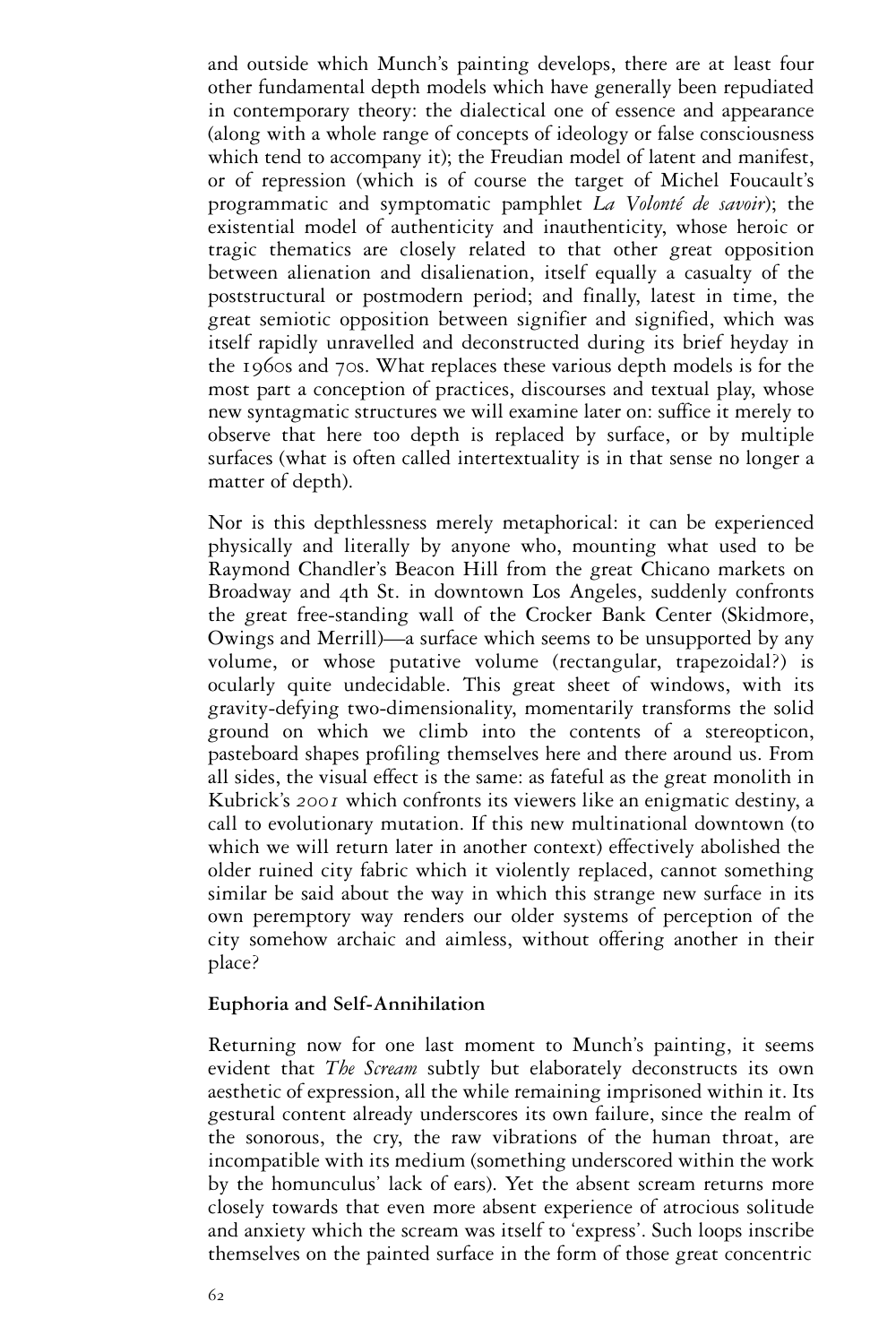circles in which sonorous vibration becomes ultimately visible, as on the surface of a sheet of water—in an infinite regress which fans out from the sufferer to become the very geography of a universe in which pain itself now speaks and vibrates through the material sunset and the landscape. The visible world now becomes the wall of the monad on which this 'scream running through nature' (Munch's words) is recorded and transcribed: one thinks of that character of Lautréamont who, growing up inside a sealed and silent membrane, on sight of the monstrousness of the deity, ruptures it with his own scream and thereby rejoins the world of sound and suffering.

All of which suggests some more general historical hypothesis: namely, that concepts such as anxiety and alienation (and the experiences to which they correspond, as in *The Scream*) are no longer appropriate in the world of the postmodern. The great Warhol figures—Marilyn herself, or Edie Sedgewick—the notorious burn-out and self-destruction cases of the ending 1960s, and the great dominant experiences of drugs and schizophrenia—these would seem to have little enough in common anymore, either with the hysterics and neurotics of Freud's own day, or with those canonical experiences of radical isolation and solitude, anomie, private revolt, Van Gogh-type madness, which dominated the period of high modernism. This shift in the dynamics of cultural pathology can be characterized as one in which the alienation of the subject is displaced by the fragmentation of the subject.

Such terms inevitably recall one of the more fashionable themes in contemporary theory—that of the 'death' of the subject itself  $=$  the end of the autonomous bourgeois monad or ego or individual—and the accompanying stress, whether as some new moral ideal or as empirical description, on the *decentring* of that formerly centred subject or psyche. (Of the two possible formulations of this notion—the historicist one, that a once-existing centred subject, in the period of classical capitalism and the nuclear family, has today in the world of organizational bureaucracy dissolved; and the more radical poststructuralist position for which such a subject never existed in the first place but constituted something like an ideological mirage—I obviously incline towards the former; the latter must in any case take into account something like a 'reality of the appearance'.)

We must add that the problem of expression is itself closely linked to some conception of the subject as a monad-like container, within which things are felt which are then expressed by projection outwards. What we must now stress, however, is the degree to which the high-modernist conception of a unique *style*, along with the accompanying collective ideals of an artistic or political vanguard or *avant-garde*, themselves stand or fall along with that older notion (or experience) of the so-called centred subject.

Here too Munch's painting stands as a complex reflexion on this complicated situation: it shows us that expression requires the category of the individual monad, but it also shows us the heavy price to be paid for that precondition, dramatizing the unhappy paradox that when you constitute your individual subjectivity as a self-sufficient field and a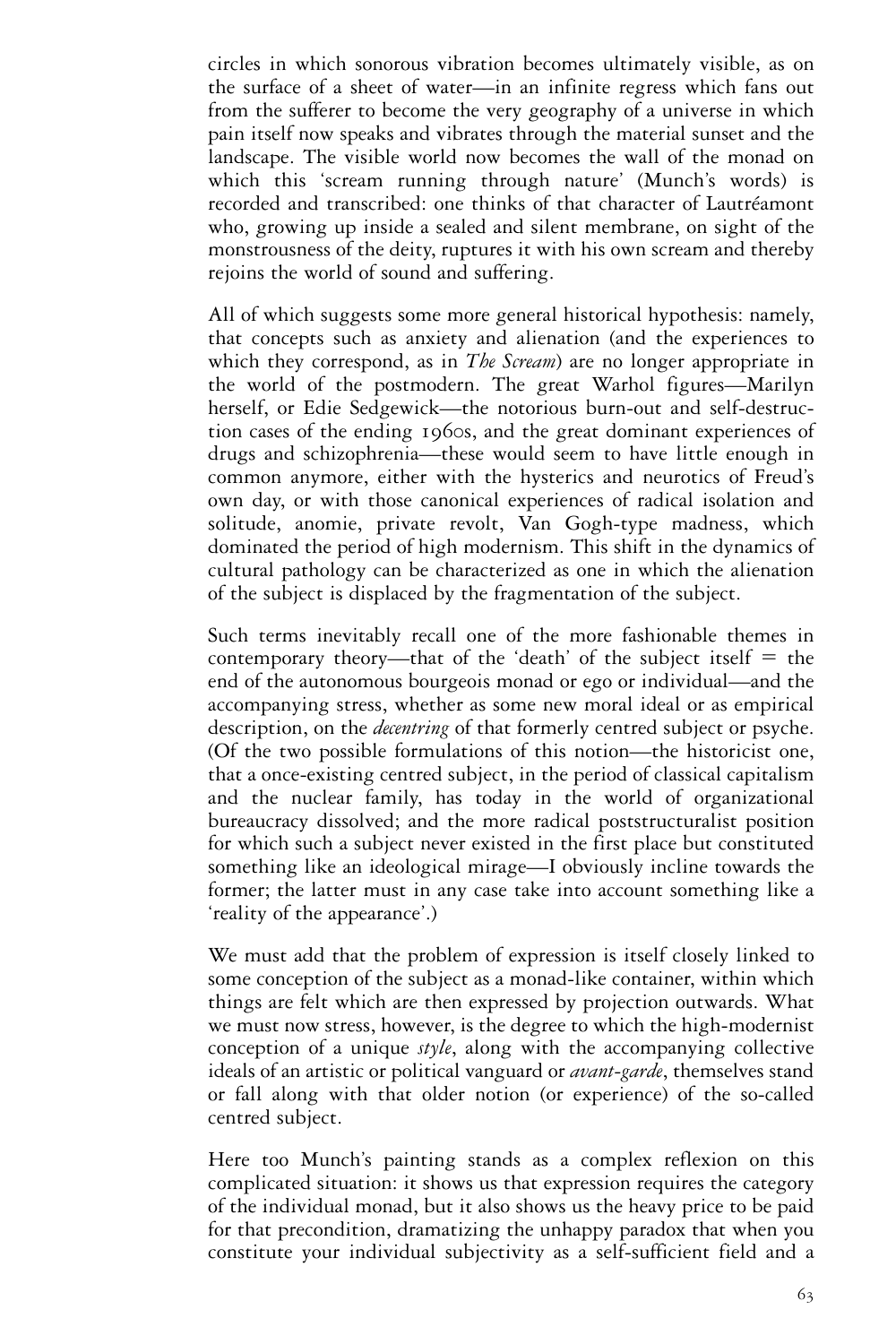closed realm in its own right, you thereby also shut yourself off from everything else and condemn yourself to the windless solitude of the monad, buried alive and condemned to a prison-cell without egress.

Postmodernism will presumably signal the end of this dilemma, which it replaces with a new one. The end of the bourgeois ego or monad no doubt brings with it the end of the psychopathologies of that ego as well—what I have generally here been calling the waning of affect. But it means the end of much more—the end for example of style, in the sense of the unique and the personal, the end of the distinctive individual brushstroke (as symbolized by the emergent primacy of mechanical reproduction). As for expression and feelings or emotions, the liberation, in contemporary society, from the older *anomie* of the centred subject may also mean, not merely a liberation from anxiety, but a liberation from every other kind of feeling as well, since there is no longer a self present to do the feeling. This is not to say that the cultural products of the postmodern era are utterly devoid of feeling, but rather that such feelings—which it may be better and more accurate to call 'intensities'—are now free-floating and impersonal, and tend to be dominated by a peculiar kind of euphoria to which I will want to return at the end of this essay.

The waning of affect, however, might also have been characterized, in the narrower context of literary criticism, as the waning of the great high-modernist thematics of time and temporality, the elegiac mysteries of *durée* and of memory (something to be understood fully as a category of literary criticism associated as much with high modernism as with the works themselves). We have often been told, however, that we now inhabit the synchronic rather than the diachronic, and I think it is at least empirically arguable that our daily life, our psychic experience, our cultural languages, are today dominated by categories of space rather than by categories of time, as in the preceding period of high modernism proper.

# **II. The Postmodern and the Past**

#### **Pastiche Eclipses Parody**

The disappearance of the individual subject, along with its formal consequence, the increasing unavailability of the personal *style*, engender the well-nigh universal practice today of what may be called pastiche. This concept, which we owe to Thomas Mann (in *Doktor Faustus*), who owed it in turn to Adorno's great work on the two paths of advanced musical experimentation (Schoenberg's innovative planification, Stravinsky's irrational eclecticism), is to be sharply distinguished from the more readily received idea of parody.

This last found, to be sure, a fertile area in the idiosyncracies of the moderns and their 'inimitable' styles: the Faulknerian long sentence with its breathless gerundives, Lawrentian nature imagery punctuated by testy colloquialism, Wallace Stevens' inveterate hypostasis of nonsubstantive parts of speech ('the intricate evasions of as'), the fateful,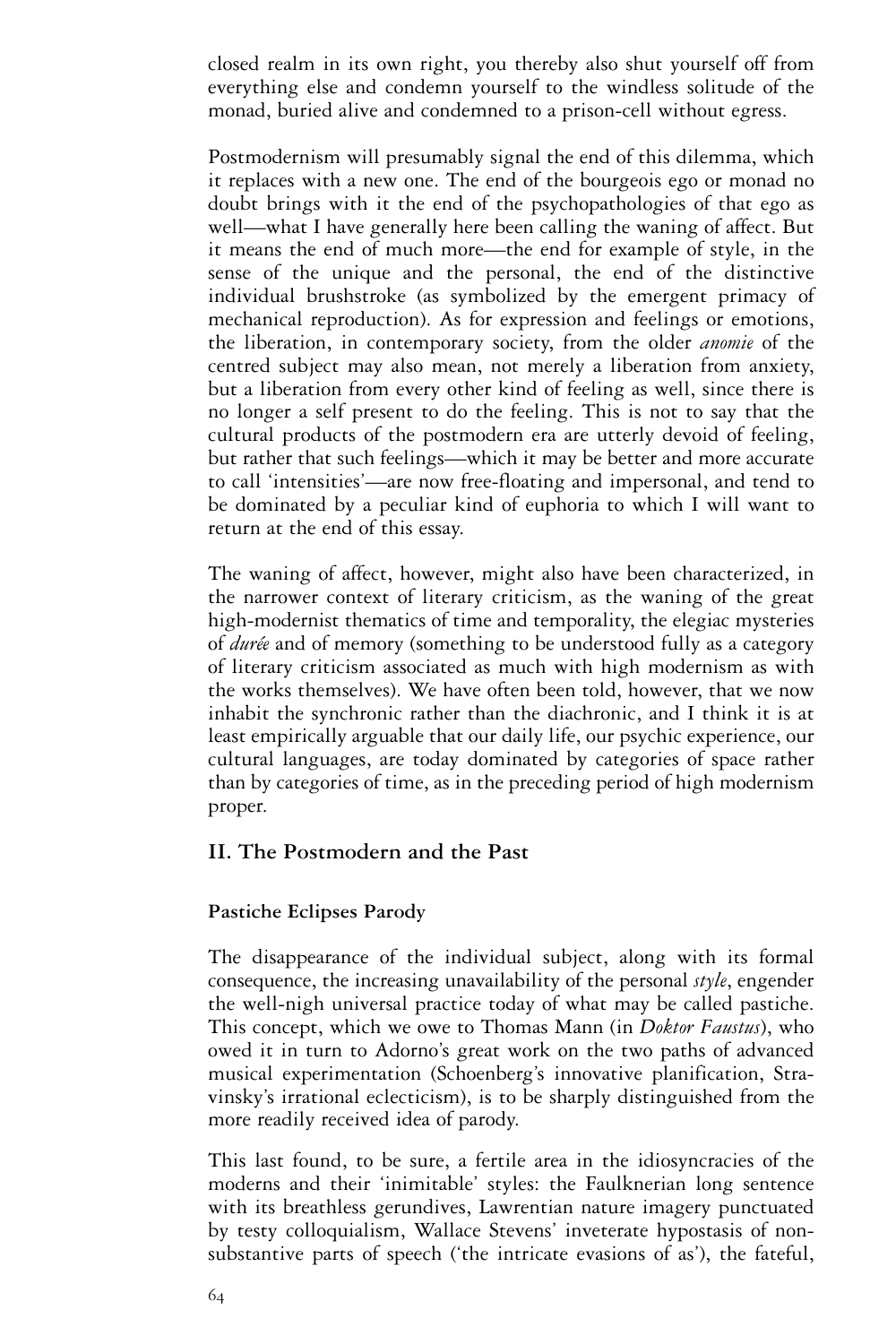but finally predictable, swoops in Mahler from high orchestral pathos into village accordeon sentiment, Heidegger's meditative-solemn practice of the false etymology as a mode of 'proof' . . . All these strike one as somehow 'characteristic', insofar as they ostentatiously deviate from a norm which then reasserts itself, in a not necessarily unfriendly way, by a systematic mimicry of their deliberate eccentricities.

Yet, in the dialectical leap from quantity to quality, the explosion of modern literature into a host of distinct private styles and mannerisms has been followed by a linguistic fragmentation of social life itself to the point where the norm itself is eclipsed: reduced to a neutral and reified media speech (far enough from the Utopian aspirations of the inventors of Esperanto or Basic English), which itself then becomes but one more idiolect among many. Modernist styles thereby become postmodernist codes: and that the stupendous proliferation of social codes today into professional and disciplinary jargons, but also into the badges of affirmation of ethnic, gender, race, religious, and class-fraction adhesion, is also a political phenomenon, the problem of micropolitics sufficiently demonstrates. If the ideas of a ruling class were once the dominant (or hegemonic) ideology of bourgeois society, the advanced capitalist countries today are now a field of stylistic and discursive heterogeneity without a norm. Faceless masters continue to inflect the economic strategies which constrain our existences, but no longer need to impose their speech (or are henceforth unable to); and the postliteracy of the late capitalist world reflects, not only the absence of any great collective project, but also the unavailability of the older national language itself.

In this situation, parody finds itself without a vocation; it has lived, and that strange new thing pastiche slowly comes to take its place. Pastiche is, like parody, the imitation of a peculiar mask, speech in a dead language: but it is a neutral practice of such mimicry, without any of parody's ulterior motives, amputated of the satiric impulse, devoid of laughter and of any conviction that alongside the abnormal tongue you have momentarily borrowed, some healthy linguistic normality still exists. Pastiche is thus blank parody, a statue with blind eyeballs: it is to parody what that other interesting and historically original modern thing, the practice of a kind of blank irony, is to what Wayne Booth calls the 'stable ironies' of the 18th century.

It would therefore begin to seem that Adorno's prophetic diagnosis has been realized, albeit in a negative way: not Schoenberg (the sterility of whose achieved system he already glimpsed) but Stravinsky is the true precursor of the postmodern cultural production. For with the collapse of the high-modernist ideology of style—what is as unique and unmistakable as your own fingerprints, as incomparable as your own body (the very source, for an early Roland Barthes, of stylistic invention and innovation)—the producers of culture have nowhere to turn but to the past: the imitation of dead styles, speech through all the masks and voices stored up in the imaginary museum of a now global culture.

## **'Historicism' Effaces History**

This situation evidently determines what the architecture historians call 'historicism', namely the random cannibalization of all the styles of the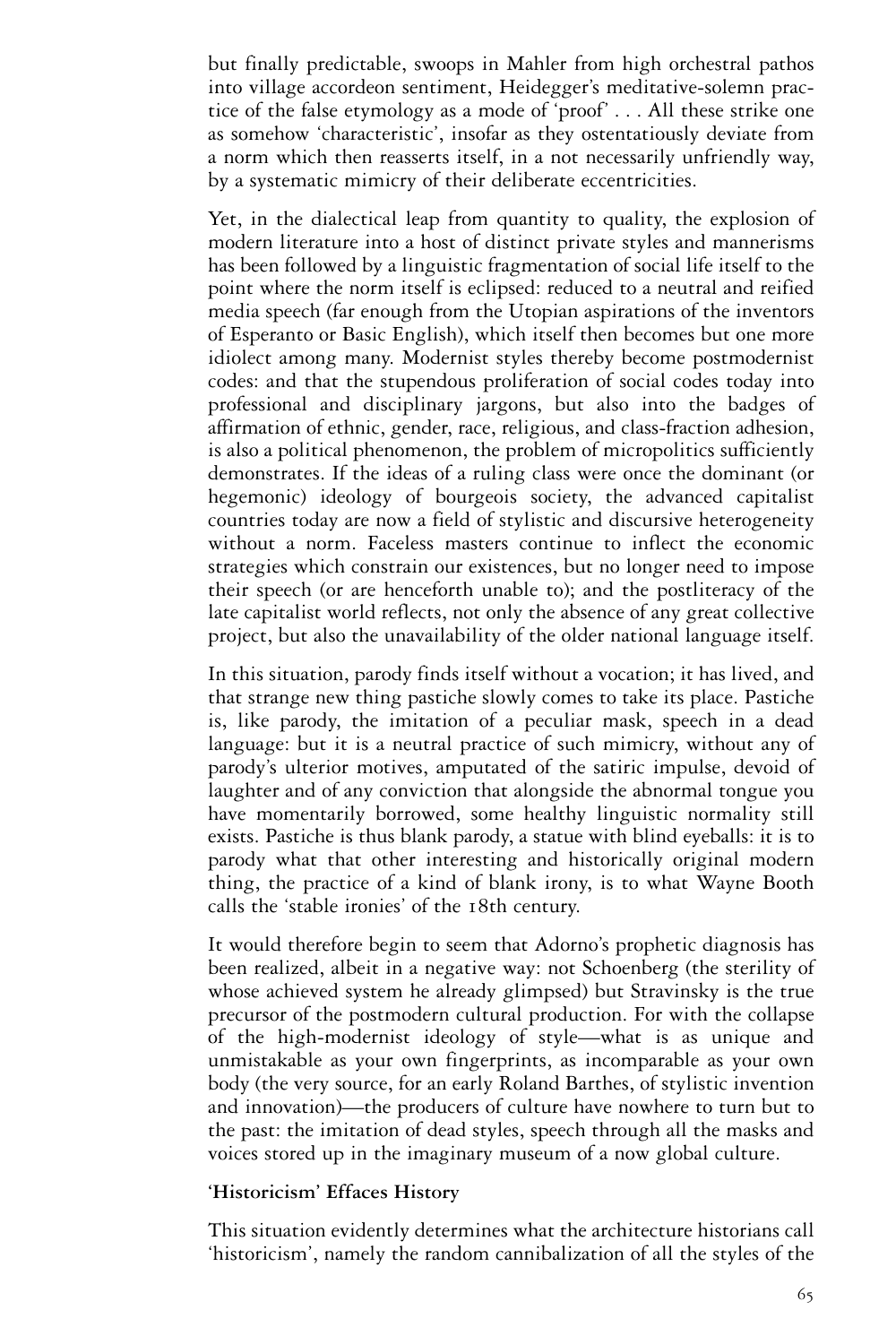past, the play of random stylistic allusion, and in general what Henri Lefebvre has called the increasing primacy of the 'neo'. This omnipresence of pastiche is, however, not incompatible with a certain humour (nor is it innocent of all passion) or at least with addiction—with a whole historically original consumers' appetite for a world transformed into sheer images of itself and for pseudo-events and 'spectacles' (the term of the Situationists). It is for such objects that we may reserve Plato's conception of the 'simulacrum'—the identical copy for which no original has ever existed. Appropriately enough, the culture of the simulacrum comes to *life* in a society where exchange-value has been generalized to the point at which the very memory of use-value is effaced, a society of which Guy Debord has observed, in an extraordinary phrase, that in it 'the image has become the final form of commodity reification' (*The Society of the Spectacle*).

The new spatial logic of the simulacrum can now be expected to have a momentous effect on what used to be historical time.

The past is thereby itself modified: what was once, in the historical novel as Lukács defines it, the organic genealogy of the bourgeois collective project—what is still, for the redemptive historiography of an E. P. Thompson or of American 'oral history', for the resurrection of the dead of anonymous and silenced generations, the retrospective dimension indispensable to any vital reorientation of our collective future—has meanwhile itself become a vast collection of images, a multitudinous photographic simulacrum. Guy Debord's powerful slogan is now even more apt for the 'prehistory' of a society bereft of all historicity, whose own putative past is little more than a set of dusty spectacles. In faithful conformity to poststructuralist linguistic theory, the past as 'referent' finds itself gradually bracketed, and then effaced altogether, leaving us with nothing but texts.

# **The Nostalgia Mode**

Yet it should not be thought that this process is accompanied by indifference: on the contrary, the remarkable current intensification of an addiction to the photographic image is itself a tangible symptom of an omnipresent, omnivorous and well-nigh libidinal historicism. The architects use this (exceedingly polysemous) word for the complacent eclecticism of postmodern architecture, which randomly and without principle but with gusto cannibalizes all the architectural styles of the past and combines them in overstimulating ensembles. Nostalgia does not strike one as an altogether satisfactory word for such fascination (particularly when one thinks of the pain of a properly modernist nostalgia with a past beyond all but aesthetic retrieval), yet it directs our attention to what is a culturally far more generalized manifestation of the process in commercial art and taste, namely the so-called 'nostalgia film' (or what the French call 'la mode rétro').

These restructure the whole issue of pastiche and project it onto a collective and social level, where the desperate attempt to appropriate a missing past is now refracted through the iron law of fashion change and the emergent ideology of the 'generation'. *American Graffiti* (1973)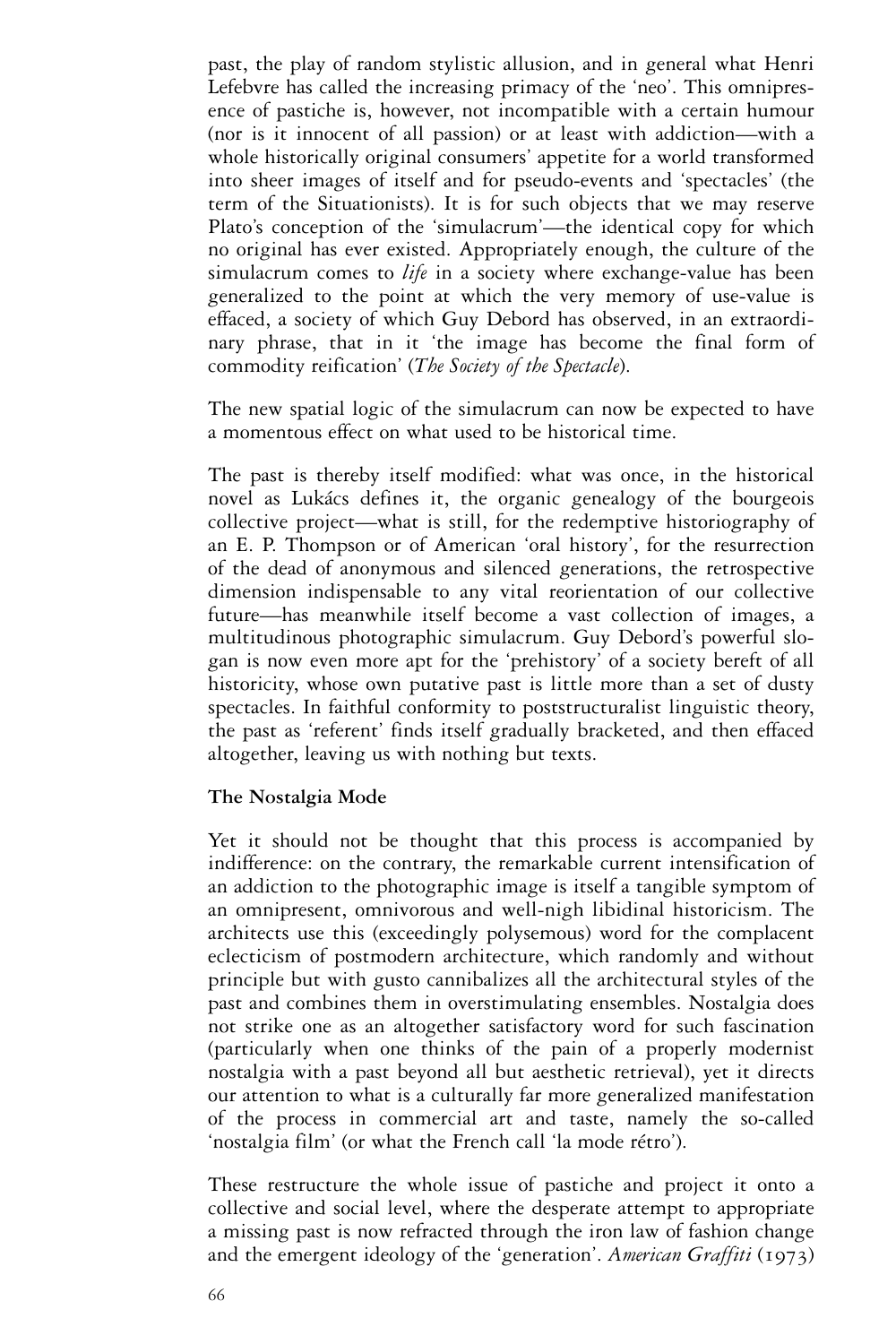set out to recapture, as so many films have attempted since, the henceforth mesmerizing lost reality of the Eisenhower era: and one tends to feel that for Americans at least, the 1950s remain the privileged lost object of desire—not merely the stability and prosperity of a pax Americana, but also the first naive innocence of the countercultural impulses of early rock-and-roll and youth gangs (Coppola's *Rumble Fish*  will then be the contemporary dirge that laments their passing, itself, however, still contradictorily filmed in genuine 'nostalgia film' style). With this initial breakthrough, other generational periods open up for aesthetic colonization: as witness the stylistic recuperation of the American and the Italian 1930s, in Polanski's *Chinatown* and Bertolluci's *Il Conformista* respectively. What is more interesting, and more problematical, are the ultimate attempts, through this new discourse, to lay siege either to our own present and immediate past, or to a more distant history that escapes individual existential memory.

Faced with these ultimate objects—our social, historical and existential present, and the past as 'referent'—the incompatibility of a postmodernist 'nostalgia' art language with genuine historicity becomes dramatically apparent. The contraction propels this model, however, into complex and interesting new formal inventiveness: it being understood that the nostalgia film was never a matter of some old-fashioned 'representation' of historical content, but approached the 'past' through stylistic connotation, conveying 'pastness' by the glossy qualities of the image, and '1930s-ness' or '1950s-ness' by the attributes of fashion (therein following the prescription of the Barthes of *Mythologies*, who saw connotation as the purveying of imaginary and stereotypical idealities, 'Sinité', for example, as some Disney-EPCOT 'concept' of China).

The insensible colonization of the present by the nostalgia mode can be observed in Lawrence Kazdan's elegant film, *Body Heat*, a distant 'affluent society' remake of James M. Cain's *The Postman Always Rings Twice*, set in a contemporary Florida small town not far from Miami. The word 'remake' is, however, anachronistic to the degree to which our awareness of the pre-existence of other versions, previous films of the novel as well as the novel itself, is now a constitutive and essential part of the film's structure: we are now, in other words, in 'intertextuality' as a deliberate, built-in feature of the aesthetic effect, and as the operator of a new connotation of 'pastness' and pseudo-historical depth, in which the history of aesthetic styles displaces 'real' history.

Yet from the outset a whole battery of aesthetic signs begin to distance the officially contemporary image from us in time: the art deco scripting of the credits, for example, serves at once to programme the spectator for the appropriate 'nostalgia' mode of reception (art deco quotation has much the same function in contemporary architecture, as in Toronto's remarkable Eaton Centre). Meanwhile, a somewhat different play of connotations is activated by complex (but purely formal) allusions to the institutions of the star system itself. The protagonist, William Hurt, is one of a new generation of film 'stars' whose status is markedly distinct from that of the preceding generation of male superstars, such as Steve McQueen or Jack Nicholson (or even, more distantly, Brando), let alone of earlier moments in the evolution of the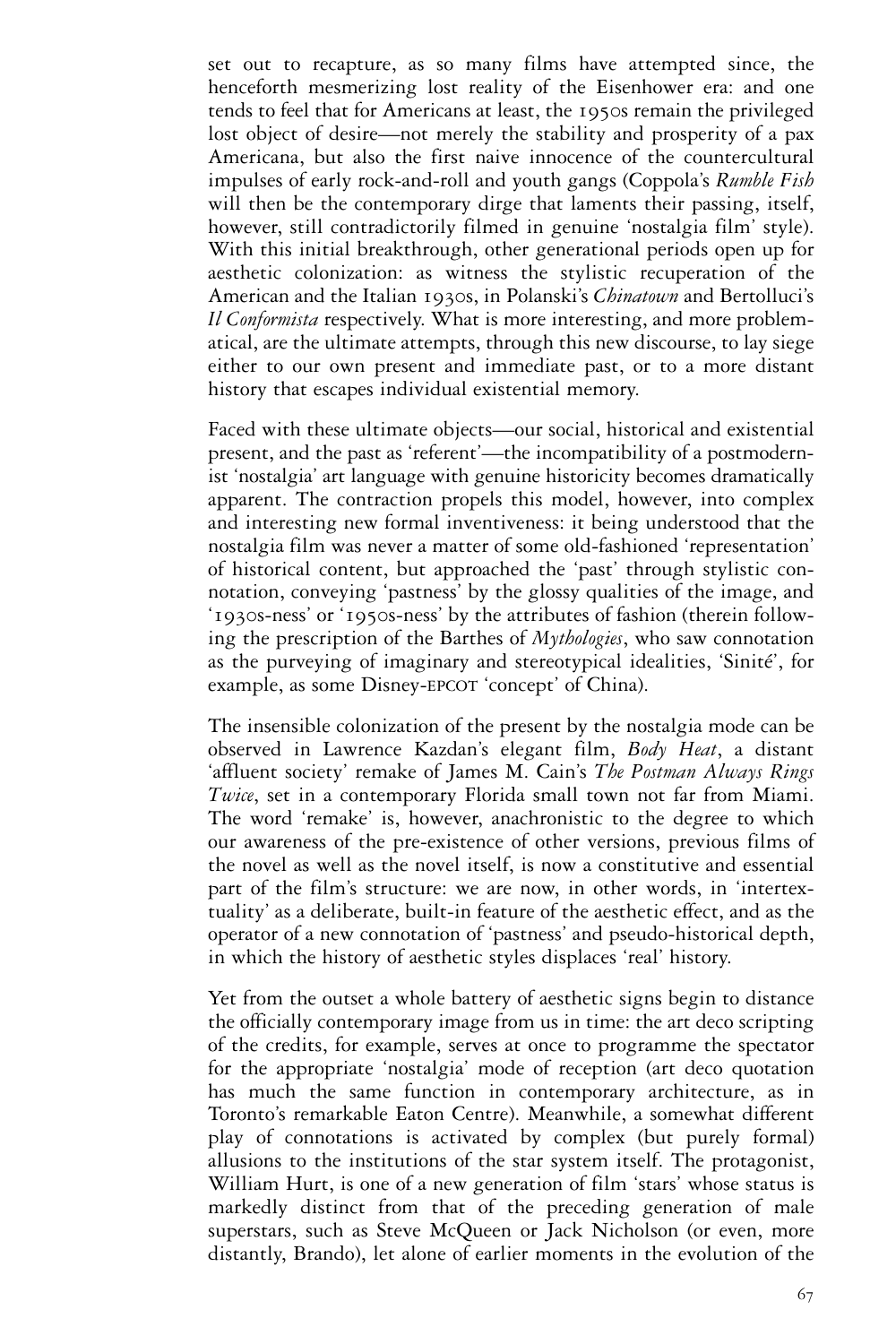institutions of the star. The immediately preceding generation projected its various roles through, and by way of, well-known 'off-screen' personalities, who often connoted rebellion and non-conformism. The latest generation of starring actors continues to assure the conventional functions of stardom (most notably, sexuality) but in the utter absence of 'personality' in the older sense, and with something of the anonymity of character acting (which in actors like Hurt reaches virtuouso proportions, yet of a very different kind from the virtuosity of the older Brando or Olivier). This 'death of the subject' in the institution of the star, however, opens up the possibility of a play of historical allusions to much older roles—in this case to those associated with Clark Gable so that the very style of the acting can now also serve as a 'connotator' of the past.

Finally, the setting has been strategically framed, with great ingenuity, to eschew most of the signals that normally convey the contemporaneity of the United States in its multinational era: the small-town setting allows the camera to elude the high-rise landscape of the 1970s and 80s (even though a key episode in the narrative involves the fatal destruction of older buildings by land speculators); while the object world of the present-day—artifacts and appliances, even automobiles, whose styling would at once serve to date the image—is elaborately edited out. Everything in the film, therefore, conspires to blur its official contemporaneity and to make it possible for you to receive the narrative as though it were set in some eternal Thirties, beyond real historical time. The approach to the present by way of the art language of the simulacrum, or of the pastiche of the stereotypical past, endows present reality and the openness of present history with the spell and distance of a glossy mirage. But this mesmerizing new aesthetic mode itself emerged as an elaborated symptom of the waning of our historicity, of our lived possibility of experiencing history in some active way: it cannot therefore be said to produce this strange occultation of the present by its own formal power, but merely to demonstrate, through these inner contradictions, the enormity of a situation in which we seem increasingly incapable of fashioning representations of our own current experience.

## **The Fate of 'Real History'**

As for 'real history' itself—the traditional object, however it may be defined, of what used to be the historical novel—it will be more revealing now to turn back to that older form and medium and to read its postmodern fate in the work of one of the few serious and innovative Left novelists at work in the United States today, whose books are nourished with history in the more traditional sense, and seem, so far, to stake out successive generational moments in the 'epic' of American history. E. L. Doctorow's *Ragtime* gives itself officially as a panorama of the first two decades of the century; his most recent novel, *Loon Lake*, addresses the Thirties and the Great Depression; while *The Book of Daniel* holds up before us, in painful juxtaposition, the two great moments of the Old Left and the New Left, of Thirties and Forties Communism and the radicalism of the 1960s (even his early Western may be said to fit into this scheme and to designate in a less articulated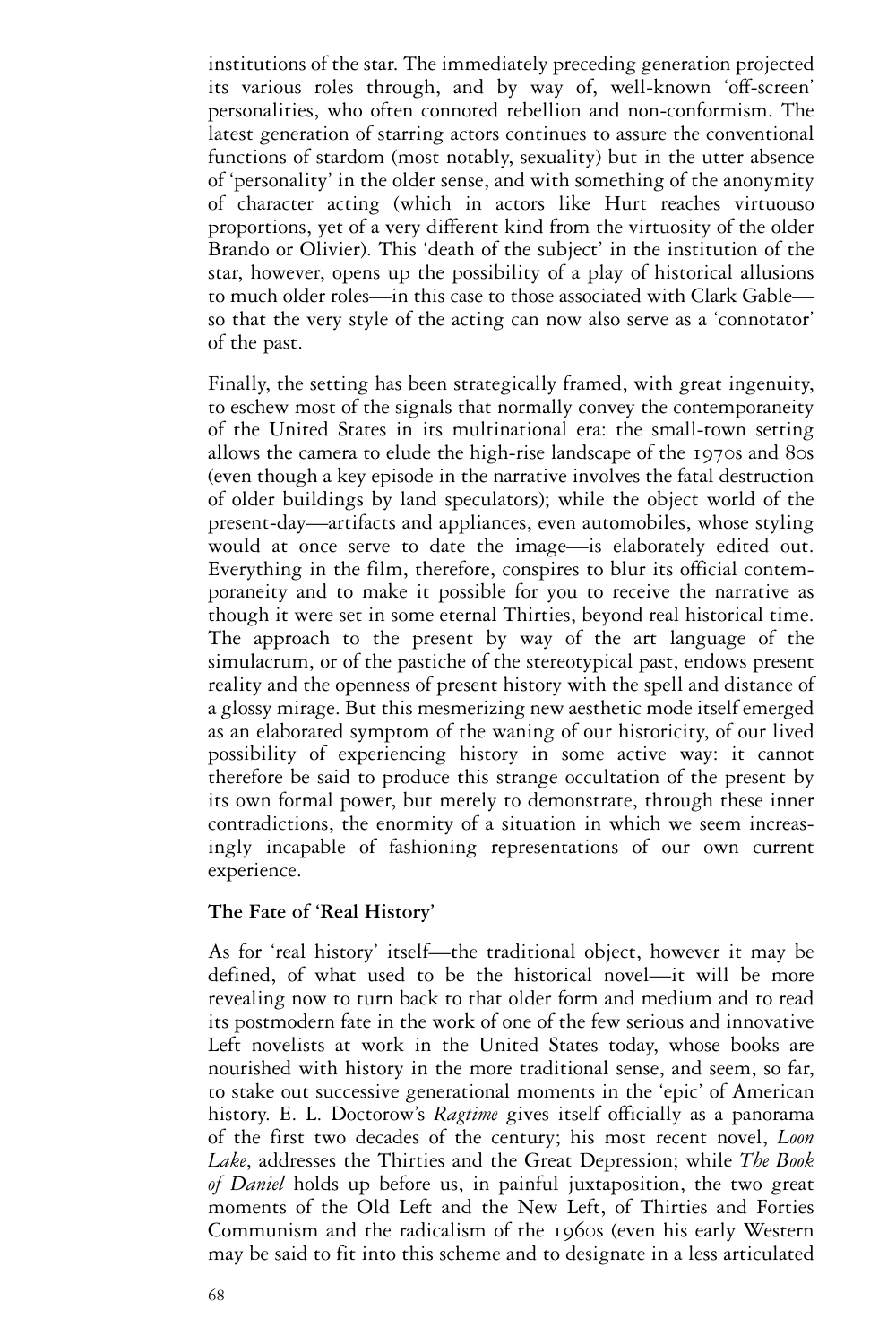and formally self-conscious way the end of the frontier of the late nineteenth century).

*The Book of Daniel* is not the only one of these three major historical novels to establish an explicit narrative link between the reader's and the writer's present and the older historical reality which is the subject of the work; the astonishing last page of *Loon Lake*, which I will not disclose, also does this in a very different way; while it is a matter of some interest to note that the first sentence of the first version of *Ragtime* positions us explicitly in our own present, in the novelist's house in New Rochelle, New York, which will then at once become the scene of its own (imaginary) past in the 1900s. This detail has been suppressed from the published text, symbolically cutting its moorings and freeing the novel to float in some new world of past historical time whose relationship to us is problematical indeed. The authenticity of the gesture, however, may be measured by the evident existential fact of life that there no longer does seem to be any organic relationship between the American history we learn from the schoolbooks and the lived experience of the current multinational, high-rise, stagflated city of the newspapers and of our own daily life.

A crisis in historicity, however, inscribes itself symptomally in several other curious formal features within this text. Its official subject is the transition from a pre-World-War I radical and working-class politics (the great strikes) to the technological invention and new commodity production of the 1920s (the rise of Hollywood and of the image as commodity): the interpolated version of Kleist's *Michael Kohlhaas*, the strange tragic episode of the Black protagonist's revolt, may be thought to be a moment related to this process. My point, however, is not some hypothesis as to the thematic coherence of this decentred narrative; but rather just the opposite, namely the way in which the kind of reading this novel imposes makes it virtually impossible for us to reach and to thematize those official 'subjects' which float above the text but cannot be integrated into our reading of the sentences. In that sense, not only does the novel resist interpretation, it is organized systematically and formally to short-circuit an older type of social and historical interpretation which it perpetually holds out and withdraws. When we remember that the theoretical critique and repudiation of interpretation as such is a fundamental component of poststructuralist theory, it is difficult not to conclude that Doctorow has somehow deliberately built this very tension, this very contradiction, into the flow of his sentences.

As is well known, the book is crowded with real historical figures from Teddy Roosevelt to Emma Goldman, from Harry K. Thaw and Sandford White to J. Pierpont Morgan and Henry Ford, not to speak of the more central role of Houdini—who interact with a fictive family, simply designated as Father, Mother, Older Brother, and so forth. All historical novels, beginning with Scott himself, no doubt in one way or another involve a mobilization of previous historical knowledge, generally acquired through the schoolbook history manuals devised for whatever legitimizing purpose by this or that national tradition thereafter instituting a narrative dialectic between what we already 'know' about The Pretender, say, and what he is then seen to be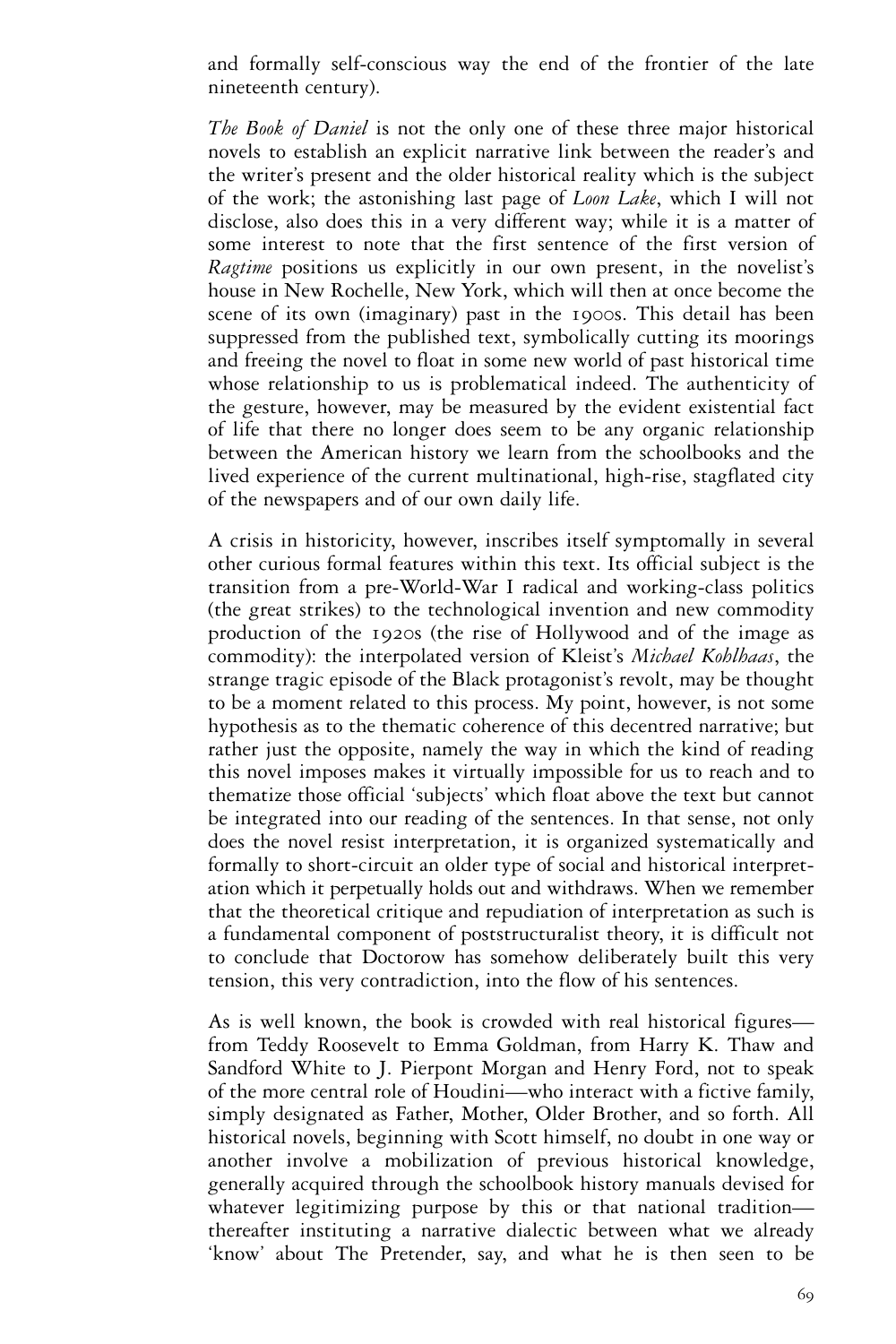concretely in the pages of the novel. But Doctorow's procedure seems much more extreme than this; and I would argue that the designation of both types of characters—historical names or capitalized family roles—operates powerfully and systematically to reify all these characters and to make it impossible for us to receive their representation without the prior interception of already-acquired knowledge or doxa something which lends the text an extraordinary sense of déjà-vu and a peculiar familiarity one is tempted to associate with Freud's 'return of the repressed' in 'The Uncanny', rather than with any solid historiographic formation on the reader's part.

# **Loss of the Radical Past**

Meanwhile, the sentences in which all this is happening have their own specificity, which will allow us a little more concretely to distinguish the moderns' elaboration of a personal style from this new kind of linguistic innovation, which is no longer personal at all but has its family kinship rather with what Barthes long ago called 'white writing'. In this particular novel, Doctorow has imposed upon himself a rigorous principle of selection in which only simple declarative sentences (predominantly mobilized by the verb 'to be') are received. The effect is, however, not really one of the condescending simplification and symbolic carefulness of children's literature, but rather something more disturbing, the sense of some profound subterranean violence done to American English which cannot, however, be detected empirically in any of the perfectly grammatical sentences with which this work is formed. Yet other more visible technical 'innovations' may supply a clue to what is happening in the language of *Ragtime*: it is for example well-known that the source of many of the characteristic effects of Camus' novel *'Etranger* can be traced back to that author's wilful decision to substitute, throughout, the French tense of the 'passé composé' for the other past tenses more normally employed in narration in that language. I will suggest that it is *as if* something of that sort were at work here (without committing myself further to what is obviously an outrageous leap): it is, I say, *as though* Doctorow had set out systematically to produce the effect or the equivalent, in his language, of a verbal past tense we do not possess in English, namely the French preterite (or *passé simple*), whose 'perfective' movement, as Émile Benveniste taught us, serves to separate events from the present of enunciation and to transform the stream of time and action into so many finished, complete, and isolated punctual event-objects which find themselves sundered from any present situation (even that of the act of storytelling or enunciation).

E. L. Doctorow is the epic poet of the disappearance of the American radical past, of the suppression of older traditions and moments of the American radical tradition: no one with left sympathies can read these splendid novels without a poignant distress which is an authentic way of confronting our own current political dilemmas in the present. What is culturally interesting, however, is that he has had to convey this great theme formally (since the waning of the content is very precisely his subject), and, more than that, has had to elaborate his work by way of that very cultural logic of the postmodern which is itself the mark and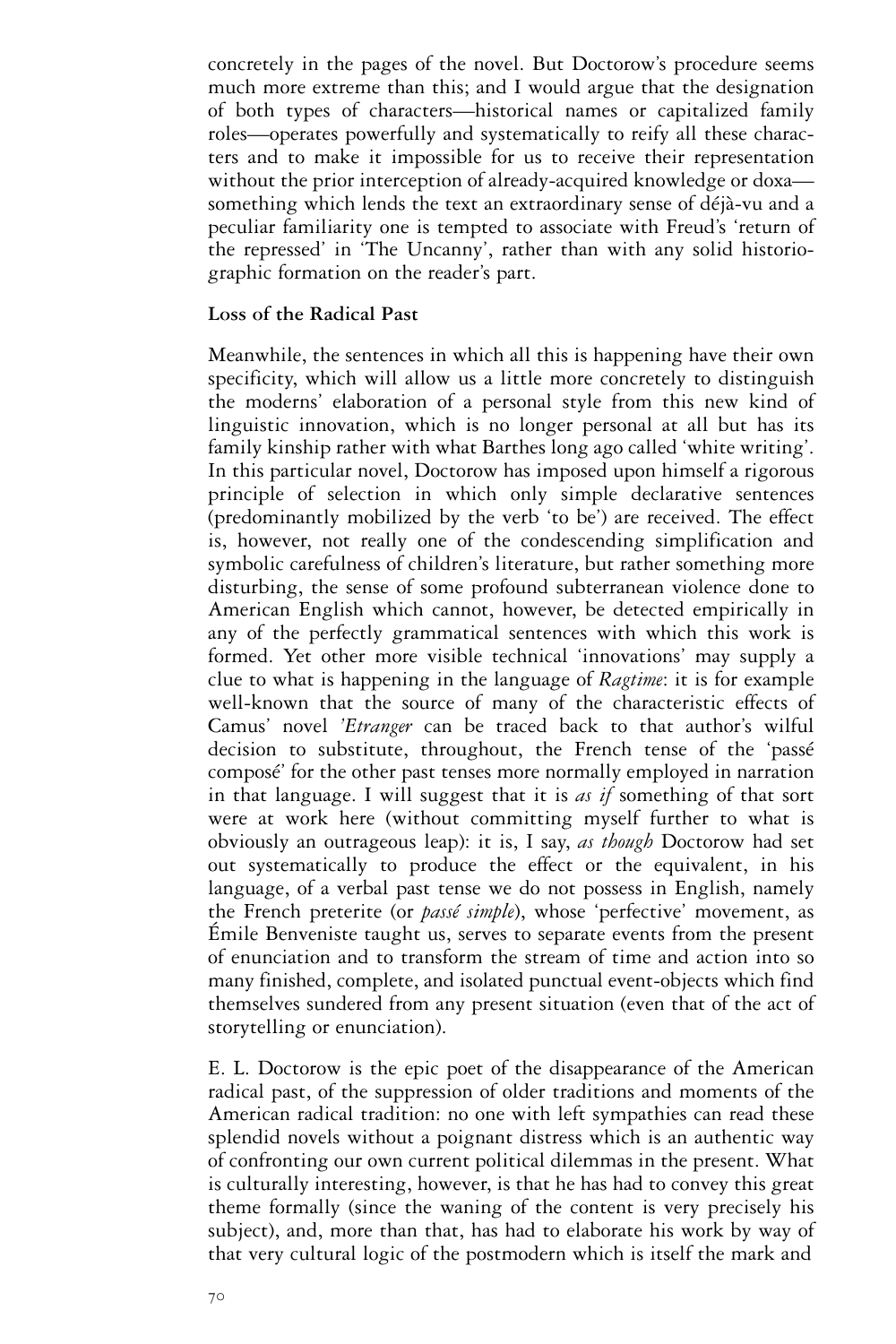symptom of his dilemma. *Loon Lake* much more obviously deploys the strategies of the pastiche (most notably in its reinvention of Dos Passos); but *Ragtime* remains the most peculiar and stunning monument to the aesthetic situation engendered by the disappearance of the historical referent. This historical novel can no longer set out to represent the historical past; it can only 'represent' our ideas and stereotypes about that past (which thereby at once becomes 'pop history'). Cultural production is thereby driven back inside a mental space which is no longer that of the old monadic subject, but rather that of some degraded collective 'objective spirit': it can no longer gaze directly on some putative real world, at some reconstruction of a past history which was once itself a present; rather, as in Plato's cave, it must trace our mental images of that past upon its confining walls. If there is any realism left here, therefore, it is a 'realism' which is meant to derive from the shock of grasping that confinement, and of slowly becoming aware of a new and original historical situation in which we are condemned to seek History by way of our own pop images and simulacra of that history, which itself remains forever out of reach.

# **III. The Breakdown of the Signifying Chain**

The crisis in historicity now dictates a return, in a new way, to the question of temporal organization in general in the postmodern force field, and indeed, to the problem of the form that time, temporality and the syntagmatic will be able to take in a culture increasingly dominated by space and spatial logic. If, indeed, the subject has lost its capacity actively to extend its pro-tensions and re-tensions across the temporal manifold, and to organize its past and future into coherent experience, it becomes difficult enough to see how the cultural productions of such a subject could result in anything but 'heaps of fragments' and in a practice of the randomly heterogeneous and fragmentary and the aleatory. These are, however, very precisely some of the privileged terms in which postmodernist cultural production has been analysed (and even defended, by its own apologists). Yet they are still privative features; the more substantive formulations bear such names as textuality, *écriture*, or schizophrenic writing, and it is to these that we must now briefly turn.

I have found Lacan's account of schizophrenia useful here, not because I have any way of knowing whether it has clinical accuracy, but chiefly because—as description rather than diagnosis—it seems to me to offer a suggestive aesthetic model. (I am obviously very far from thinking that any of the most significant postmodernist artists—Cage, Ashbery, Sollers, Robert Wilson, Ishmael Reed, Michael Snow, Warhol or even Beckett himself—are schizophrenics in any clinical sense.) Nor is the point some culture-and-personality diagnosis of our society and its art, as in culture critiques of the type of Christopher Lasch's influential *The Culture of Narcissism*, from which I am concerned radically to distance the spirit and the methodology of the present remarks: there are, one would think, far more damaging things to be said about our social system than are available through the use of psychological categories.

Very briefly, Lacan describes schizophrenia as a breakdown in the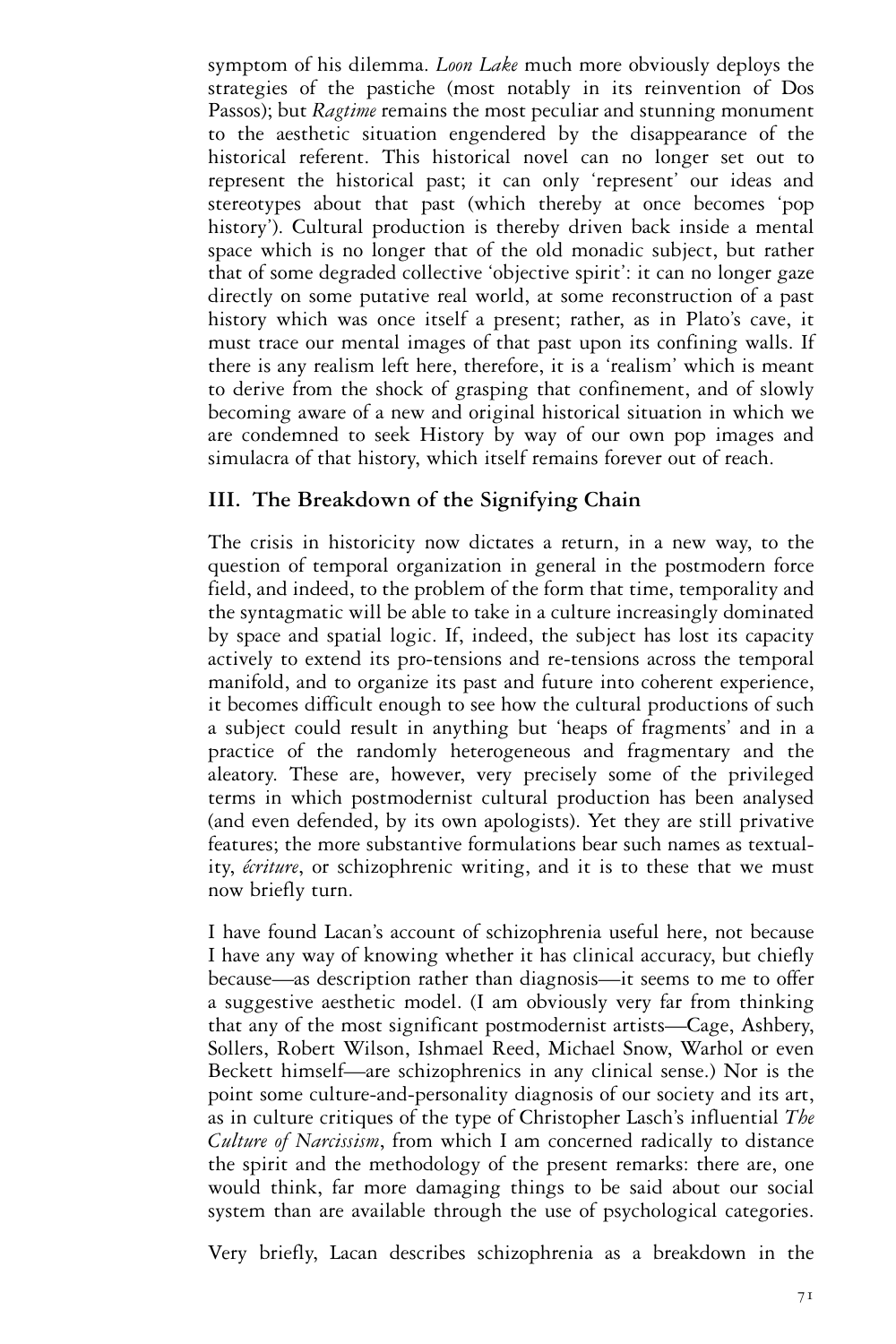signifying chain, that is, the interlocking syntagmatic series of signifiers which constitutes an utterance or a meaning. I must omit the familial or more orthodox psychoanalytic background to this situation, which Lacan transcodes into language by describing the Oedipal rivalry in terms, not so much of the biological individual who is your rival for the mother's attention, but rather of what he calls the Name-of-the-Father, paternal authority now considered as a linguistic function. His conception of the signifying chain essentially presupposes one of the basic principles (and one of the great discoveries) of Saussurean structuralism, namely the proposition that meaning is not a one-to-one relationship between signifier and signified, between the materiality of language, between a word or a name, and its referent or concept. Meaning on the new view is generated by the movement from Signifier to Signifier: what we generally call the Signified—the meaning or conceptual content of an utterance—is now rather to be seen as a meaning-effect, as that objective mirage of signification generated and projected by the relationship of Signifiers among each other. When that relationship breaks down, when the links of the signifying chain snap, then we have schizophrenia in the form of a rubble of distinct and unrelated signifiers. The connection between this kind of linguistic malfunction and the psyche of the schizophrenic may then be grasped by way of a two-fold proposition: first, that personal identity is itself the effect of a certain temporal unification of past and future with the present before me; and second, that such active temporal unification is itself a function of language, or better still of the sentence, as it moves along its hermeneutic circle through time. If we are unable to unify the past, present and future of the sentence, then we are similarly unable to unify the past, present and future of our own biographical experience or psychic life.

With the breakdown of the signifying chain, therefore, the schizophrenic is reduced to an experience of pure material Signifiers, or in other words of a series of pure and unrelated presents in time. We will want to ask questions about the aesthetic or cultural results of such a situation in a moment; let us first see what it feels like: 'I remember very well the day it happened. We were staying in the country and I had gone for a walk alone as I did now and then. Suddenly, as I was passing the school, I heard a German song; the children were having a singing lesson. I stopped to listen, and at that instant a strange feeling came over me, a feeling hard to analyse but akin to something I was to know too well later—a disturbing sense of unreality. It seemed to me that I no longer recognized the school, it had become as large as a barracks; the singing children were prisoners, compelled to sing. It was as though the school and the children's song were set apart from the rest of the world. At the same time my eye encountered a field of wheat whose limits I could not see. The yellow vastness, dazzling in the sun, bound up with the song of the children imprisoned in the smooth stone school-barracks, filled me with such anxiety that I broke into sobs. I ran home to our garden and began to play "to make things seem as they usually were," that is, to return to reality. It was the first appearance of those elements which were always present in later sensations of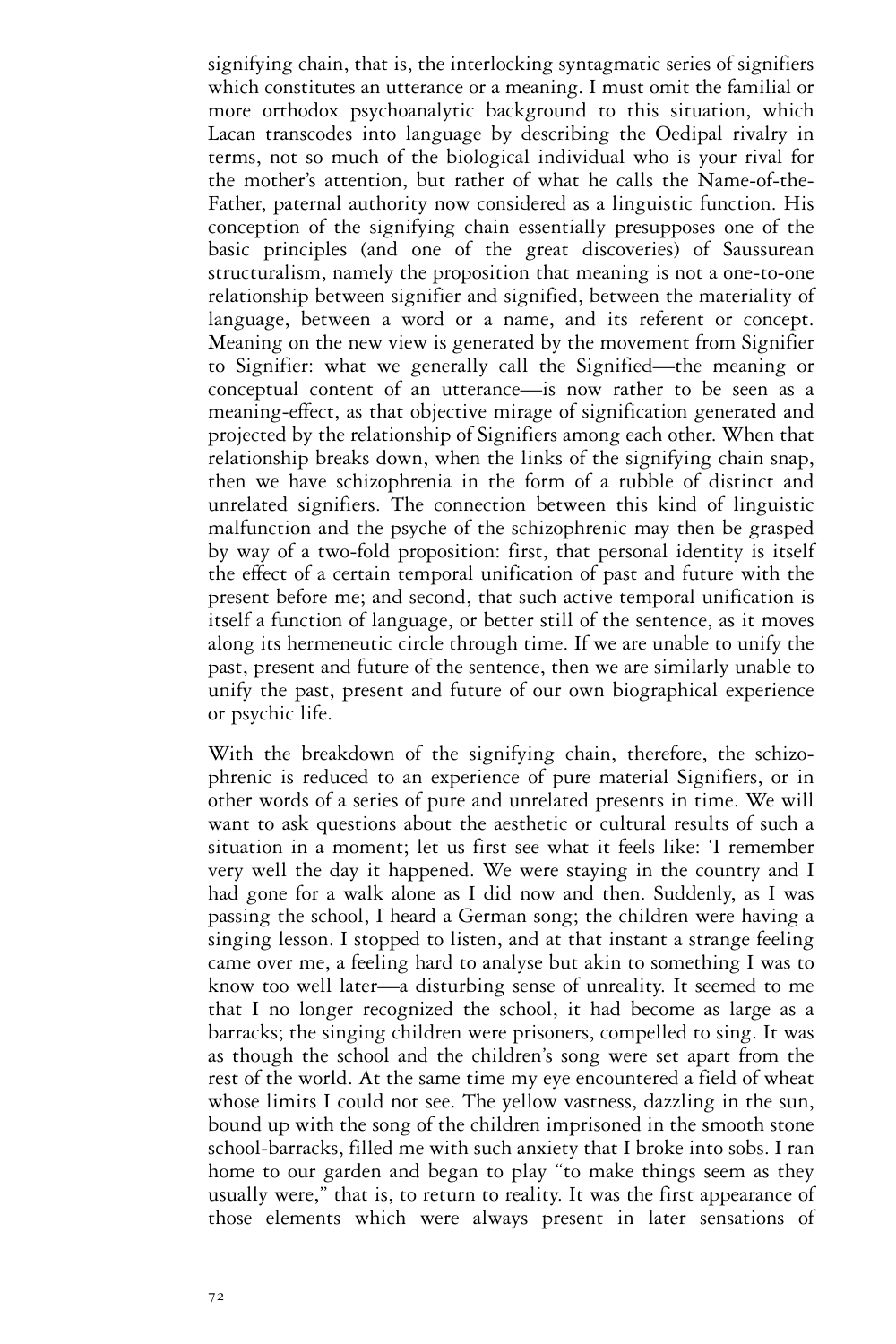unreality: illimitable vastness, brilliant light, and the gloss and smoothness of material things.'\*

In our present context, this experience suggests the following remarks: first, the breakdown of temporality suddenly releases this present of time from all the activities and the intentionalities that might focus it and make it a space of praxis; thereby isolated, that present suddenly engulfs the subject with undescribable vividness, a materiality of perception properly overwhelming, which effectively dramatizes the power of the material—or better still, the literal—Signifier in isolation. This present of the world or material signifier comes before the subject with heightened intensity, bearing a mysterious charge of affect, here described in the negative terms of anxiety and loss of reality, but which one could just as well imagine in the positive terms of euphoria, the high, the intoxicatory or hallucinogenic intensity.

# **'China'**

What will happen in textuality or schizophrenic art is strikingly illuminated by such clinical accounts, although in the cultural text, the isolated Signifier is no longer an enigmatic state of the world or an incomprehensible yet mesmerizing fragment of language, but rather something closer to a sentence in free-standing isolation. Think, for example, of the experience of John Cage's music, in which a cluster of material sounds (on the prepared piano for example) is followed by a silence so intolerable that you cannot imagine another sonorous chord coming into existence, and cannot imagine remembering the previous one well enough to make any connection with it if it does. Some of Beckett's narratives are also of this order, most notably *Watt*, where a primacy of the present sentence in time ruthlessly disintegrates the narrative fabric that attempts to reform around it. My example will, however, be a less sombre one, a text by a younger San Francisco poet whose group or school—so-called Language Poetry or the New Sentence—seems to have adopted schizophrenic fragmentation as its fundamental aesthetic.

## China

We live on the third world from the sun. Number three. Nobody tells us what to do. The people who taught us to count were being very kind. It's always time to leave. If it rains, you either have your umbrella or you don't. The wind blows your hat off. The sun rises also. I'd rather the stars didn't describe us to each other; I'd rather we do it for ourselves. Run in front of your shadow. A sister who points to the sky at least once a decade is a good sister. The landscape is motorized. The train takes you where it goes.

Bridges among water.

<sup>\*</sup> Marguerite Séchehaye, *Autobiography of a Schizophrenic Girl*, trans. by G. Rubin-Rabson, New York 1968, p.19.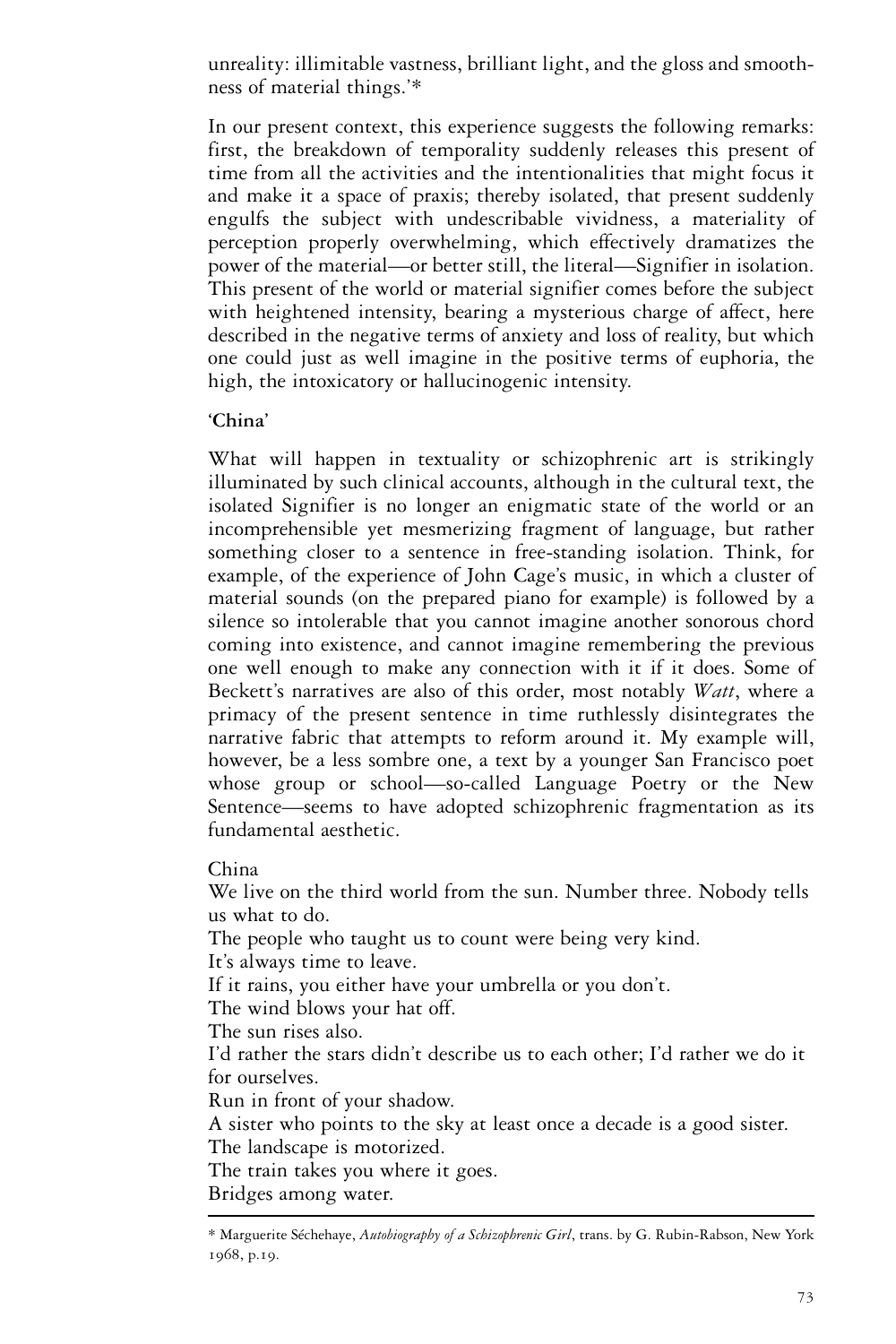Folks straggling along vast stretches of concrete, heading into the plane. Don't forget what your hat and shoes will look like when you are nowhere to be found. Even the words floating in air make blue shadows. If it tastes good we eat it. The leaves are falling. Point things out. Pick up the right things. *Hey guess what?* What? *I've learned how to talk*. Great. The person whose head was incomplete burst into tears. As it fell, what could the doll do? Nothing. Go to sleep. You look great in shorts. And the flag looks great too. Everyone enjoyed the explosions. Time to wake up. But better get used to dreams.

Bob Perelman from *Primer*, This Press, Berkeley

Many things could be said about this interesting exercise in discontinuities: not the least paradoxical is the reemergence here across these disjoined sentences of some more unified global meaning. Indeed, insofar as this is in some curious and secret way a political poem, it does seem to capture something of the excitement of the immense, unfinished social experiment of the New China—unparalleled in world history—the unexpected emergence, between the two super-powers, of 'number three', the freshness of a whole new object world produced by human beings in some new control over their collective destiny, the signal event, above all, of a collectivity which has become a new 'subject of history' and which, after the long subjection of feudalism and imperialism, again speaks in its own voice, for itself as though for the first time.

I mainly wanted to show, however, the way in which what I have been calling schizophrenic disjunction or *écriture*, when it becomes generalized as a cultural style, ceases to entertain a necessary relationship to the morbid content we associate with terms like schizophrenia, and becomes available for more joyous intensities, for precisely that euphoria which we saw displacing the older affects of anxiety and alienation.

Consider, for example, Jean-Paul Sartre's account of a similar tendency in Flaubert: 'His sentence (Sartre tells us about Flaubert) closes in on the object, seizes it, immobilizes it, and breaks its back, wraps itself around it, changes into stone and petrifies its object along with itself. It is blind and deaf, bloodless, not a breath of life; a deep silence separates it from the sentence which follows; it falls into the void, eternally, and drags its prey down into that infinite fall. Any reality, once described, is struck off the inventory.' (*What is Literature?*)

Yet I am tempted to see this reading as a kind of optical illusion (or photographic enlargment) of an unwittingly genealogical type: in which certain latent or subordinate, properly postmodernist features of Flaubert's style are anachronistically foregrounded. Yet it affords another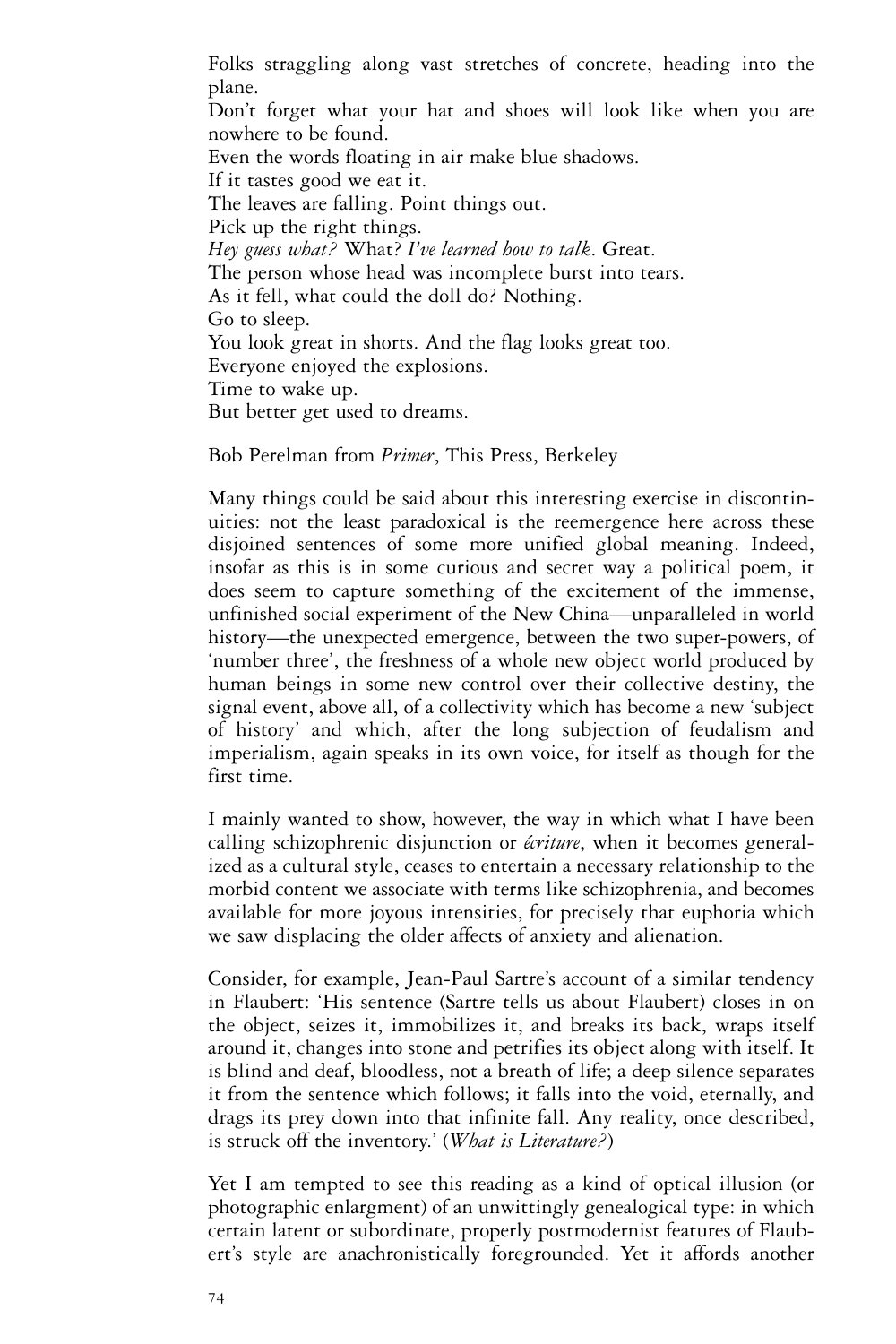interesting lesson in periodization, and in the dialectical restructuring of cultural dominants and subordinates. For these features, in Flaubert, were symptoms and strategies in that whole posthumous life and resentment of praxis which is denounced (with increasing sympathy) throughout the three thousand pages of Sartre's *Family Idiot*. When such features become themselves the cultural norm, they shed all such forms of negative affect and become available for other, more decorative uses.

But we have thereby not fully exhausted the structural secrets of Perelman's poem, which turns out to have little enough to do with that referent called China. The author has in fact related how, strolling through Chinatown, he came across a book of photographs whose idiogrammatic captions remained a dead letter to him (or perhaps one should say, a material signifier). The sentences of the poem in question are then Perelman's own captions to those pictures, their referents another image, another absent text; and the unity of the poem is no longer to be found within its language, but outside itself, in the bound unity of another, absent book. There is here a striking parallel to the dynamics of so-called photorealism, which looked like a return to representation and figuration after the long hegemony of the aesthetics of abstraction, until it became clear that its objects were not to be found in the 'real world' either, but were themselves photographs of that real world, this last now transformed into images, of which the 'realism' of the photorealist painting is now the simulacrum.

# **Collage and Radical Difference**

This account of schizophrenia and temporal organization might, however, have been formulated in a different way, which brings us back to Heidegger's notion of a gap or rift, albeit in a fashion that would have horrified him. I would like, indeed, to characterize the postmodernist experience of form with what will seem, I hope, a paradoxical slogan: namely the proposition that 'difference relates'. Our own recent criticism, from Macherey on, has been concerned to stress the heterogeneity and profound discontinuities of the work of art, no longer unified or organic, but now virtual grab-bag or lumber room of disjoined subsystems and random raw materials and impulses of all kinds. The former work of art, in other words, has now turned out to be a text, whose reading proceeds by differentiation rather than by unification. Theories of difference, however, have tended to stress disjunction to the point at which the materials of the text, including its words and sentences, tend to fall apart into random and inert passivity, into a set of elements which entertain purely external separations from one another.

In the most interesting postmodernist works, however, one can detect a more positive conception of relationship which restores its proper tension to the notion of differences itself. This new mode of relationship through difference may sometimes be an achieved new and original way of thinking and perceiving; more often it takes the form of an impossible imperative to achieve that new mutation in what can perhaps no longer be called consciousness. I believe that the most striking emblem of this new mode of thinking relationships can be found in the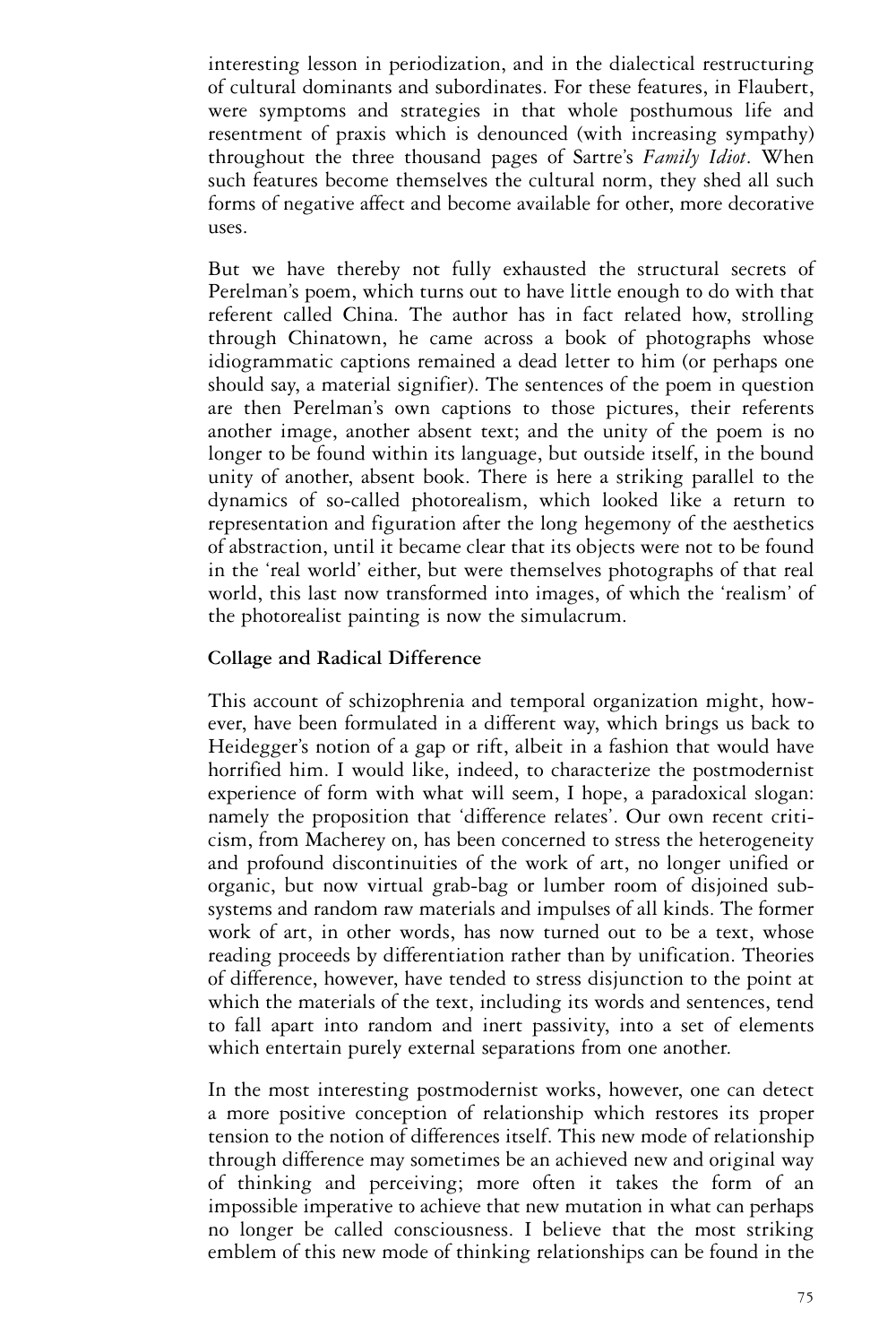work of Nam June Paik, whose stacked or scattered television screens, positioned at intervals within lush vegetation, or winking down at us from a ceiling of strange new video stars, recapitulate over and over again prearranged sequences or loops of images which return at dysynchronous moments on the various screens. The older aesthetic is then practised by viewers, who, bewildered by this discontinuous variety, decide to concentrate on a single screen, as though the relatively worthless image sequence to be followed there had some organic value in its own right. The postmodernist viewer, however, is called upon to do the impossible, namely to see all the screens at once, in their radical and random difference; such a viewer is asked to follow the evolutionary mutation of David Bowie in *The Man Who Fell to Earth*, and to rise somehow to a level at which. the vivid perception of radical difference is in and of itself a new mode of grasping what used to be called relationship: something for which the word *collage* is still only a very feeble name.

# **IV. The Hysterical Sublime**

Now we need to complete this exploratory account of postmodernist space and time with a final analysis of that euphoria or those intensities which seem so often to characterize the newer cultural experience. Let us stress again the enormity of a transition which leaves behind it the desolation of Hopper's buildings or the stark Midwest syntax of Sheeler's forms, replacing them with the extraordinary surfaces of the photorealist cityscape, where even the automobile wrecks gleam with some new halluncinatory splendour. The exhilaration of these new surfaces is all the more paradoxical in that their essential content—the city itself—has deteriorated or disintegrated to a degree surely still inconceivable in the early years of the 20th century, let alone in the previous era. How urban squalor can be a delight to the eyes, when expressed in commodification, and how an unparalleled quantum leap in the alienation of daily life in the city can now be experienced in the form of a strange new hallucinatory exhilaration—these are some of the questions that confront us in this moment of our inquiry. Nor should the human figure be exempted from investigation, although it seems clear that for the newer aesthetic the representation of space itself has come to be felt as incompatible with the representation of the body: a kind of aesthetic division of labour far more pronounced than in any of the earlier generic conceptions of landscape, and a most ominous symptom indeed. The privileged space of the newer art is radically anti-anthropomorphic, as in the empty bathrooms of Doug Bond's work. The ultimate contemporary fetishization of the human body, however, takes a very different direction in the statues of Duane Hanson—what I have already called the simulacrum, whose peculiar function lies in what Sartre would have called the *derealization* of the whole surrounding world of everyday reality. Your moment of doubt and hesitation as to the breath and warmth of these polyester figures, in other words, tends to return upon the real human beings moving about you in the museum, and to transform them also for the briefest instant into so many dead and flesh-coloured simulcra in their own right. The world thereby momentarily loses its depth and threatens to become a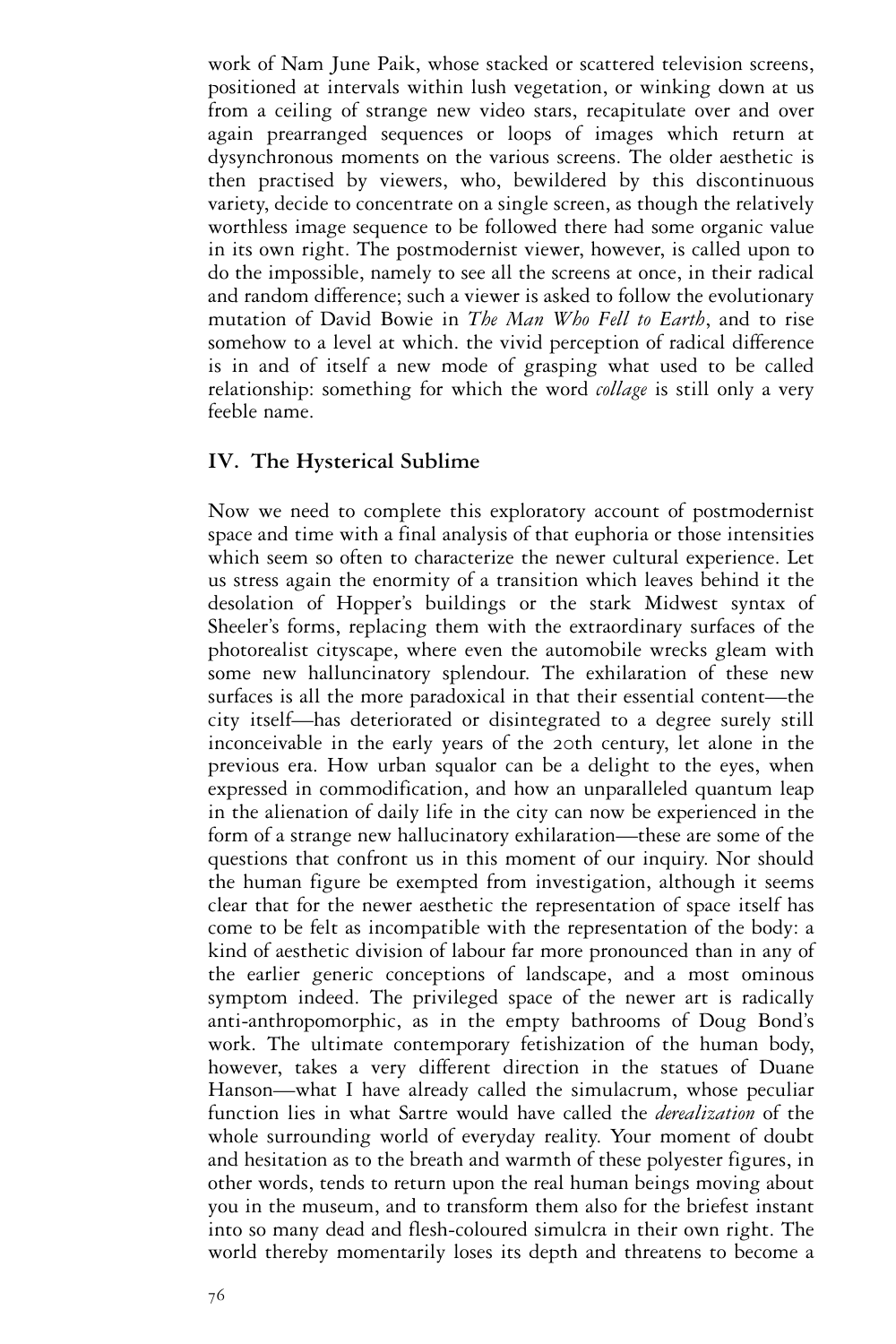glossy skin, a stereoscopic illusion, a rush of filmic images without density. But is this now a terrifying or an exhilarating experience?

It has proved fruitful to think such experience in terms of what Susan Sontag once, in an influential statement, isolated as 'camp'. I propose a somewhat different cross-light on it, drawing on the equally fashionable current theme of the 'sublime', as it has been rediscovered in the works of Edmund Burke and Kant; or perhaps, indeed, one might well want to yoke the two notions together in the form of something like a camp or 'hysterical' sublime. The sublime was for Burke, as you will recall, an experience bordering on terror, the fitful glimpse, in astonishment, stupor and awe, of what was so enormous as to crush human life altogether: a description then refined by Kant to include the question of representation itself—so that the object of the sublime is now not only a matter of sheer power and of the physical incommensurability of the human organism with Nature, but also of the limits of figuration and the incapacity of the human mind to give representation to such enormous forces. Such forces Burke, in his historical moment at the dawn of the modern bourgeois state, was only able to conceptualize in terms of the divine; while even Heidegger continues to entertain a fantasmatic relationship with some organic precapitalist peasant landscape and village society, which is the final form of the image of Nature in our own time.

Today, however, it may be possible to thik all this in a different way, at the moment of a radical eclipse of Nature itself: Heidegger's 'field path' is after all irredeemably and irrevocably destroyed by late capital, by the green revolution, by neocolonialism and the megapopolis, which runs its superhighways over the older fields and vacant lots, and turns Heidegger's 'house of being' into condominiums, if not the most miserable unheated rat-infested tenement buildings. The *other* of our society is in that sense no longer Nature at all, as it was in precapitalist societies, but something else which we must now identify.

## **The Apotheosis of Capitalism**

I am anxious that this other thing should not overhastily be grasped as technology per se, since I will want to show that technology is here itself a figure for something else. Yet technology may well serve as adequate shorthand to designate that enormous properly human and anti-natural power of dead human labour stored up in our machinery, an alienated power, what Sartre calls the counterfinality of the practico-inert, which turns back on and against us in unrecognizable forms and seems to constitute the massive dystopian horizon of our collective as well as our individual praxis.

Technology is, however, on the Marxist view the result of the development of capital, rather than some primal cause in its own right. It will therefore be appropriate to distinguish several generations of machine power, several stages of technological revolution within capital itself. I here follow Ernest Mandel who outlines three such fundamental breaks or quantum leaps in the evolution of machinery under capital: 'The fundamental revolutions in power technology—the technology of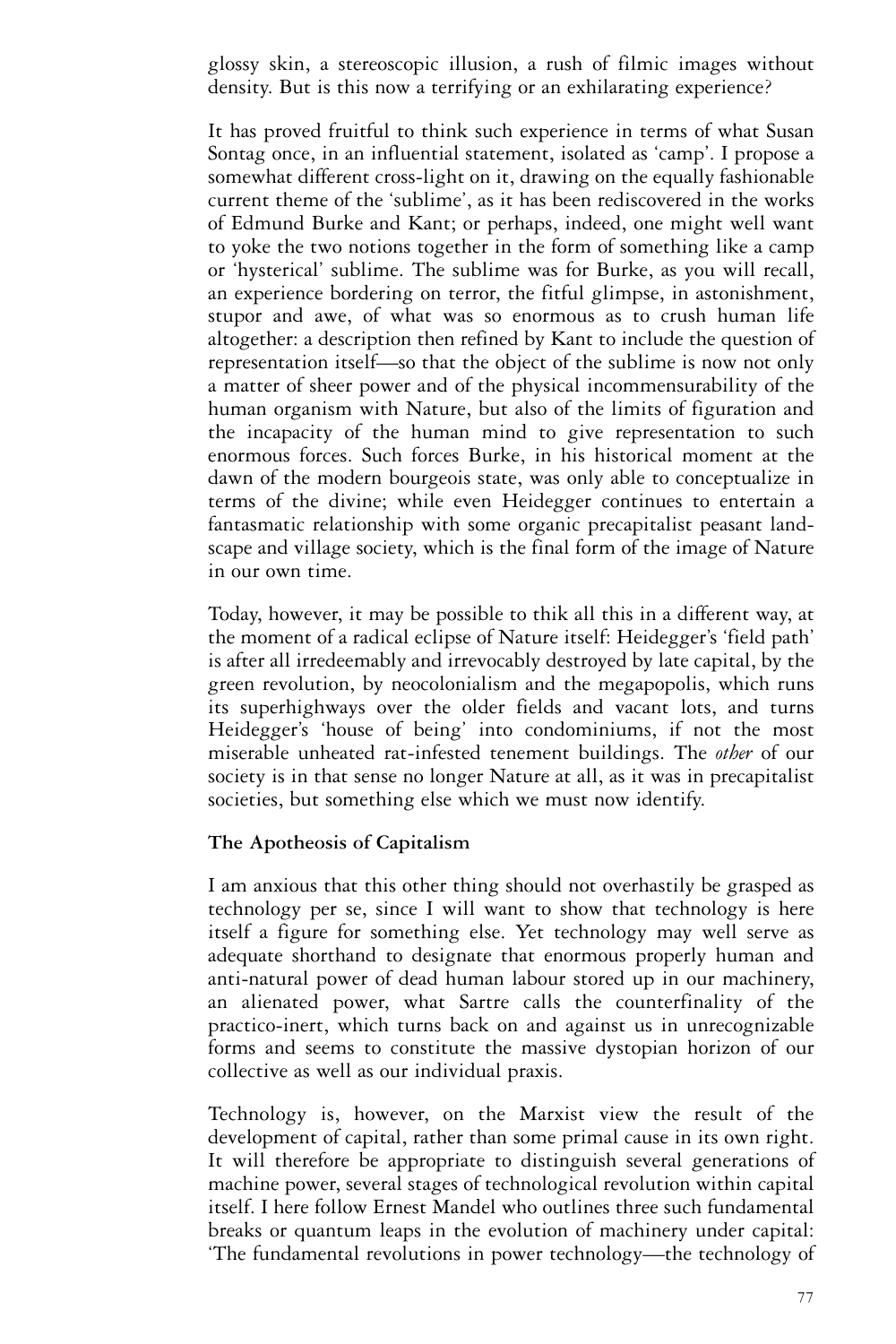the production of motive machines by machines—thus appears as the determinant moment in revolutions of technology as a whole. Machine production of steam-driven motors since 1848; machine production of electric and combustion motors since the 90s of the 19th century; machine production of electronic and nuclear-powered apparatuses since the 40s of the 20th century—these are the three general revolutions in technology engendered by the capitalist mode of production since the "original" industrial revolution of the later 18th century.' (*Late Capitalism*, p. 18.)

The periodization underscores the general thesis of Mandel's book *Late Capitalism*, namely that there have been three fundamental moments in capitalism, each one marking a dialectical expansion over the previous stage: these are market capitalism, the monopoly stage or the stage of imperialism, and our own—wrongly called postindustrial, but what might better be termed multinational capital. I have already pointed out that Mandel's intervention in the postindustrial involves the proposition that late or multinational or consumer capitalism, far from being inconsistent with Marx's great 19th-century analysis, constitutes on the contrary the purest form of capital yet to have emerged, a prodigious expansion of capital into hitherto uncommodified areas. This purer capitalism of our own time thus eliminates the enclaves of precapitalist organization it had hitherto tolerated and exploited in a tributary way: one is tempted to speak in this connection of a new and historically original penetration and colonization of Nature and the Unconscious: that is, the destruction of precapitalist third world agriculture by the Green Revolution, and the rise of the media and the advertising industry. At any rate, it will also have been clear that my own cultural periodization of the stages of realism, modernism and postmodernism is both inspired and confirmed by Mandel's tripartite scheme.

We may speak therefore of our own age as the Third (or even Fourth) Machine Age; and it is at this point that we must reintroduce the problem of aesthetic representation already explicitly developed in Kant's earlier analysis of the sublime—since it would seem only logical that the relationship to, and representation of, the machine could be expected to shift dialectically with each of these qualitatively different stages of technological development.

It is appropriate therefore to recall the excitement of machinery in the preceding moment of capital, the exhilaration of futurism most notably, and of Marinetti's celebration of the machine gun and the motor car. These are still visible emblems, sculptural nodes of energy which give tangibility and figuration to the motive energies of that earlier moment of modernization. The prestige of these great streamlined shapes can be measured by their metaphorical presence in Le Corbusier's buildings, vast Utopian structures which ride like so many gigantic steamshipliners upon the urban scenery of an older fallen earth. Machinery exerts another kind of fascination in artists like Picabia and Duchamp, whom we have no time to consider here; but let me mention, for the sake of completeness, the ways in which revolutionary or communist artists of the 1930s also sought to reappropriate this excitement of machine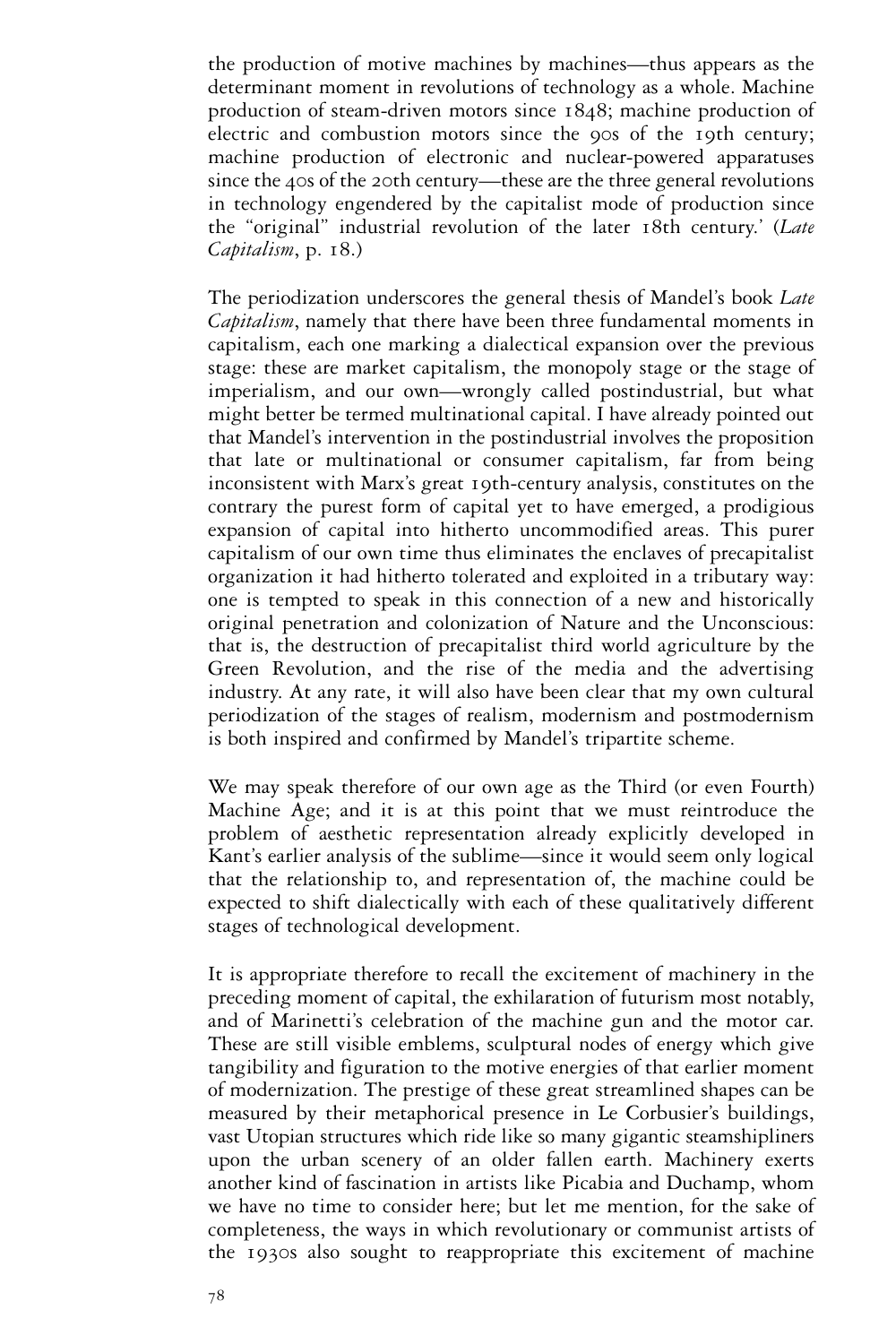energy for a Promethean reconstruction of human society as a whole, as in Fernand Leger and Diego Rivera.

What must then immediately be observed is that the technology of our own moment no longer possesses this same capacity for representation: not the turbine, nor even Sheeler's grain elevators or smokestacks, not the baroque elaboration of pipes and conveyor belts nor even the streamlined profile of the railroad train—all vehicles of speed still concentrated at rest—but rather the computer, whose outer shell has no emblematic or visual power, or even the casings of the various media themselves, as with that home appliance called television which articulates nothing but rather implodes, carrying its flattened image surface within itself.

Such machines are indeed machines of reproduction rather than of production, and they make very different demands on our capacity for aesthetic representation than did the relatively mimetic idolatry of the older machinery of the futurist moment, of some older speed-andenergy sculpture. Here we have less to do with kinetic energy than with all kinds of new reproductive processes; and in the weaker productions of postmodernism the aesthetic embodiment of such processes often tends to slip back more comfortably into a mere thematic representation of content—into narratives which are *about* the processes of reproduction, and include movie cameras, video, tape recorders, the whole technology of the production and reproduction of the simulacrum. (The shift from Antonioni's modernist *Blowup* to DePalma's postmodernist *Blowout* is here paradigmatic.) When Japanese architects, for example, model a building on the decorative imitation of stacks of cassettes, then the solution is at best a thematic and allusive, although often humorous, one.

Yet something else does tend to emerge in the most energetic postmodernist texts, and it is the sense that beyond all thematics or content the work seems somehow to tap the networks of reproductive process and thereby to afford us some glimpse into a post-modern or technological sublime, whose power or authenticity is documented by the success of such works in evoking a whole new postmodern space in emergence around us. Architecture therefore remains in this sense the privileged aesthetic language; and the distorting and fragmenting reflexions of one enormous glass surface to the other can be taken as paradigmatic of the central role of process and reproduction in postmodernist culture.

As I have said, however, I want to avoid the implication that technology is in any way the 'ultimately determining instance' either of our present-day social life or of our cultural production: such a thesis is of course ultimately at one with the post-Marxist notion of a 'postindustrialist' society. Rather, I want to suggest that our faulty representations of some immense communicational and computer network are themselves but a distorted figuration of something even deeper, namely the whole world system of present-day multinational capitalism. The technology of contemporary society is therefore mesmerizing and fascinating, not so much in its own right, but because it seems to offer some privileged representational shorthand for grasping a network of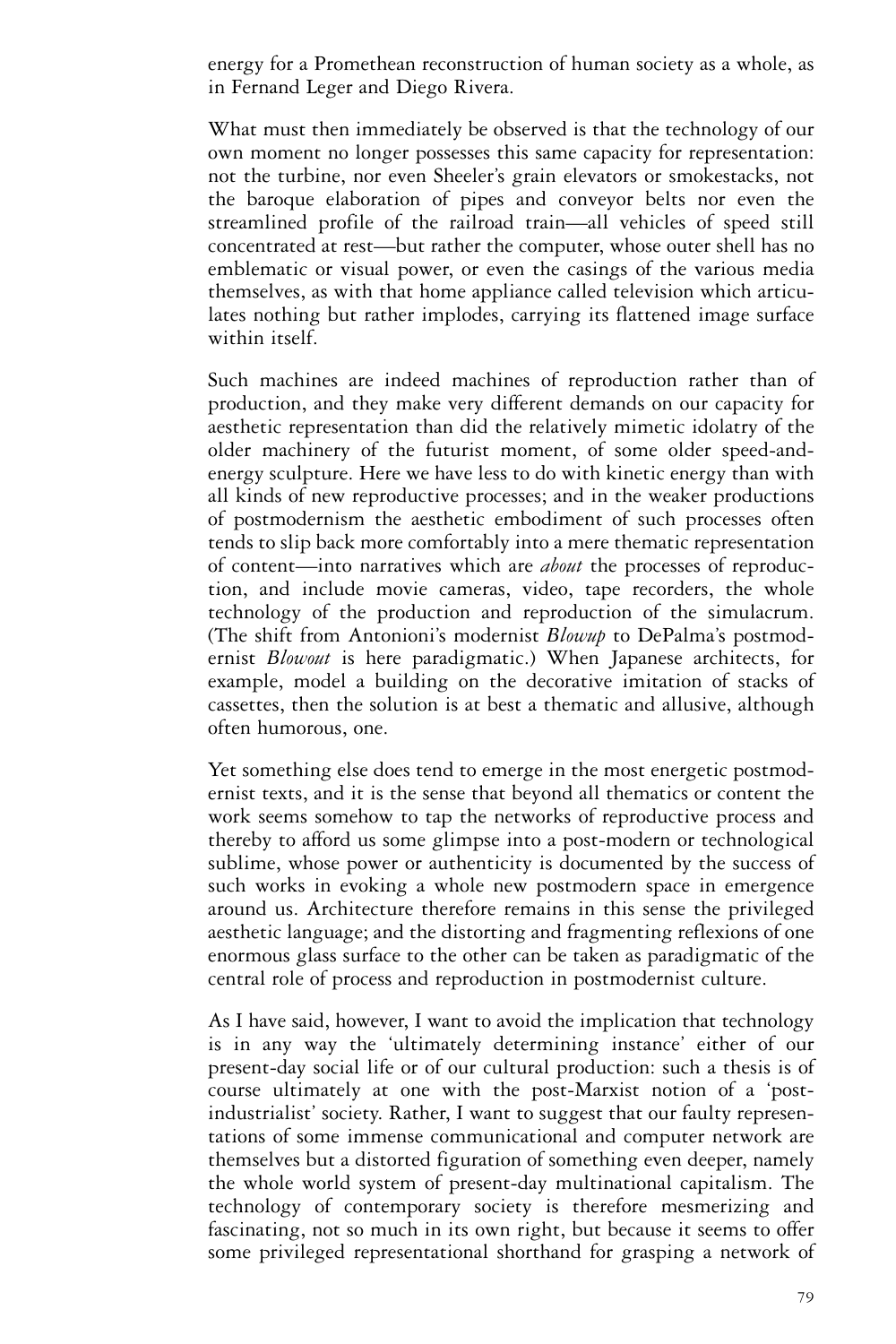power and control even more difficult for our minds and imaginations to grasp—namely the whole new decentred global network of the third stage of capital itself. This is a figural process presently best observed in a whole mode of contemporary entertainment literature, which one is tempted to characterize as 'high tech paranoia', in which the circuits and networks of some putative global computer hook-up are narratively mobilized by labyrinthine conspiracies of autonomous but deadly interlocking and competing information agencies in a complexity often beyond the capacity of the normal reading mind. Yet conspiracy theory (and its garish narrative manifestations) must be seen as a degraded attempt—through the figuration of advanced technology—to think the impossible totality of the contemporary world system. It is therefore in terms of that enormous and threatening, yet only dimly perceivable, other reality of economic and social institutions that in my opinion the postmodern sublime can alone be adequately theorized.

# **V. Post-Modernism and the City**

Now, before I try to offer a somewhat more positive conclusion, I want to sketch the analysis of a full-blown postmodern building—a work which is in many ways uncharacteristic of that postmodern architecture whose principal names are Robert Venturi, Charles Moore, Michael Graves, and more recently Frank Gehry, but which to my mind offers some very striking lessons about the originality of postmodernist space. Let me amplify the figure which has run through the preceding remarks, and make it even more explicit: I am proposing the motion that we are here in the presence of something like a mutation in built space itself. My implication is that we ourselves, the human subjects who happen into this new space, have not kept pace with that evolution; there has been a mutation in the object, unaccompanied as yet by any equivalent mutation in the subject; we do not yet possess the perceptual equipment to match this new hyperspace, as I will call it, in part because our perceptual habits were formed in that older kind of space I have called the space of high modernism. The newer architecture therefore—like many of the other cultural products I have evoked in the preceding remarks—stands as something like an imperative to grow new organs, to expand our sensorium and our body to some new, as yet unimaginable, perhaps ultimately impossible, dimensions.

## **The Bonaventura Hotel**

The building whose features I will very rapidly enumerate in the next few moments is the Bonaventura Hotel, built in the new Los Angeles downtown by the architect and developer John Portman, whose other works include the various Hyatt Regencies, the Peachtree Center in Atlanta, and the Renaissance Center in Detroit. I have mentioned the populist aspect of the rhetorical defence of postmodernism against the elite (and Utopian) austerities of the great architectural modernisms: it is generally affirmed, in other words, that these newer buildings are popular works on the one hand; and that they respect the vernacular of the American city fabric on the other, that is to say, that they no longer attempt, as did the masterworks and monuments of high modernism, to insert a different, a distinct, an elevated, a new Utopian language into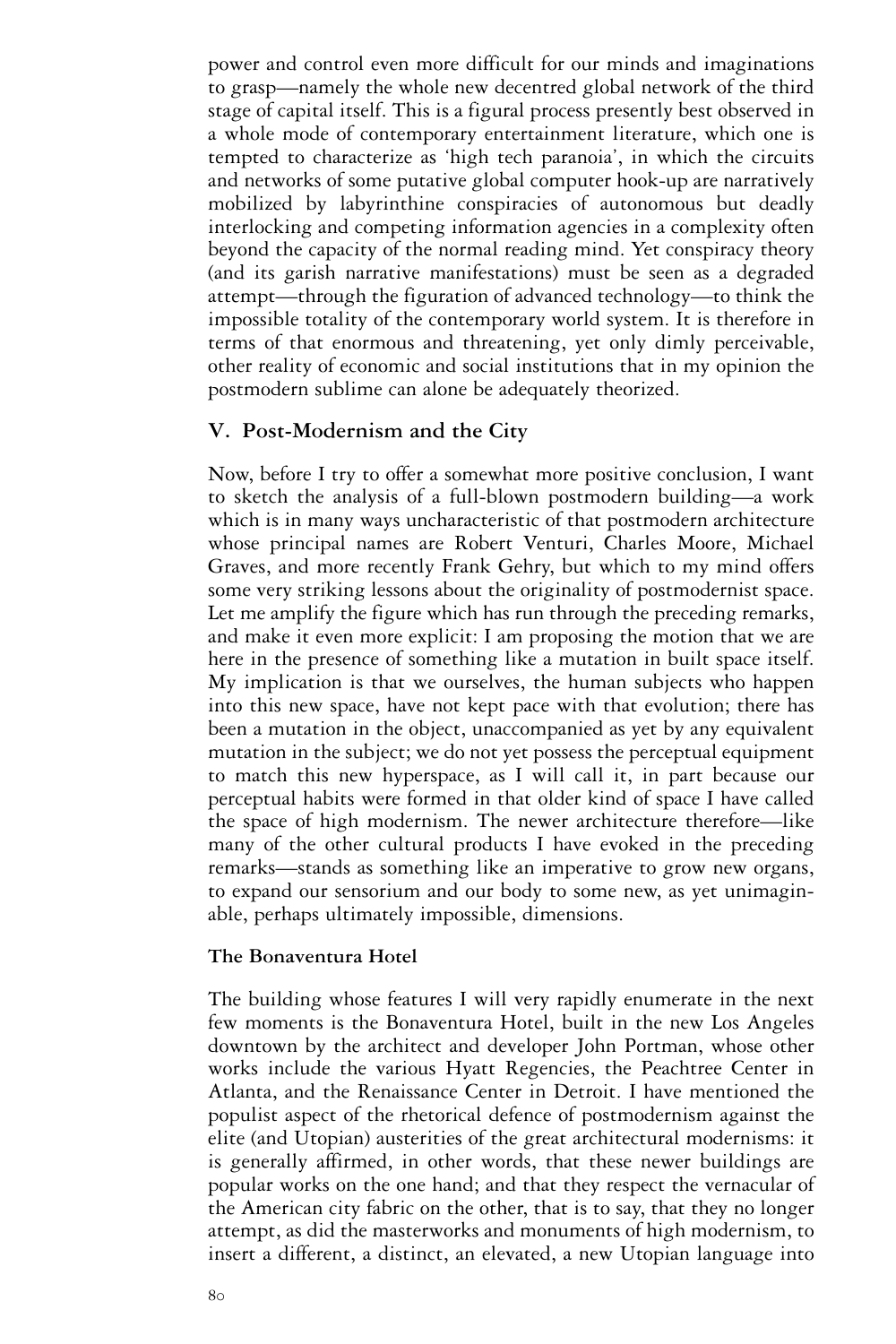the tawdry and commercial sign-system of the surrounding city, but rather, on the contrary, seek to speak that very language, using its lexicon and syntax as that has been emblematically 'learned from Las Vegas'.

On the first of these counts, Portman's *Bonaventura* fully confirms the claim: it is a popular building, visited with enthusiasm by locals and tourists alike (although Portman's other buildings are even more successful in this respect). The populist insertion into the city fabric is, however, another matter, and it is with this that we will begin. There are three entrances to the *Bonaventura*, one from Figueroa, and the other two by way of elevated gardens on the other side of the hotel, which is built into the remaining slope of the former Beacon Hill. None of these is anything like the old hotel marquee, or the monumental portecochère with which the sumptuous buildings of yesteryear were wont to stage your passage from city street to the older interior. The entryways of the *Bonaventura* are as it were lateral and rather backdoor affairs: the gardens in the back admit you to the sixth floor of the towers, and even there you must walk down one flight to find the elevator by which you gain access to the lobby. Meanwhile, what one is still tempted to think of as the front entry, on Figueroa, admits you, baggage and all, onto the second-storey shopping balcony, from which you must take an escalator down to the main registration desk. More about these elevators and escalators in a moment. What I first want to suggest about these curiously unmarked ways-in is that they seem to have been imposed by some new category of closure governing the inner space of the hotel itself (and this over and above the material constraints under which Portman had to work). I believe that, with a certain number of other characteristic postmodern buildings, such as the *Beaubourg* in Paris, or the Eaton Centre in Toronto, the *Bonaventura* aspires to being a total space, a complete world, a kind of miniature city (and I would want to add that to this new total space corresponds a new collective practice, a new mode in which individuals move and congregate, something like the practice of a new and historically original kind of hyper-crowd). In this sense, then, ideally the mini-city of Portman's *Bonaventura* ought not to have entrances at all, since the entryway is always the seam that links the building to the rest of the city that surrounds it: for it does not wish to be a part of the city, but rather its equivalent and its replacement or substitute. That is, however, obviously not possible or practical, whence the deliberate downplaying and reduction of the entrance function to its bare minimum. But this disjunction from the surrounding city is very different from that of the great monuments of the International Style: there, the act of disjunction was violent, visible, and had a very real symbolic significance—as in Le Corbusier's great *pilotis* whose gesture radically separates the new Utopian space of the modern from the degraded and fallen city fabric which it thereby explicitly repudiates (although the gamble of the modern was that this new Utopian space, in the virulence of its Novum, would fan out and transform that eventually by the very power of its new spatial language). The Bonaventura, however, is content to 'let the fallen city fabric continue to be in its being' (to parody Heidegger); no further effects, no larger protopolitical Utopian transformation, is either expected or desired.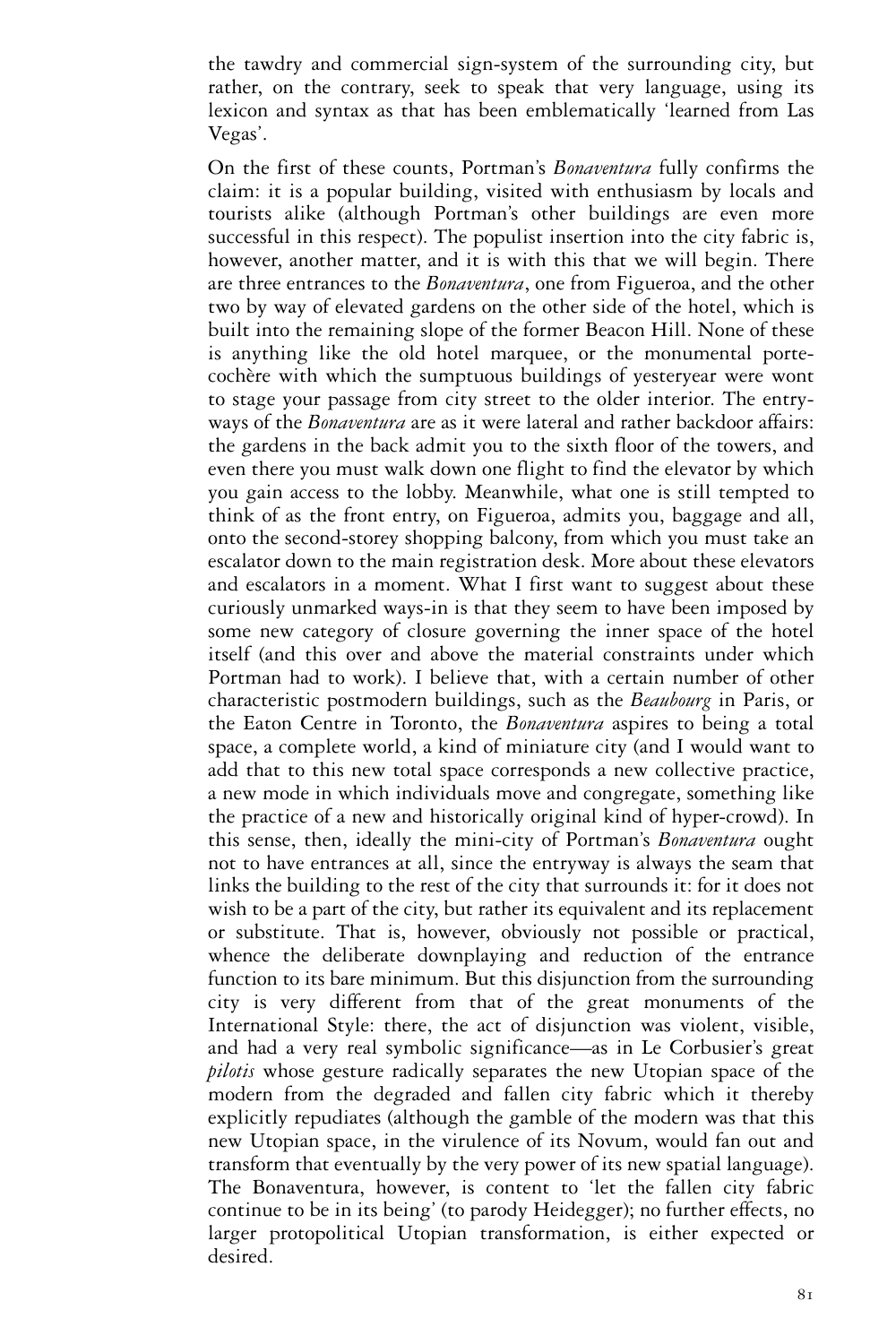This diagnosis is to my mind confirmed by the great reflective glass skin of the *Bonaventura*, whose function I will now interpret rather differently than I did a moment ago when I saw the phenomenon of reflexion generally as developing a thematics of reproductive technology (the two readings are however not incompatible). Now one would want rather to stress the way in which the glass skin repels the city outside; a repulsion for which we have analogies in those reflector sunglasses which make it impossible for your interlocutor to see your own eyes and thereby achieve a certain aggressivity towards and power over the Other. In a similar way, the glass skin achieves a peculiar and placeless dissociation of the *Bonaventura* from its neighbourhood: it is not even an exterior, inasmuch as when you seek to look at the hotel's outer walls you cannot see the hotel itself, but only the distorted images of everything that surrounds it.

Now I want to say a few words about escalators and elevators: given their very real pleasures in Portman, particularly these last, which the artist has termed 'gigantic kinetic sculptures' and which certainly account for much of the spectacle and the excitement of the hotel interior, particularly in the Hyatts, where like great Japanese lanterns or gondolas they ceaselessly rise and fall—given such a deliberate marking and foregrounding in their own right, I believe one has to see such 'people movers' (Portman's own term, adapted from Disney) as something a little more than mere functions and engineering components. We know in any case that recent architectural theory has begun to borrow from narrative analysis in other fields, and to attempt to see our physical trajectories through such buildings as virtual narratives or stories, as dynamic paths and narrative paradigms which we as visitors are asked to fulfil and to complete with our own bodies and movements. In the *Bonaventura*, however, we find a dialectical heightening of this process: it seems to me that the escalators and elevators here henceforth replace movement but also and above all designate themselves as new reflexive signs and emblems of movement proper (something which will become evident when we come to the whole question of what remains of older forms of movement in this building, most notably walking itself). Here the narrative stroll has been underscored, symbolized, reified and replaced by a transportation machine which becomes the allegorical signifier of that older promenade we are no longer allowed to conduct on our own: and this is a dialectical intensification of the autoreferentiality of all modern culture, which tends to turn upon itself and designate its own cultural production as its content.

I am more at a loss when it comes to conveying the thing itself, the experience of space you undergo when you step off such allegorical devices into the lobby or atrium, with its great central column, surrounded by a miniature lake, the whole positioned between the four symmetrical residential towers with their elevators, and surrounded by rising balconies capped by a kind of greenhouse roof at the sixth level. I am tempted to say that such space makes it impossible for us to use the language of volume or volumes any longer, since these last are impossible to seize. Hanging streamers indeed suffuse this empty space in such a way as to distract systematically and deliberately from whatever form it might be supposed to have; while a constant busyness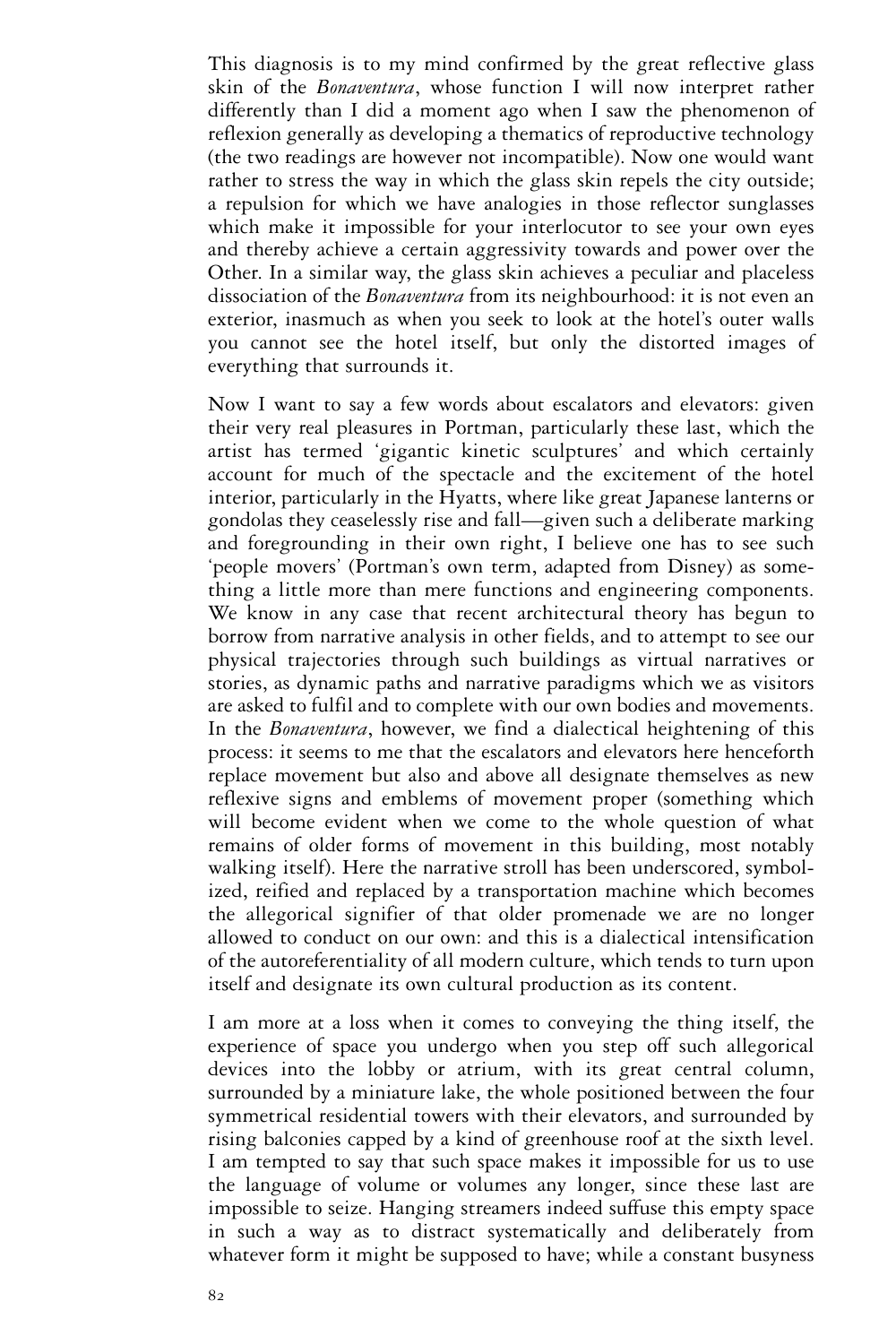gives the feeling that emptiness is here absolutely packed, that it is an element within which you yourself are immersed, without any of that distance that formerly enabled the perception of perspective or volume. You are in this hyperspace up to your eyes and your body; and if it seemed to you before that that suppression of depth I spoke of in postmodern painting or literature would necessarily be difficult to achieve in architecture itself, perhaps you may now be willing to see this bewildering immersion as the formal equivalent in the new medium.

Yet escalator and elevator are also in this context dialectical opposites; and we may suggest that the glorious movement of the elevator gondolas is also a dialectical compensation for this filled space of the atrium—it gives us the chance at a radically different, but complementary, spatial experience, that of rapidly shooting up through the ceiling and outside, along one of the four symmetrical towers, with the referent, Los Angeles itself, spread out breathtakingly and even alarmingly before us. But even this vertical movement is contained: the elevator lifts you to one of those revolving cocktail lounges, in which you, seated, are again passively rotated about and offered a contemplative spectacle of the city itself, now transformed into its own images by the glass windows through which you view it.

Let me quickly conclude all this by returning to the central space of the lobby itself (with the passing observation that the hotel rooms are visibly marginalized: the corridors in the residential sections are lowceilinged and dark, most depressingly functional indeed; while one understands that the rooms are in the worst of taste). The descent is dramatic enough, plummeting back down through the roof to splash down in the lake; what happens when you get there is something else, which I can only try to characterize as milling confusion, something like the vengeance this space takes on those who still seek to walk through it. Given the absolute symmetry of the four towers, it is quite impossible to get your bearings in this lobby; recently, colour coding and directional signals have been added in a pitiful and revealing, rather desperate attempt to restore the coordinates of an older space. I will take as the most dramatic practical result of this spatial mutation the notorious dilemma of the shopkeepers on the various balconies: it has been obvious, since the very opening of the hotel in 1977, that nobody could ever find any of these stores, and even if you located the appropriate boutique, you would be most unlikely to be as fortunate a second time; as a consequence, the commercial tenants are in despair and all the merchandise is marked down to bargain prices. When you recall that Postman is a businessman as well as an architect, and a millionaire developer, an artist who is at one and the same time a capitalist in his own right, one cannot but feel that here too something of a 'return of the repressed' is involved.

So I come finally to my principal point here, that this latest mutation in space—postmodern hyperspace—has finally succeeded in transcending the capacities of the individual human body to locate itself, to organize its immediate surroundings perceptually, and cognitively to map its position in a mappable external world. And I have already suggested that this alarming disjunction point between the body and its built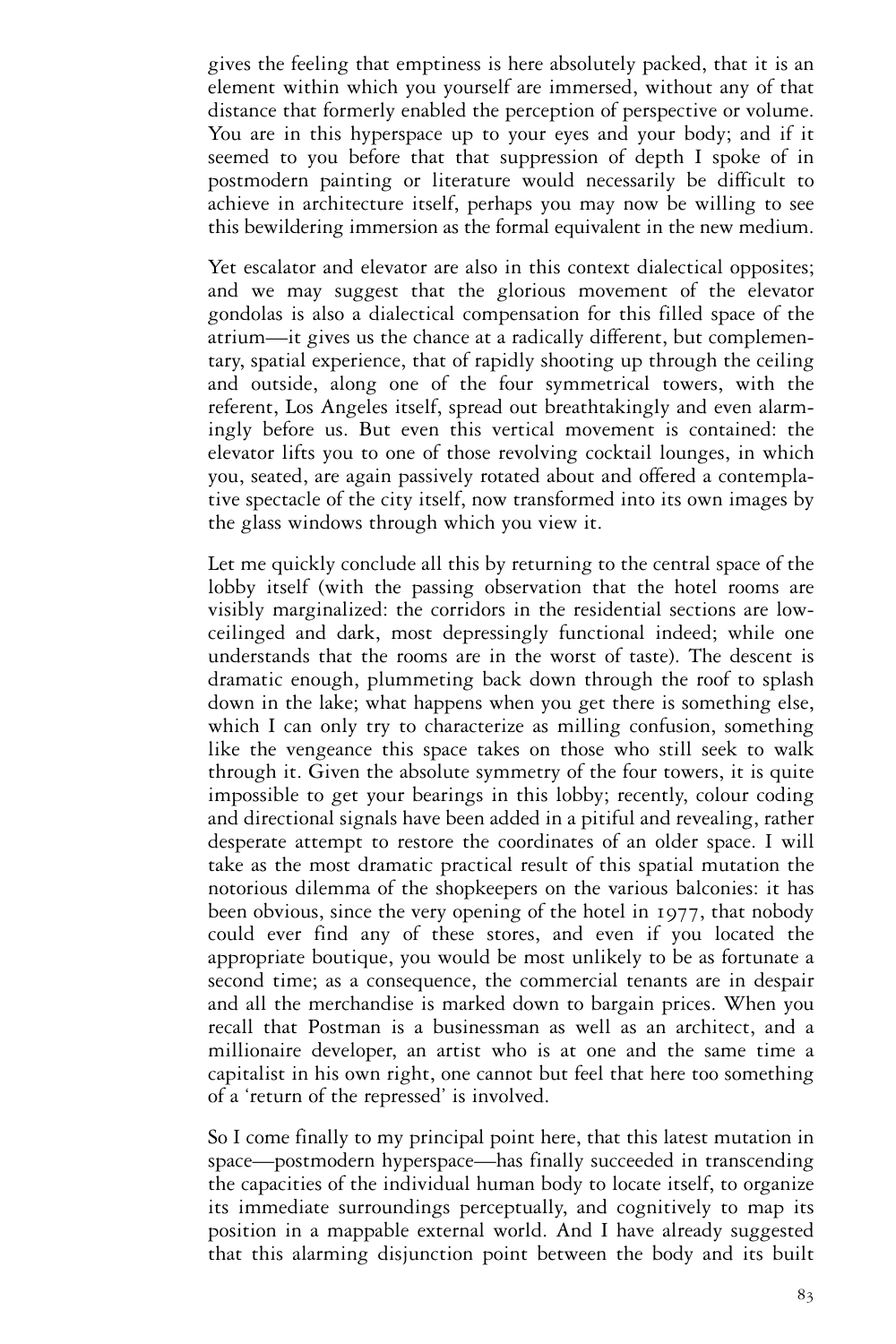environment—which is to the initial bewilderment of the older modernism as the velocities of space craft are to those of the automobile—can itself stand as the symbol and analogue of that even sharper dilemma which is the incapacity of our minds, at least at present, to map the great global multinational and decentred communicational network in which we find ourselves caught as individual subjects.

### **The New Machine**

But as I am anxious that Portman's space not be perceived as something either exceptional or seemingly marginalized and leisure-specialized on the order of Disneyland, I would like in passing to juxtapose this complacent and entertaining (although bewildering) leisure-time space with its analogue in a very different area, namely the space of postmodern warfare, in particular as Michael Herr evokes it in his great book on the experience of Vietnam, called *Dispatches*. The extraordinary linguistic innovations of this work may still be considered postmodern, in the eclectic way in which its language impersonally fuses a whole range of contemporary collective idiolects, most notably rock language and Black language: but the fusion is dictated by problems of content. This first terrible postmodernist war cannot be told in any of the traditional paradigms of the war novel or movie—indeed that breakdown of all previous narrative paradigms is, along with the breakdown of any shared language through which a veteran might convey such experience, among the principal subjects of the book and may be said to open up the place of a whole new reflexivity. Benjamin's account of Baudelaire, and of the emergence of modernism from a new experience of city technology which transcends all the older habits of bodily perception, is both singularly relevant here, and singularly antiquated, in the light of this new and virtually unimaginable quantum leap in technological alienation: 'He was a moving-target-survivor subscriber, a true child of the war, because except for the rare times when you were pinned or stranded the system was geared to keep you mobile, if that was what you thought you wanted. As a technique for staying alive it seemed to make as much sense as anything, given naturally that you were there to begin with and wanted to see it close; it started out sound and straight but it formed a cone as it progressed, because the more you moved the more you saw, the more you saw the more besides death and mutilation you risked, and the more you risked of that the more you would have to let go of one day as a "survivor". Some of us moved around the war like crazy people until we couldn't see which way the run was taking us anymore, only the war all over its surface with occasional, unexpected penetration. As long as we could have choppers like taxis it took real exhaustion or depression near shock or a dozen pipes of opium to keep us even apparently quiet, we'd still be running around inside our skins like something was after us, ha ha, La Vida Loca. In the months after I got back the hundreds of helicopters I'd flown in began to draw together until they'd formed a collective metachopper, and in my mind it was the sexiest thing going; saver-destroyer, provider-waster, right hand-left hand, nimble, fluent, canny and human; hot steel, grease, jungle-saturated canvas webbing, sweat cooling and warming up again, cassette rock and roll in one ear and door-gun fire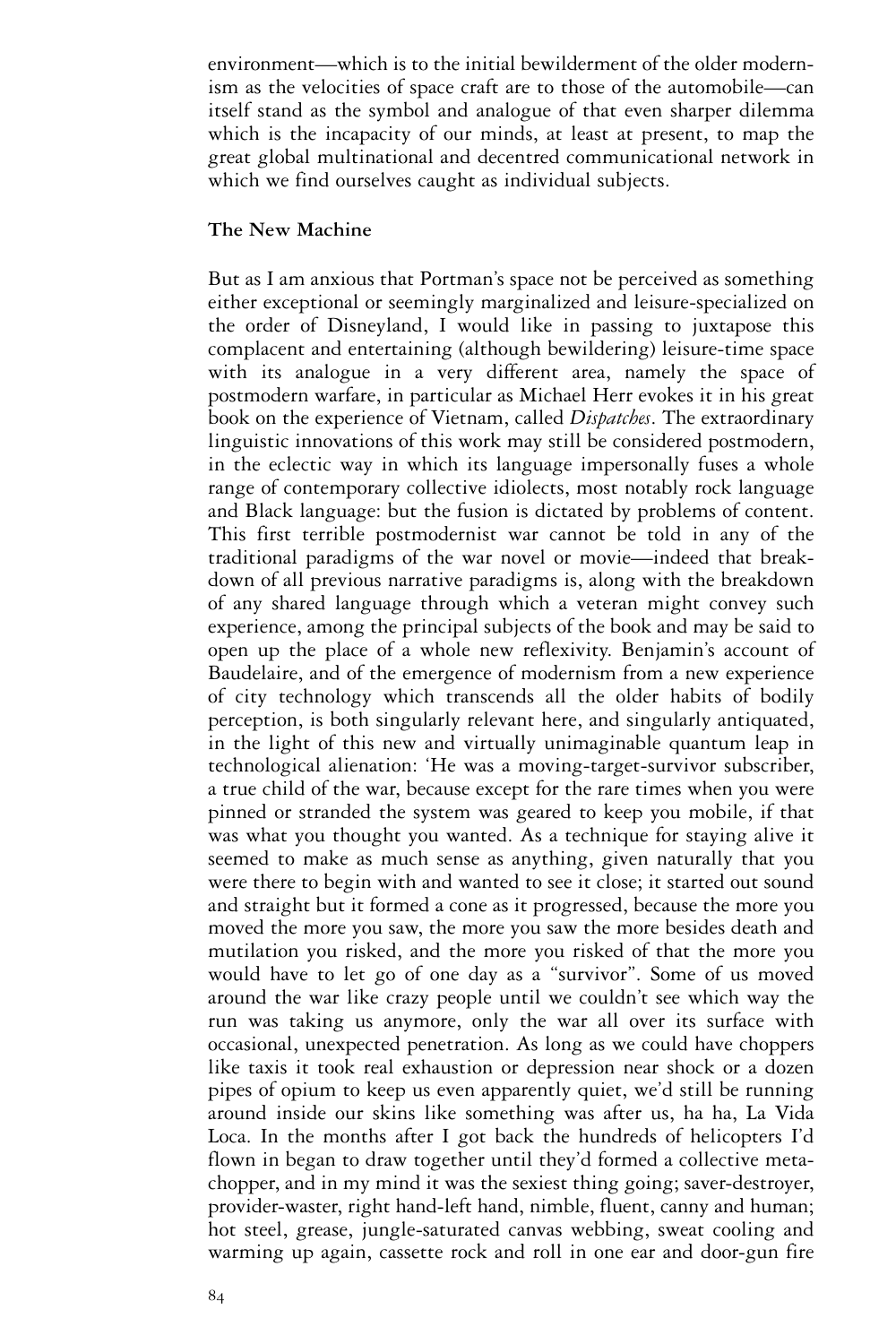in the other, fuel, heat, vitality and death, death itself, hardly an intruder.'\*

In this new machine, which does not, like the older modernist machinery of the locomotive or the airplane, represent motion, but which can only be represented *in motion*, something of the mystery of the new postmodernist space is concentrated.

# **VI. The Abolition of Critical Distance**

The conception of postmodernism outlined here is a historical rather than a merely stylistic one. I cannot stress too greatly the radical distinction between a view for which the postmodern is one (optional) style among many others available, and one which seeks to grasp it as the cultural dominant of the logic of late capitalism: the two approaches in fact generate two very different ways of conceptualizing the phenomenon as a whole, on the one hand moral judgements (about which it is indifferent whether they are positive or negative), and on the other a genuinely dialectical attempt to think our present of time in History.

Of some positive moral evaluation of postmodernism little needs to be said: the complacent (yet delirious) camp-following celebration of this aesthetic new world (including its social and economic dimension, greeted with equal enthusiasm under the slogan of 'post-industrial society') is surely unacceptable—although it may be somewhat less obvious the degree to which current fantasies about the salvational nature of high technology, from chips to robots—fantasies entertained not only by left as well as right governments in distress, but also by many intellectuals—are essentially of a piece with more vulgar apologies for postmodernism.

But in that case it is also logical to reject moralizing condemnations of the postmodern and of its essential triviality, when juxtaposed against the Utopian 'high seriousness' of the great modernisms: these are also judgements one finds both on the Left and on the radical Right. And no doubt the logic of the simulacrum, with its transformation of older realities into television images, does more than merely replicate the logic of late capitalism; it reinforces and intensifies it. Meanwhile, for political groups which seek actively to intervene in history and to modify its otherwise passive momentum (whether with a view towards channeling it into a socialist transformation of society or diverting it into the regressive reestablishment of some simpler fantasy past), there cannot but be much that is deplorable and reprehensible in a cultural form of image addiction which, by transforming the past visual mirages, stereotypes or texts, effectively abolishes any practical sense of the future and of the collective project, thereby abandoning the thinking of future change to fantasies of sheer catastrophe and inexplicable cataclysm—from visions of 'terrorism' on the social level to those of cancer on the personal. Yet if postmodernism is a historical phenomenon, then the attempt to conceptualize it in terms of moral or moralizing judgements must finally be identified as a category-mistake. All of which becomes more obvious when we interrogate the position of the

<sup>\*</sup> Michael Herr, *Dispatches*, New York 1978, pp. 8–9.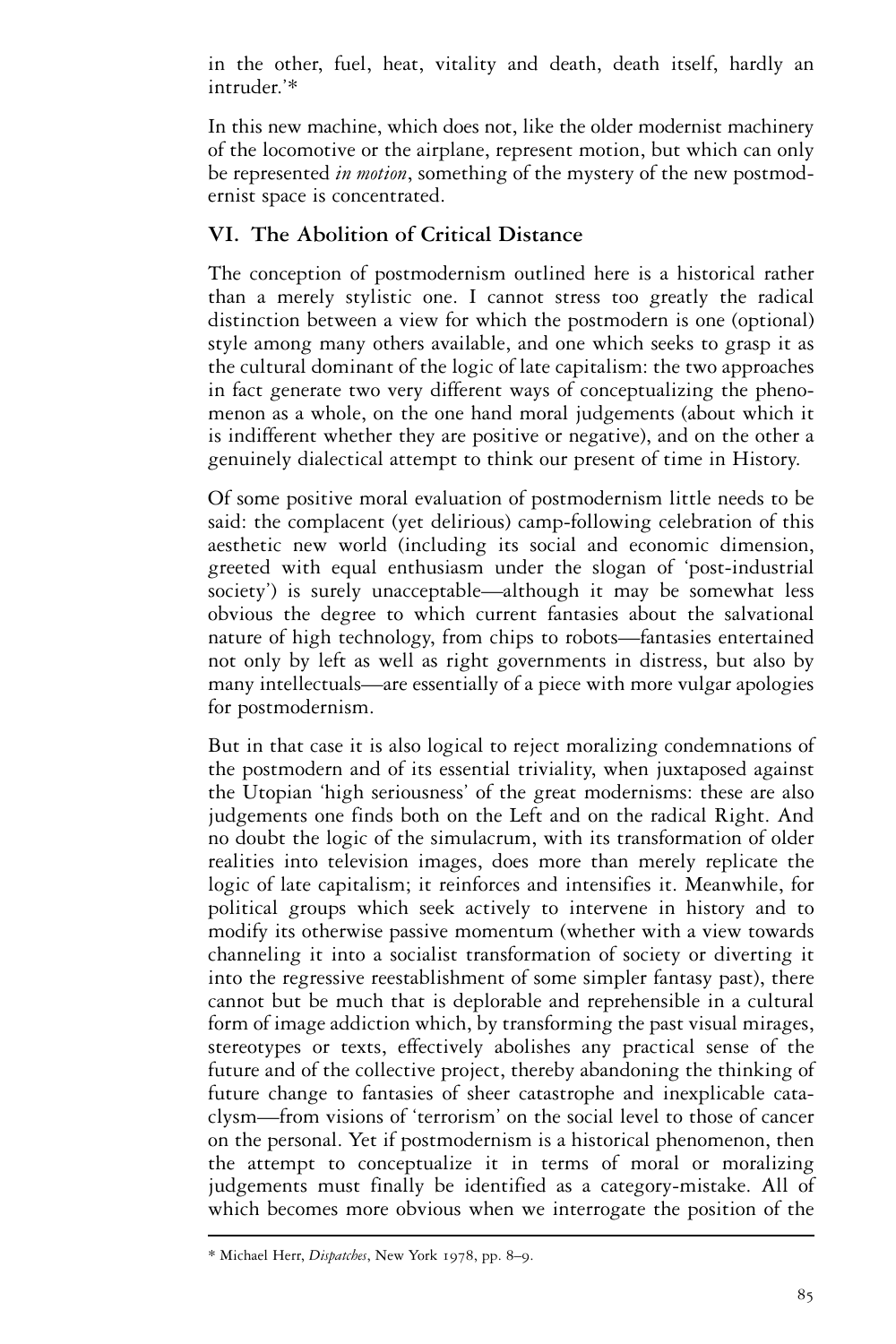cultural critic and moralist: this last, along with all the rest of us, is now so deeply immersed in postmodernist space, so deeply suffused and infected by its new cultural categories, that the luxury of the oldfashioned ideological critique, the indignant moral denunciation of the other, becomes unavailable.

The distinction I am proposing here knows one canonical form in Hegel's differentiation of the thinking of individual morality or moralizing (*Moralität*) from that whole very different realm of collective social values and practices (*Sittlichkeit*). But it finds its definitive form in Marx's demonstration of the materialist dialectic, most notably in those classic pages of the *Manifesto* which teach the hard lesson of some more genuinely dialectical way to think historical development and change. The topic of the lesson is, of course, the historical development of capitalism itself and the deployment of a specific bourgeois culture. In a well-known passage, Marx powerfully urges us to do the impossible, namely to think this development positively *and* negatively all at once; to achieve, in other words, a type of thinking that would be capable of grasping the demonstrably baleful features of capitalism along with its extraordinary and liberating dynamism simultaneously, within a single thought, and without attenuating any of the force of either judgement. We are, somehow, to lift our minds to a point at which it is possible to understand that capitalism is at one and the same time the best thing that has ever happened to the human race, and the worst. The lapse from this austere dialectical imperative into the more comfortable stance of the taking of moral positions is inveterate and all too human: still, the urgency of the subject demands that we make at least some effort to think the cultural evolution of late capitalism dialectically, as catastrophe and progress all together.

Such an effort suggests two immediate questions, with which we will conclude these reflexions. Can we in fact identify some 'moment of truth' within the more evident 'moments of falsehood' of postmodern culture? And, even if we can do so, is there not something ultimately paralysing in the dialectical view of historical development proposed above; does it not tend to demobilize us and to surrender us to passivity and helplessness, by systematically obliterating possibilities of action under the impenetrable fog of historical inevitability? It will be appropriate to discuss these two (related) issues in terms of current possibilities for some effective contemporary cultural politics and for the construction of a genuine political culture.

To focus the problem in this way is of course immediately to raise the more genuine issue of the fate of culture generally, and of the function of culture specifically, as one social level or instance, in the postmodern era. Everything in the previous discussion suggests that what we have been calling postmodernism is inseparable from, and unthinkable without the hypothesis of, some fundamental mutation of the sphere of culture in the world of late capitalism, which includes a momentous modification of its social function. Older discussions of the space, function or sphere of culture (most notably Herbert Marcuse's classic essay on 'The Affirmative Character of Culture') have insisted on what a different language would call the 'semi-autonomy' of the cultural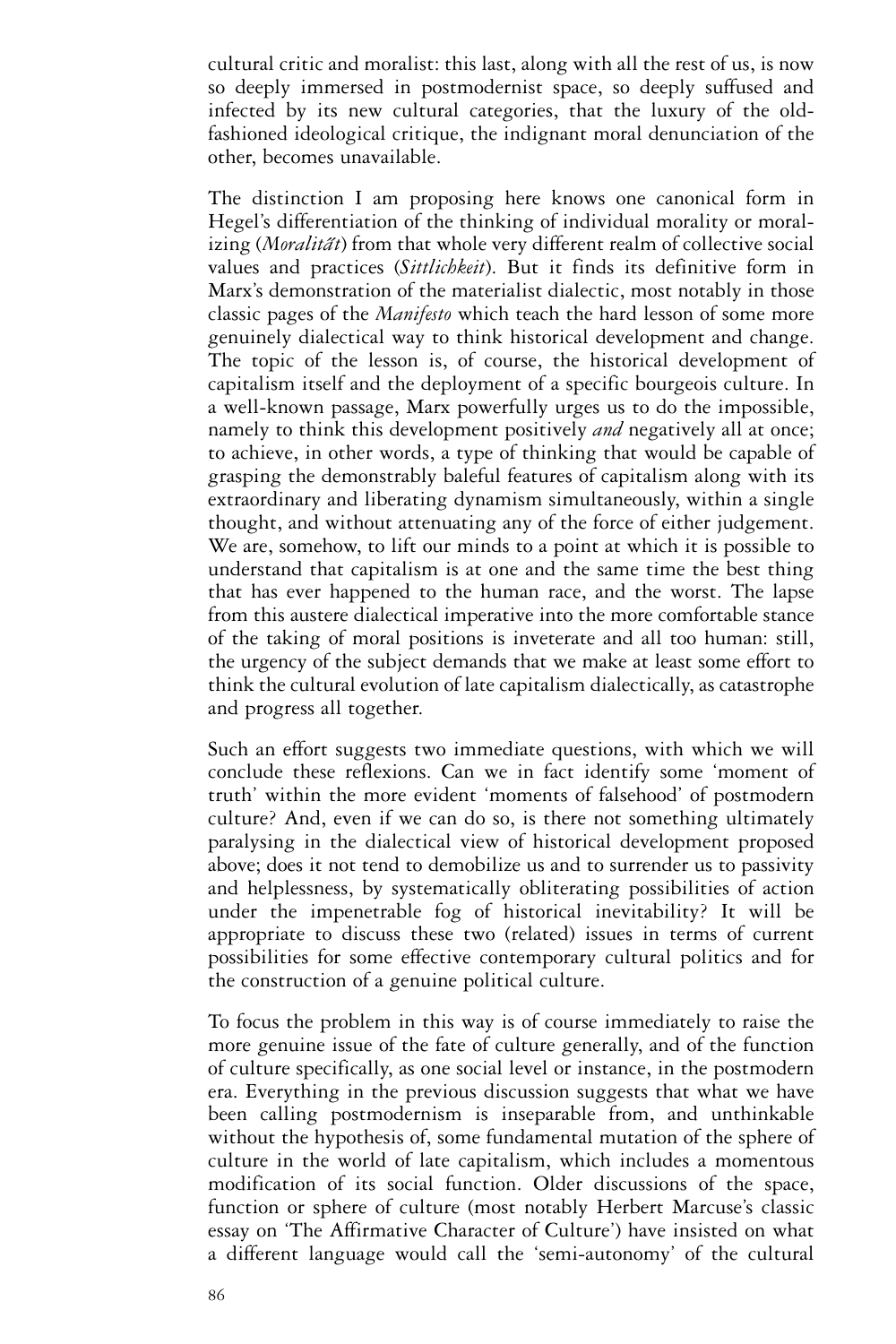realm: its ghostly, yet Utopian, existence, for good or ill, above the practical world of the existent, whose mirror image it throws back in forms which vary from the legitimations of flattering resemblance to the contestatory indictments of critical satire or Utopian pain.

What we must now ask ourselves is whether it is not precisely this 'semi-autonomy' of the cultural sphere which has been destroyed by the logic of late capitalism. Yet to argue that culture is today no longer endowed with the relative autonomy it once enjoyed as one level among others in earlier moments of capitalism (let alone in pre-capitalist societies), is not necessarily to imply its disappearance or extinction. On the contrary: we must go on to affirm that the dissolution of an autonomous sphere of culture is rather to be imagined in terms of an explosion: a prodigious expansion of culture throughout the social realm, to the point at which everything in our social life—from economic value and state power to practices and to the very structure of the psyche itself—can be said to have become 'cultural' in some original and as yet untheorized sense. This perhaps startling proposition is, however, substantively quite consistent with the previous diagnosis of a society of the image or the simulacrum, and a transformation of the 'real' into so many pseudo-events.

It also suggests that some of our most cherished and time-honoured radical conceptions about the nature of cultural politics may thereby find themselves outmoded. However distinct those conceptions may have been—which range from slogans of negativity, opposition, and subversion to critique and reflexivity—they all shared a single, fundamentally spatial, presupposition, which may be resumed in the equally time-honoured formula of 'critical distance'. No theory of cultural politics current on the Left today has been able to do without one notion or another of a certain minimal aesthetic distance, of the possibility of the positioning of the cultural act outside the massive Being of capital, which then serves as an Archimedean point from which to assault this last. What the burden of our preceding demonstration suggests, however, is that distance in general (including 'critical distance' in particular) has very precisely been abolished in the new space of postmodernism. We are submerged in its henceforth filled and suffused volumes to the point where our now postmodern bodies are bereft of spatial coordinates and practically (let alone theoretically) incapable of distantiation; meanwhile, it has already been observed how the prodigious new expansion of multinational capital ends up penetrating and colonizing those very pre-capitalist enclaves (Nature and the Unconscious) which offered extraterritorial and Archimedean footholds for critical effectivity. The short-hand language of 'cooptation' is for this reason omnipresent on the Left; but offers a most inadequte theoretical basis for understanding a situation in which we all, in one way or another, dimly feel that not only punctual and local countercultural forms of cultural resistance and guerrilla warfare, but also even overtly political interventions like those of *The Clash*, are all somehow secretly disarmed and reabsorbed by a system of which they themselves might well be considered a part, since they can achieve no distance from it.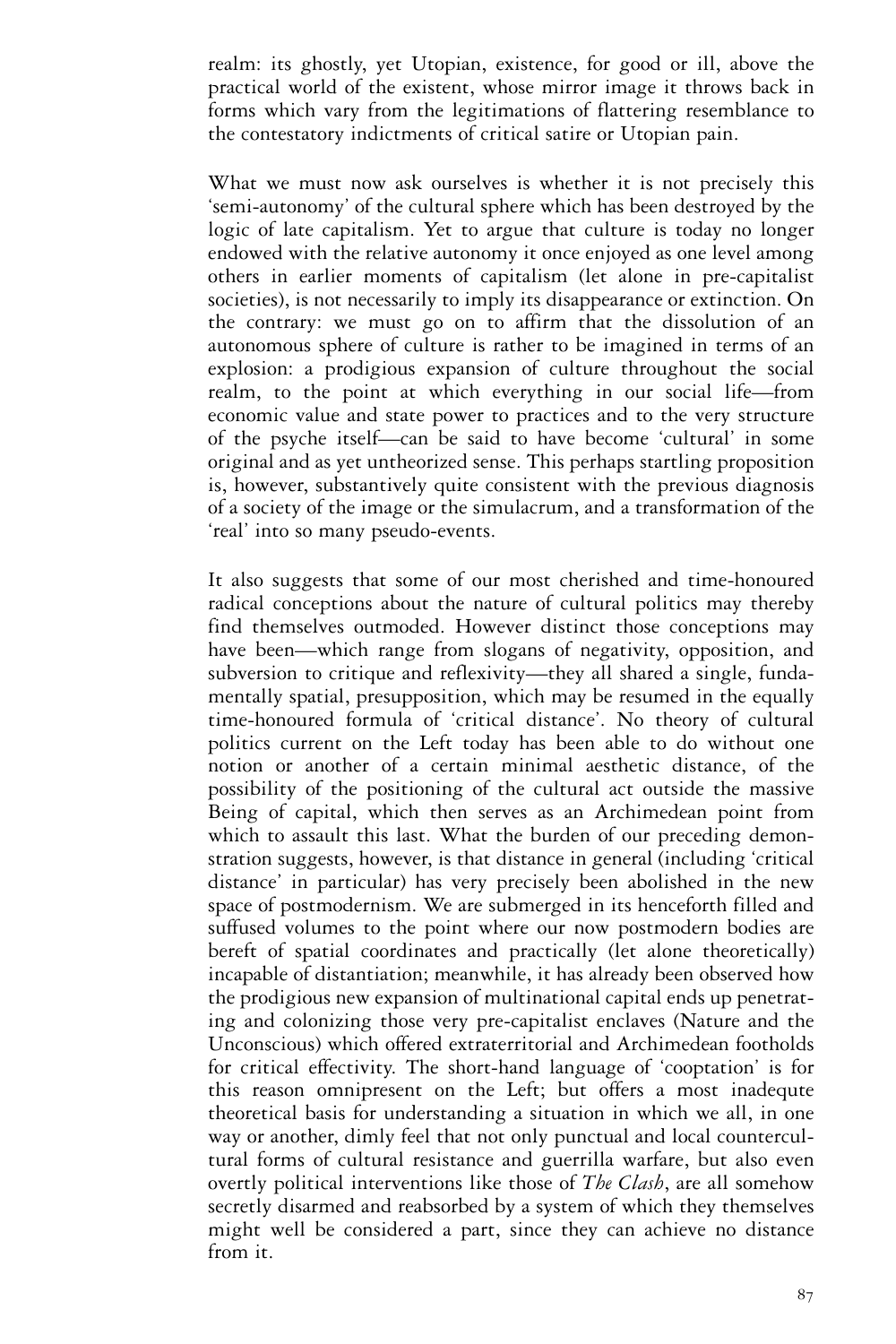What we must now affirm is that it is precisely this whole extraordinarily demoralizing and depressing original new global space which is the 'moment of truth' of postmodernism. What has been called the postmodernist 'sublime' is only the moment in which this content has become most explicit, has moved the closest to the surface of consciousness, as a coherent new type of space in its own right—even though a certain figural concealment or disguise is still at work here, most notably in the high-technological thematics in which the new spatial content is still dramatized and articulated. Yet the earlier features of the postmodern which were enumerated above can all now be seen as themselves partial (yet constitutive) aspects of the same general spatial object.

The argument for a certain authenticity in these otherwise patently ideological productions depends on the prior proposition that what we have now been calling postmodern (or multinational) space is not merely a cultural ideology or fantasy, but has genuine historical (and socio-economic) reality as a third great original expansion of capitalism around the globe (after the earlier expansions of the national market and the older imperialist system, which each had their own cultural specificity and generated new types of space appropriate to their dynamics). The distorted and unreflexive attempts of newer cultural production to explore and to express this new space must then also, in their own fashion, be considered as so many approaches to the representation of (a new) reality (to use a more antiquated language). As paradoxical as the terms may seem, they may thus, following a classic interpretive option, be read as peculiar new forms of realism (or at least of the mimesis of reality), at the same time that they can equally well be analysed as so many attempts to distract and to divert us from that reality or to disguise its contradictions and resolve them in the guise of various formal mystifications.

As for that reality itself, however—the as yet untheorized original space of some new 'world system' of multinational or late capitalism (a space whose negative or baleful aspects are only too obvious), the dialectic requires us to hold equally to a positive or 'progressive' evaluation of its emergence, as Marx did for the newly unified space of the national markets, or as Lenin did for the older imperialist global network. For neither Marx nor Lenin was socialism a matter of returning to small (and thereby less repressive and comprehensive) systems of social organization; rather, the dimensions attained by capital in their own times were grasped as the promise, the framework, and the precondition for the achievement of some new and more comprehensive socialism. How much the more is this not the case with the even more global and totalizing space of the new world system, which demands the invention and elaboration of an internationalism of a radically new type? The disastrous realignment of socialist revolution with the older nationalisms (not only in Southeast Asia), whose results have necessarily aroused much serious recent Left reflexion, can be adduced in support of this position.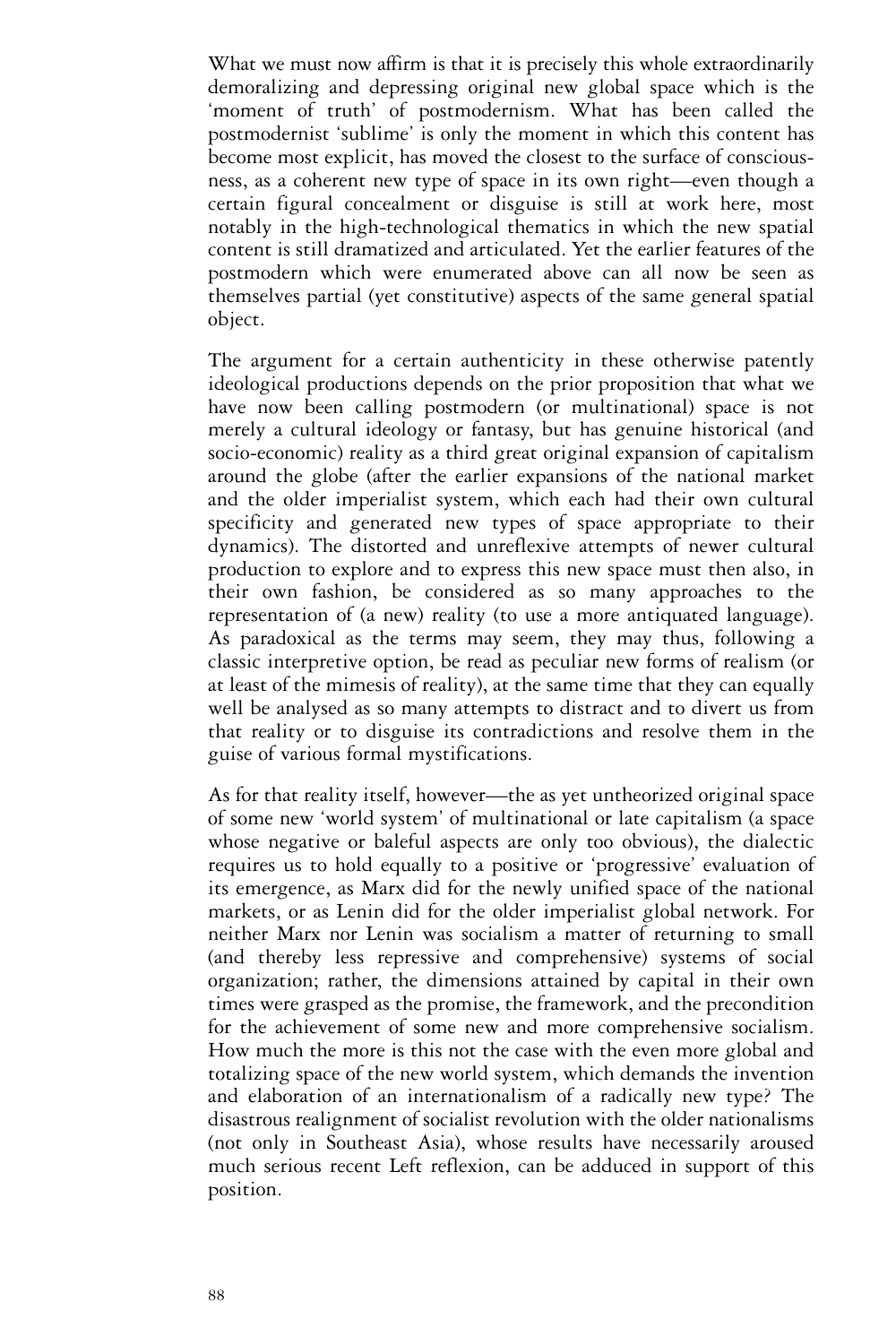# **The Need for Maps**

But if all this is so, then at least one possible form of a new radical cultural politics becomes evident: with a final aesthetic proviso that must quickly be noted. Left cultural producers and theorists—particularly those formed by bourgeois cultural traditions issuing from romanticism and valorizing spontaneous, instinctive or unconscious forms of 'genius'—but also for very obvious historical reasons such as Zhdanovism and the sorry consequences of political and party interventions in the arts—have often by reaction allowed themselves to be unduly intimidated by the repudiation, in bourgeois aesthetics and most notably in high modernism, of one of the age-old functions of art namely the pedagogical and the didactic. The teaching function of art was, however, always stressed in classical times (even though it there mainly took the form of *moral* lessons); while the prodigious and still imperfectly understood work of Brecht reaffirms, in a new and formally innovative and original way, for the moment of modernism proper, a complex new conception of the relationship between culture and pedagogy. The cultural model I will propose similarly foregrounds the cognitive and pedagogical dimensions of political art and culture, dimensions stressed in very different ways by *both* Lukács *and* Brecht (for the distinct moments of realism and modernism, respectively).

We cannot, however, return to aesthetic practices elaborated on the basis of historical situations and dilemmas which are no longer ours. Meanwhile, the conception of space that has been developed here suggests that a model of political culture appropriate to our own situation will necessarily have to raise spatial issues as its fundamental organizing concern. I will therefore provisionally define the aesthetic of such new (and hypothetical) cultural form as an aesthetic of *cognitive mapping*.

In a classic work, *The Image of the City*, Kevin Lynch taught us that the alienated city is above all a space in which people are unable to map (in their minds) either their own positions or the urban totality in which they find themselves: grids such as those of Jersey City, in which none of the traditional markers (monuments, nodes, natural boundaries, built perspectives) obtain, are the most obvious examples. Disalienation in the traditional city, then, involves the practical reconquest of a sense of place, and the construction or reconstruction of an articulated ensemble which can be retained in memory and which the individual subject can map and remap along the moments of mobile, alternative trajectories. Lynch's own work is limited by the deliberate restriction of his topic to the problems of the city form as such; yet it becomes extraordinarily suggestive when projected outwards onto some of the larger national and global spaces we have touched on here. Nor should it be too hastily assumed that his model—while it clearly raises very central issues of representation as such—is in any way easily vitiated by the conventional poststructuralist critiques of the 'ideology of representation' or mimesis. The cognitive map is not exactly mimetic, in that older sense; indeed the theoretical issues it poses allow us to renew the analysis of representation on a higher and much more complex level.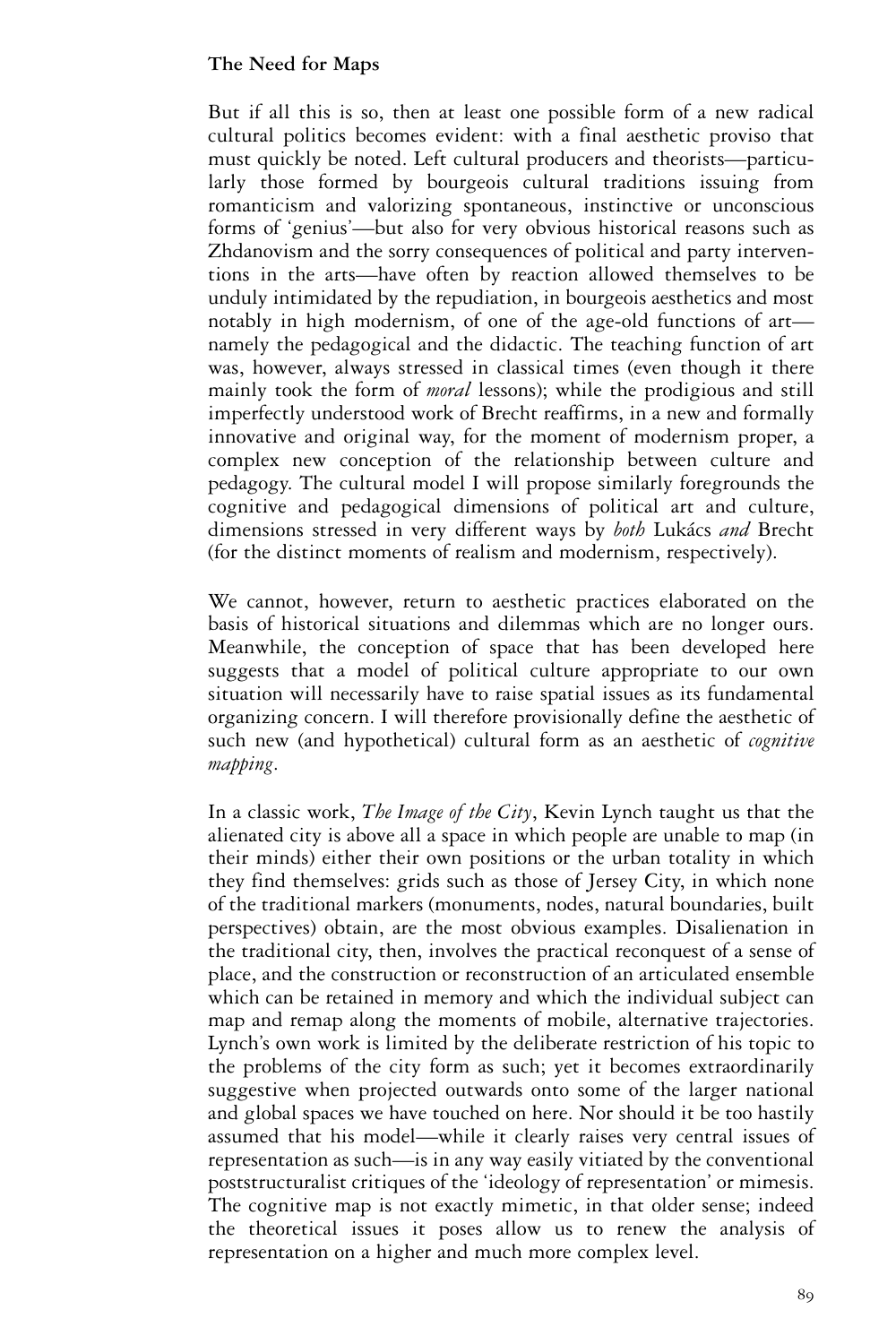There is, for one thing, a most interesting convergence between the empirical problems studied by Lynch in terms of city space and the great Althusserian (and Lacanian) redefinition of ideology as 'the representation of the subject's *Imaginary* relationship to his or her *Real*  conditions of existence'. Surely this is exactly what the cognitive map is called upon to do, in the narrower framework of daily life in the physical city: to enable a situational representation on the part of the individual subject to that vaster and properly unrepresentable totality which is the ensemble of the city's structure as a whole.

Yet Lynch's work also suggests a further line of development insofar as cartography itself constitutes its key mediatory instance. A return to the history of this science (which is also an art) shows us that Lynch's model does not yet in fact really correspond to what will become mapmaking. Rather, Lynch's subjects are clearly involved in pre-cartographic operations whose results traditionally are described as itineraries rather than as maps; diagrams organized around the still subject-centred or existential journey of the traveller, along which various significant key features are marked—oases, mountain ranges, rivers, monuments and the like. The most highly developed form of such diagrams is the nautical itinerary, the sea chart or *portulans*, where coastal features are noted for the use of Mediterranean navigators who rarely venture out into the open sea.

Yet the compass at once introduces a new dimension into sea charts, a dimension that will utterly transform the problematic of the itinerary and allow us to pose the problem of a genuine cognitive mapping in a far more complex way. For the new instruments—compass, sextant and theodolite—do not merely correspond to new geographic and navigational problems (the difficult matter of determining longitude, particularly on the curving surface of the planet, as opposed to the simpler matter of latitude, which European navigators can still empirically determine by ocular inspection of the African coast); they also introduce a whole new coordinate—that of relationship to the totality, particuarly as it is mediated by the stars and by new operations like that of triangulation. At this point, cognitive mapping in the broader sense comes to require the coordination of existential data (the empirical position of the subject) with unlived, abstract conceptions of the geographic totality.

Finally, with the first globe (1490) and the invention of the Mercator projection around the same period, yet a third dimension of cartography emerges, which at once involves what we would today call the nature of representational codes, the intrinsic structures of the various media, the intervention, into more naive mimetic conceptions of mapping, of the whole new fundamental question of the languages of representation itself: and in particular the unresolvable (well-nigh Heisenbergian) dilemma of the transfer of curved space to flat charts; at which point it becomes clear that there can be no true maps (at the same time in which it also becomes clear that there can be scientific progress, or better still, a dialectical advance, in the various historical moments of map-making).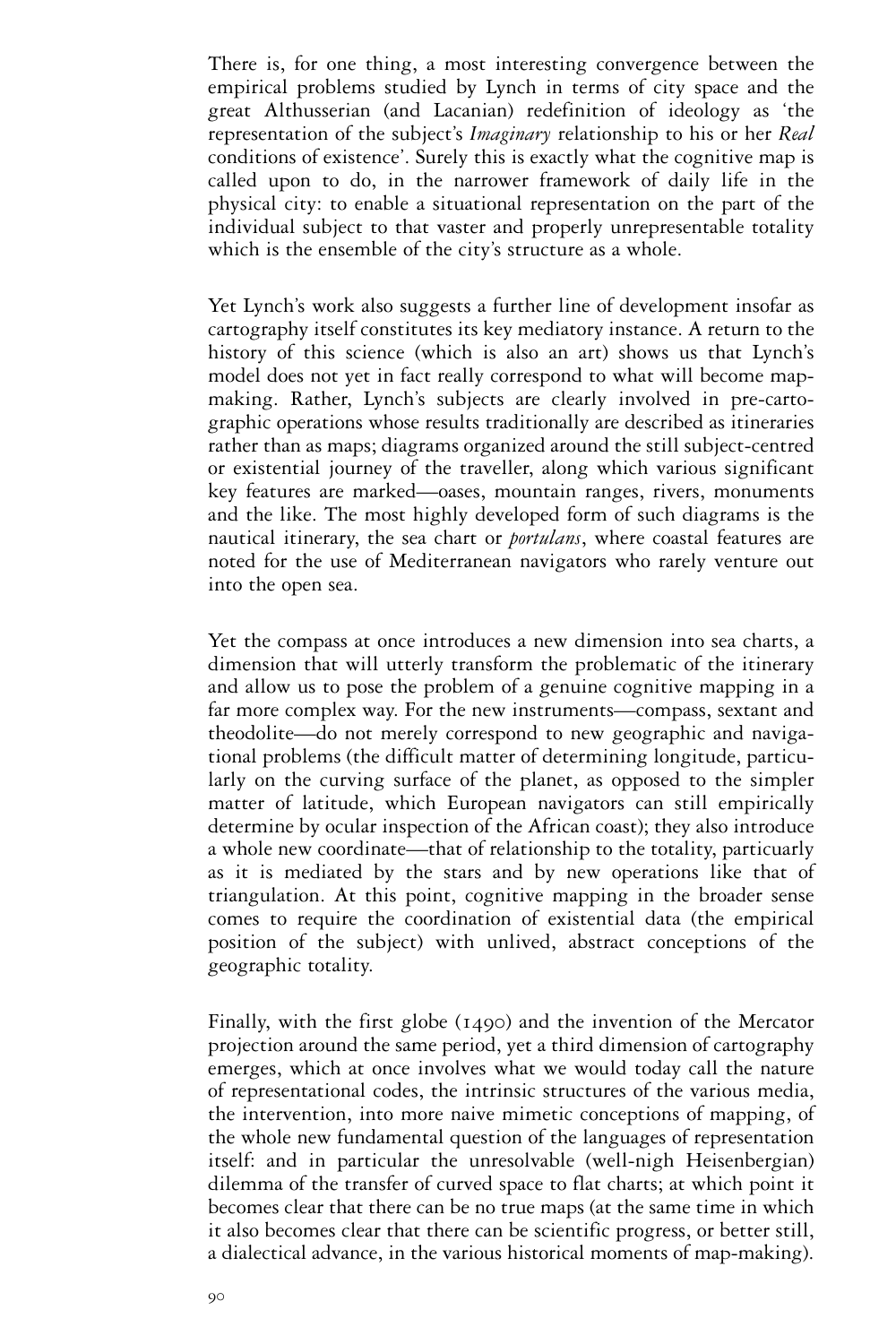# **Social Cartography and Symbol**

Transcoding all this now into the very different problematic of the Althusserian definition of ideology, one would want to make two points. The first is that the Althusserian concept now allows us to rethink these specialized geographical and cartographic issues in terms of social space, in terms, for example, of social class and national or international context, in terms of the ways in which we all necessarily *also* cognitively map our individual social relationship to local, national and international class realities. Yet to reformulate the problem in this way is also to come starkly up against those very difficulties in mapping which are posed in heightened and original ways by that very global space of the postmodernist or multinational moment which has been under discussion here. These are not merely theoretical issues, but have urgent practical political consequences: as is evident from the conventional feelings of First World subjects that existentially (or 'empirically') they really do inhabit a 'postindustrial society', from which traditional production has disappeared and in which social classes of the classical type no longer exist—a conviction which has immediate effects on political praxis.

The second observation to be proposed is that a return to the Lacanian underpinnings of Althusser's theory can afford some useful and suggestive methodological enrichments. Althusser's formulation remobilizes an older and henceforth classical Marxian distinction between science and ideology, which is still not without value for us. The existential the positioning of the individual subject, the experience of daily life, the monadic 'point of view' on the world to which we are necessarily, as biological subjects, restricted—is in Althusser's formula implicitly opposed to the realm of abstract knowledge, a realm which as Lacan reminds us is never positioned in or actualized by any concrete subject but rather by that structural void called 'le sujet supposé savoir', 'the subject supposed to know', a subject-place of knowledge: what is affirmed is not that we cannot know the world and its totality in some abstract or 'scientific' way—Marxian 'science' provides just such a way of knowing and conceptualizing the world abstractly, in the sense in which, e.g. Mandel's great book offers a rich and elaborated *knowledge*  of that global world system, of which it has never been said here that it was unknowable, but merely that it was unrepresentable, which is a very different matter. The Althusserian formula in other words designates a gap, a rift, between existential experience and scientific knowledge: ideology has then the function of somehow inventing a way of articulating those two distinct dimensions with each other. What a historicist view of this 'definition' would want to add is that such coordination, the production of functioning and living ideologies, is distinct in different historical situations, but above all, that there may be historical situations in which it is not possible at all—and this would seem to be our situation in the current crisis.

But the Lacanian system is three-fold and not dualistic. To the Marxian-Althusserian opposition of ideology and science correspond only two of Lacan's tripartite functions, the Imaginary and the Real, respectively. Our digression on cartography, however, with its final